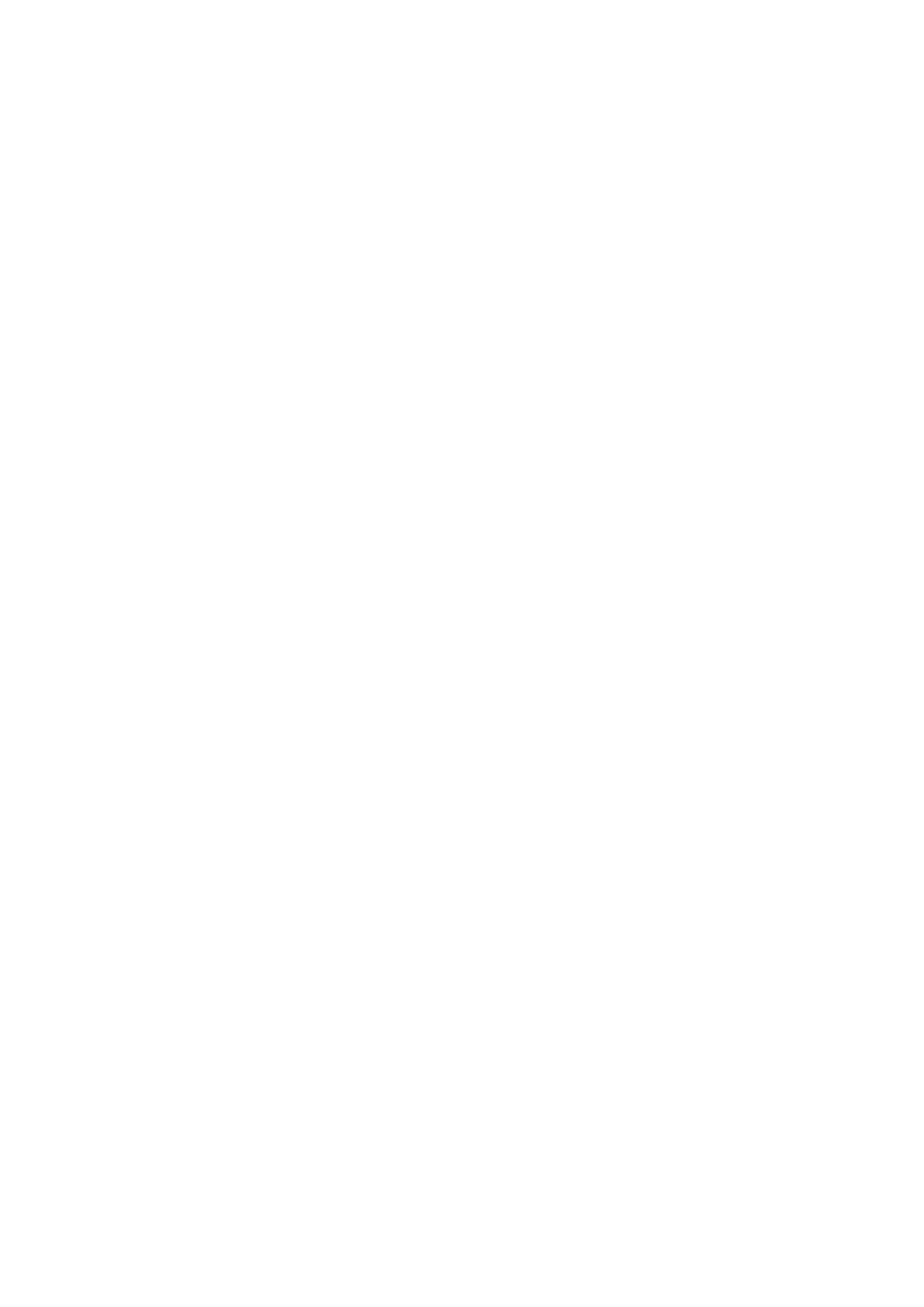# **CONTENT**

| SOCIAL AND COMMUNITY INFRASTRUCTURE  44 |  |
|-----------------------------------------|--|
|                                         |  |
|                                         |  |
|                                         |  |
|                                         |  |
|                                         |  |
|                                         |  |
|                                         |  |
|                                         |  |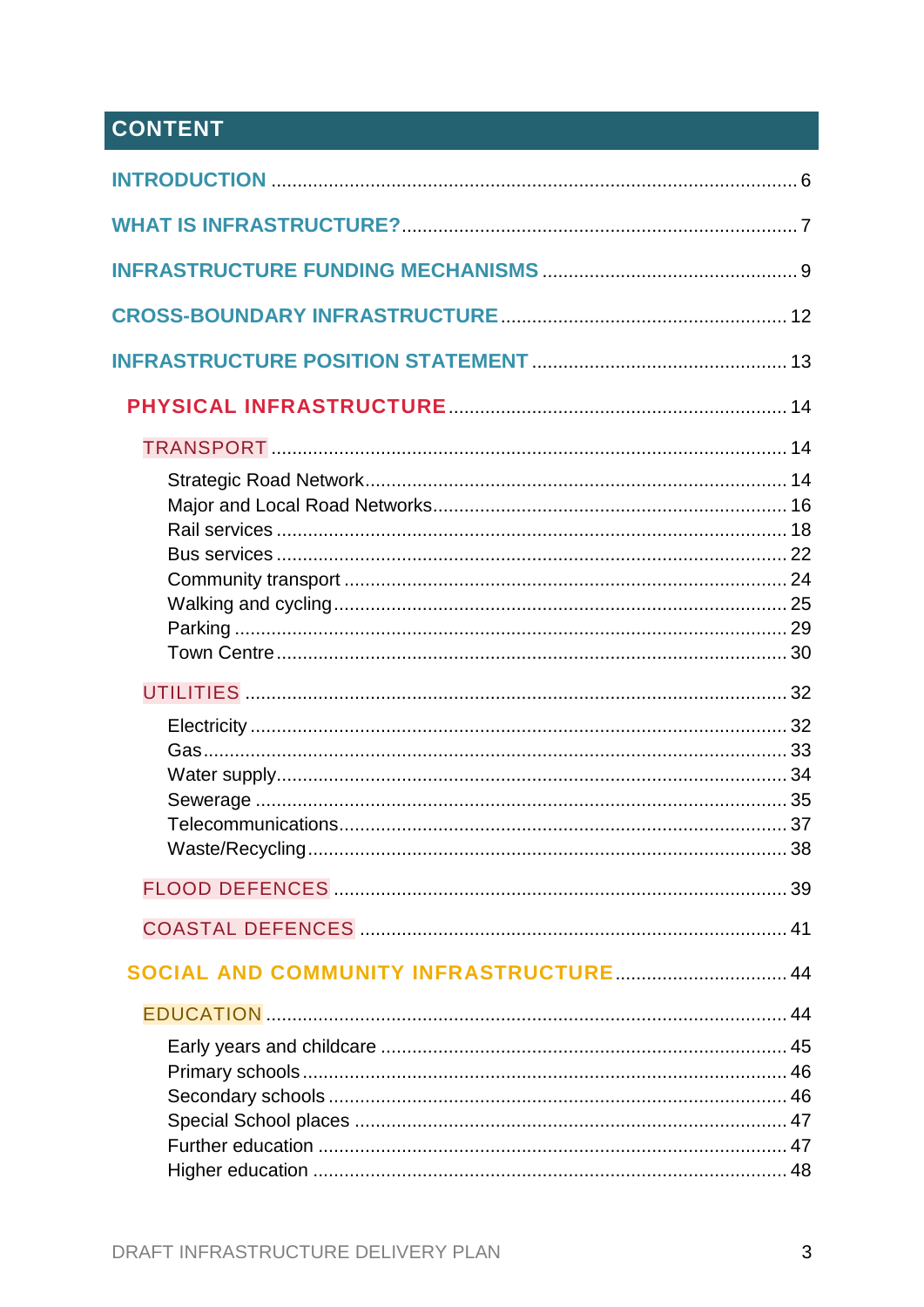| Residential care (extra care housing and supported housing)52 |  |
|---------------------------------------------------------------|--|
|                                                               |  |
|                                                               |  |
|                                                               |  |
|                                                               |  |
|                                                               |  |
|                                                               |  |
|                                                               |  |
|                                                               |  |
|                                                               |  |
|                                                               |  |
|                                                               |  |
|                                                               |  |
|                                                               |  |
|                                                               |  |
| NATURAL AND SEMI-NATURAL URBAN GREEN SPACES  61               |  |
|                                                               |  |
|                                                               |  |
|                                                               |  |
|                                                               |  |
|                                                               |  |
|                                                               |  |
|                                                               |  |
|                                                               |  |
|                                                               |  |
|                                                               |  |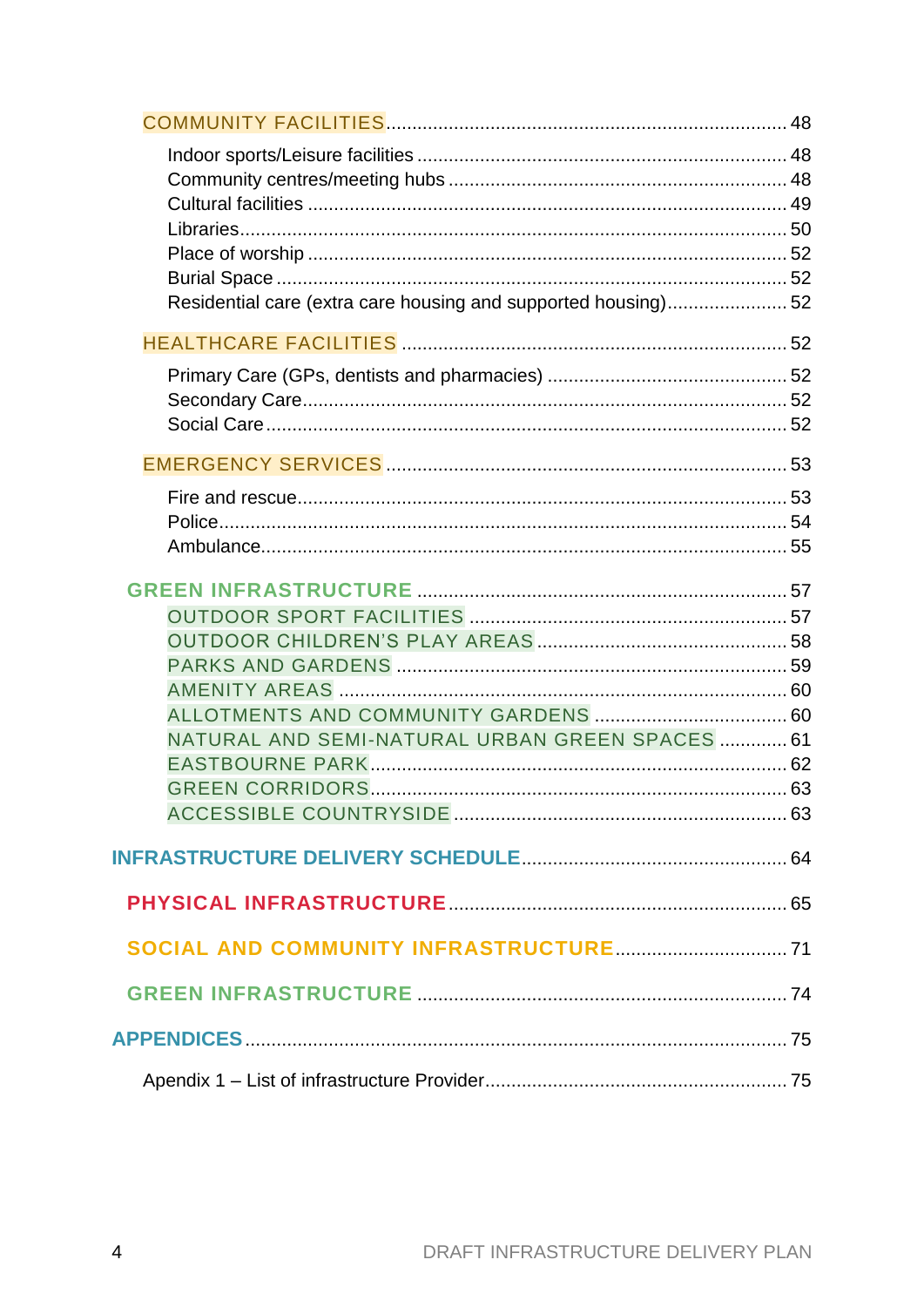# **ABBREVIATIONS**

| <b>BDUK</b>   | Building Digital UK (previously Broadband Delivery UK)             |
|---------------|--------------------------------------------------------------------|
| <b>BMP</b>    | Beach Management Plan                                              |
| <b>BOA</b>    | <b>Biodiversity Opportunity Area</b>                               |
| <b>CIL</b>    | <b>Community Infrastructure Levy</b>                               |
| <b>CTLA</b>   | Community Transport for the Lewes Area                             |
| <b>DCMS</b>   | Department of Digital, Culture and Sport                           |
| Defra         | Department for Environment, Flood and Rural Affairs                |
| <b>DfT</b>    | <b>Department for Transport</b>                                    |
| <b>EBC</b>    | Eastbourne Borough Council                                         |
| <b>ESCC</b>   | <b>East Sussex County Council</b>                                  |
| <b>ESFRS</b>  | <b>East Sussex Fire and Rescue Service</b>                         |
| HE            | <b>Highways England</b>                                            |
| <b>IDP</b>    | Infrastructure Delivery Plan                                       |
| <b>LEP</b>    | <b>Local Enterprise Partnership</b>                                |
| <b>LTP</b>    | <b>Local Transport Plan</b>                                        |
| <b>NPFA</b>   | <b>National Playing Field Association</b>                          |
| <b>NPPF</b>   | <b>National Planning Policy Framework</b>                          |
| <b>Ofcom</b>  | <b>Office of Communications</b>                                    |
| Ofgem         | Office of Gas and Electricity Market                               |
| <b>Ofsted</b> | Officer for Standards in Education, Children's Services and Skills |
| <b>Ofwat</b>  | <b>Water Services Regulation Authority</b>                         |
| <b>ORR</b>    | Office of Rail and Road                                            |
| <b>RIS</b>    | Road Investment Strategy                                           |
| <b>SDNP</b>   | <b>South Downs National Park</b>                                   |
| <b>SDNPA</b>  | South Downs National Park Authority                                |
| <b>SECAmb</b> | South East Coast Ambulance Service NHS Foundation Trust            |
| <b>SFRA</b>   | <b>Strategic Flood Risk Assessment</b>                             |
| <b>SGN</b>    | <b>Southern Gas Network</b>                                        |
| <b>SMP</b>    | <b>Shoreline Management Plan</b>                                   |
| <b>SNCI</b>   | <b>Site of Nature Conservation Interest</b>                        |
| <b>SRN</b>    | <b>Strategic Road Network</b>                                      |
| <b>UKPN</b>   | <b>UK Power Network</b>                                            |
| <b>WDC</b>    | <b>Wealden District Council</b>                                    |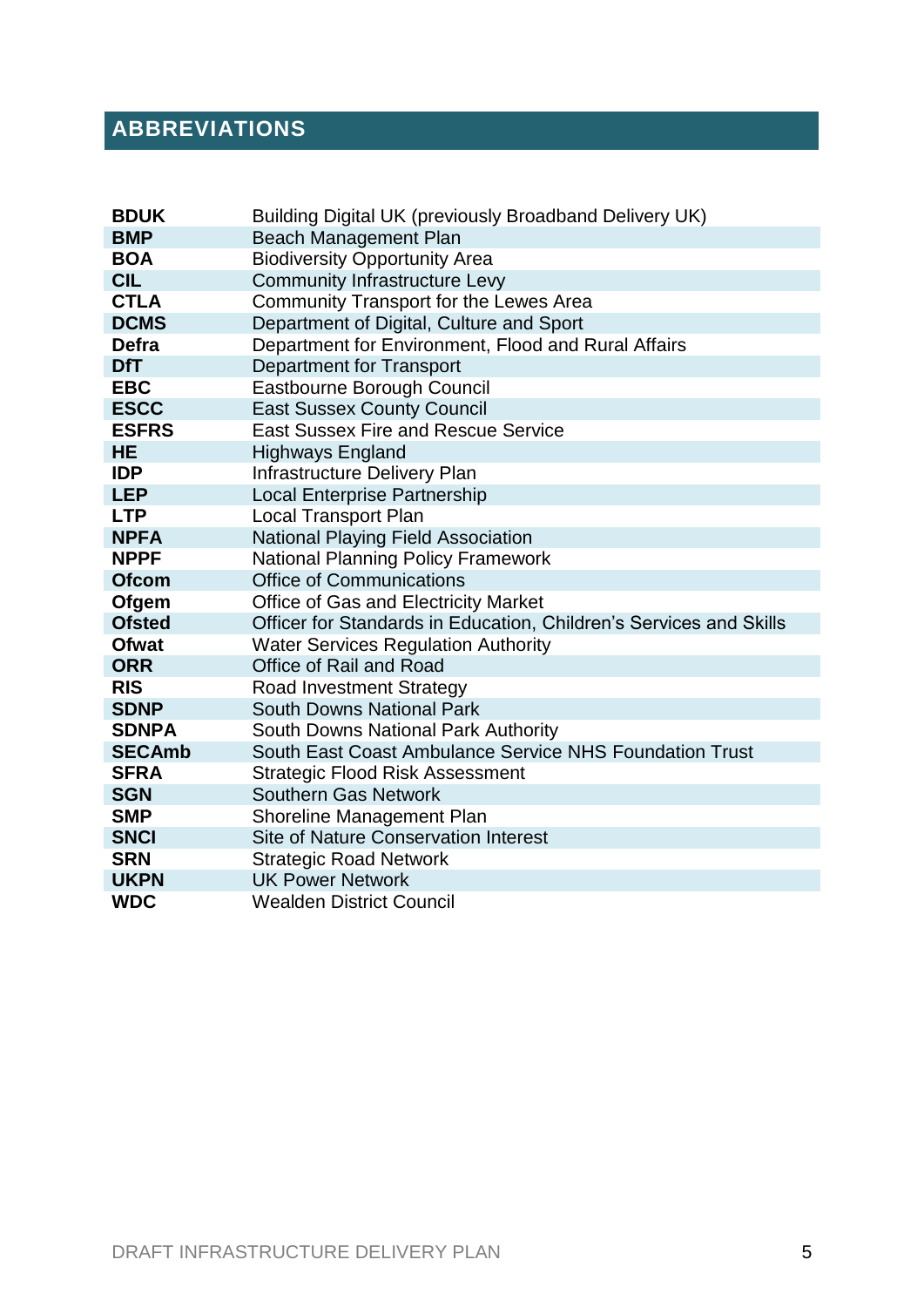## <span id="page-5-0"></span>**INTRODUCTION**

This Infrastructure Delivery Plan (IDP) has been produced to accompany the Eastbourne Local Plan. It is an essential part in the preparation of Development Plan Document and has been prepared in partnership with the various infrastructure providers. It will ultimately set out the key infrastructure that will be required to support the objectives, spatial strategy and the delivery of the Eastbourne Local Plan over the 20 years planning period from 2018 to 2038, identify where and at what time that the infrastructure is required, who is responsible for delivering it, the cost of provision (if known) and how these costs are expected to be funded.

## WHY PRODUCE AN IDP?

The Local Plan will seek to deliver additional homes within Eastbourne Borough in the period between 2018 and 2038. This housing growth will create demand and add pressure on the borough's infrastructure through either taking up existing capacity or creating a requirement for investment in additional and improved infrastructure.

The National Planning Policy Framework (NPPF) required local planning authorities to work with other authorities and infrastructure providers to assess the quality and capacity of infrastructure for transport, water supply, wastewater, utilities, telecommunications, health social care, education, flood risk and coastal management. It is also expected that local plans would identify priority areas for infrastructure provision and ensure that there is a reasonable prospect that planned infrastructure is deliverable in a timely fashion.

## PURPOSE OF THE REPORT

This version of the IDP supports the Issues and Options stage of the preparation of Local Plan (Autumn 2019). It is an essential background evidence document to achieve a comprehensive understanding of existing infrastructure capacity and provision of service across the Borough and to identify any existing deficiencies which are likely to be a significant constraint to new development. It is an important first step in establishing a more detailed delivery plan for the provision of additional facilities and services that will be needed to serve the Borough and the development proposed within it over the plan period.

This report is therefore the start and an ongoing process for the Council to identify the necessary physical, social and environmental infrastructure to enable future development in the Borough. The IDP is a 'living document' that will be updated as and when information becomes available through the preparation of the Local Plan and the plan period to ensure that it remains relevant and addresses changing circumstances.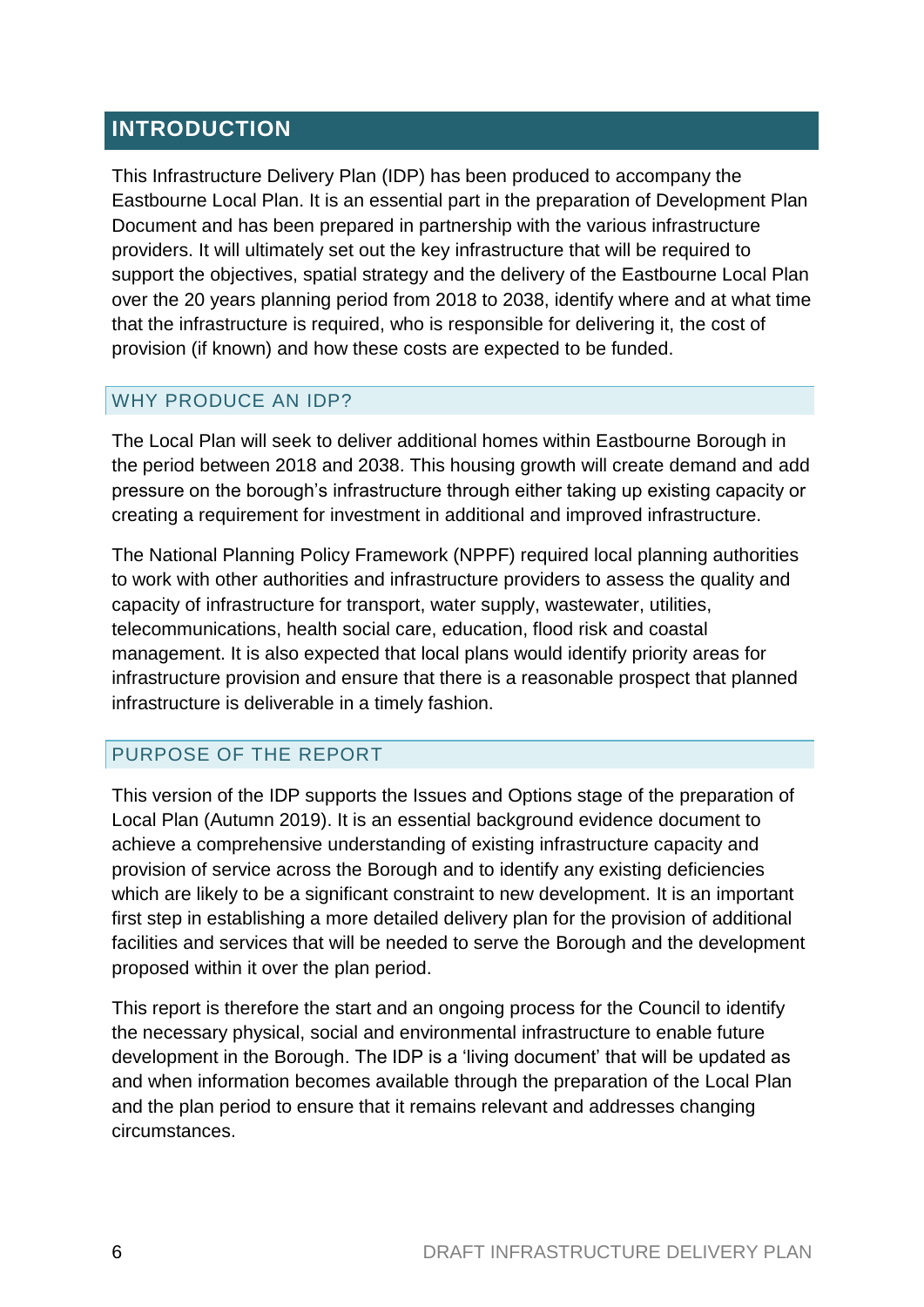# <span id="page-6-0"></span>**WHAT IS INFRASTRUCTURE?**

Infrastructure refers to the provision of facilities and services that are required to support the needs of the community and help to ensure that those living, working in or visiting Eastbourne Borough experience a good quality of life.

There are three main types of infrastructure: physical, social and green infrastructure.

- (a) **Physical infrastructure** includes transport, utilities, and coastal and flood defences
- (b) **Social infrastructure** includes community services such as health, education, emergency services and leisure
- (c) **Green infrastructure** is a connected network of multifunctional greenspace, both urban and rural, that delivers a wide range of environmental, social and economic benefits, including promoting ecosystem services and improving quality of life.

For the purpose of this document, the definition of key infrastructure groups and types of facilities and services within each group is set out below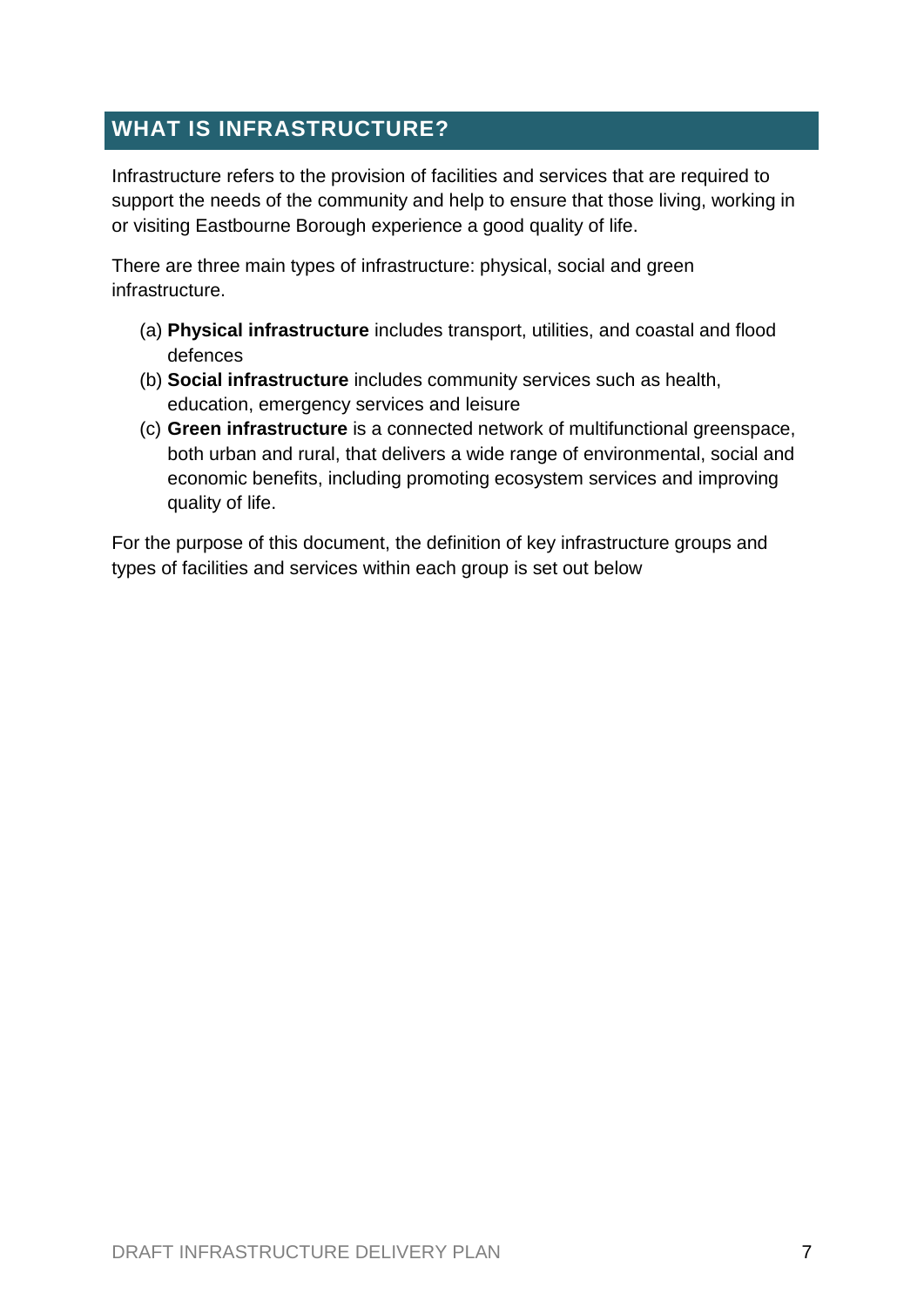|                                        |                                             | <b>Trunk Road Capacity</b>              |
|----------------------------------------|---------------------------------------------|-----------------------------------------|
|                                        |                                             | <b>Local Road Capacity</b>              |
|                                        |                                             |                                         |
|                                        |                                             | <b>Rail Services</b>                    |
|                                        | <b>TRANSPORT</b>                            | <b>Bus Services</b>                     |
|                                        |                                             | <b>Community Transport</b>              |
|                                        |                                             | Walking                                 |
|                                        |                                             |                                         |
|                                        |                                             | Cycling                                 |
|                                        |                                             | Parking                                 |
|                                        |                                             | Electricity                             |
|                                        |                                             | Gas                                     |
|                                        | <b>UTILITIES</b>                            | <b>Water Supply</b>                     |
| <b>PHYSICAL INFRASTRUCTURE</b>         |                                             |                                         |
|                                        |                                             | Sewerage                                |
|                                        |                                             | Telecommunications                      |
|                                        |                                             | Waste/Recycling                         |
|                                        | <b>COASTAL DEFENCES</b>                     |                                         |
|                                        | <b>FLOOD DEFENCES</b>                       |                                         |
|                                        |                                             |                                         |
|                                        |                                             | <b>Early Years and Childcare</b>        |
|                                        |                                             | <b>Primary Schools</b>                  |
|                                        |                                             | <b>Secondary Schools</b>                |
|                                        | <b>EDUCATION</b>                            |                                         |
|                                        |                                             | <b>Further Education</b>                |
|                                        |                                             | <b>Higher Education</b>                 |
|                                        |                                             | <b>Adult Learning</b>                   |
|                                        |                                             | <b>Indoor Sports/Leisure Facilities</b> |
|                                        | <b>COMMUNITY FACILITIES</b>                 |                                         |
|                                        |                                             | <b>Community Centres/Meeting Hubs</b>   |
|                                        |                                             | <b>Cultural Facilities</b>              |
|                                        |                                             | <b>Libraries</b>                        |
|                                        |                                             | <b>Place of Worship</b>                 |
|                                        |                                             | <b>Burial Space</b>                     |
| SOCIAL AND COMMUNITY<br>INFRASTRUCTURE |                                             |                                         |
|                                        |                                             | <b>Primary Care</b>                     |
|                                        | <b>HEALTHCARE FACILITIES</b>                | <b>Secondary Care</b>                   |
|                                        |                                             | <b>Social Care</b>                      |
|                                        |                                             | <b>Fire and Rescue</b>                  |
|                                        | <b>EMERGENCY SERVICES</b>                   | <b>Police</b>                           |
|                                        |                                             | Ambulance                               |
|                                        |                                             |                                         |
|                                        | <b>Outdoor Sport Facilities</b>             |                                         |
|                                        | <b>Outdoor Children's Play Areas</b>        |                                         |
|                                        | <b>Parks and Gardens</b>                    |                                         |
| NFRASTRUCTURE                          |                                             |                                         |
| GREEN                                  | <b>Amenity Areas</b>                        |                                         |
|                                        | <b>Allotments and Community Gardens</b>     |                                         |
|                                        | <b>Green Corridors</b>                      |                                         |
|                                        | Natural and Semi-Natural urban green Spaces |                                         |
|                                        | <b>Accessible Countryside</b>               |                                         |
|                                        |                                             |                                         |
|                                        | <b>Eastbourne Park</b>                      |                                         |
|                                        |                                             |                                         |
|                                        |                                             |                                         |
|                                        |                                             |                                         |
|                                        |                                             |                                         |
|                                        |                                             |                                         |
|                                        |                                             |                                         |
|                                        |                                             |                                         |
|                                        |                                             |                                         |
| 8                                      |                                             | DRAFT INFRASTRUCTURE DELIVERY PLAN      |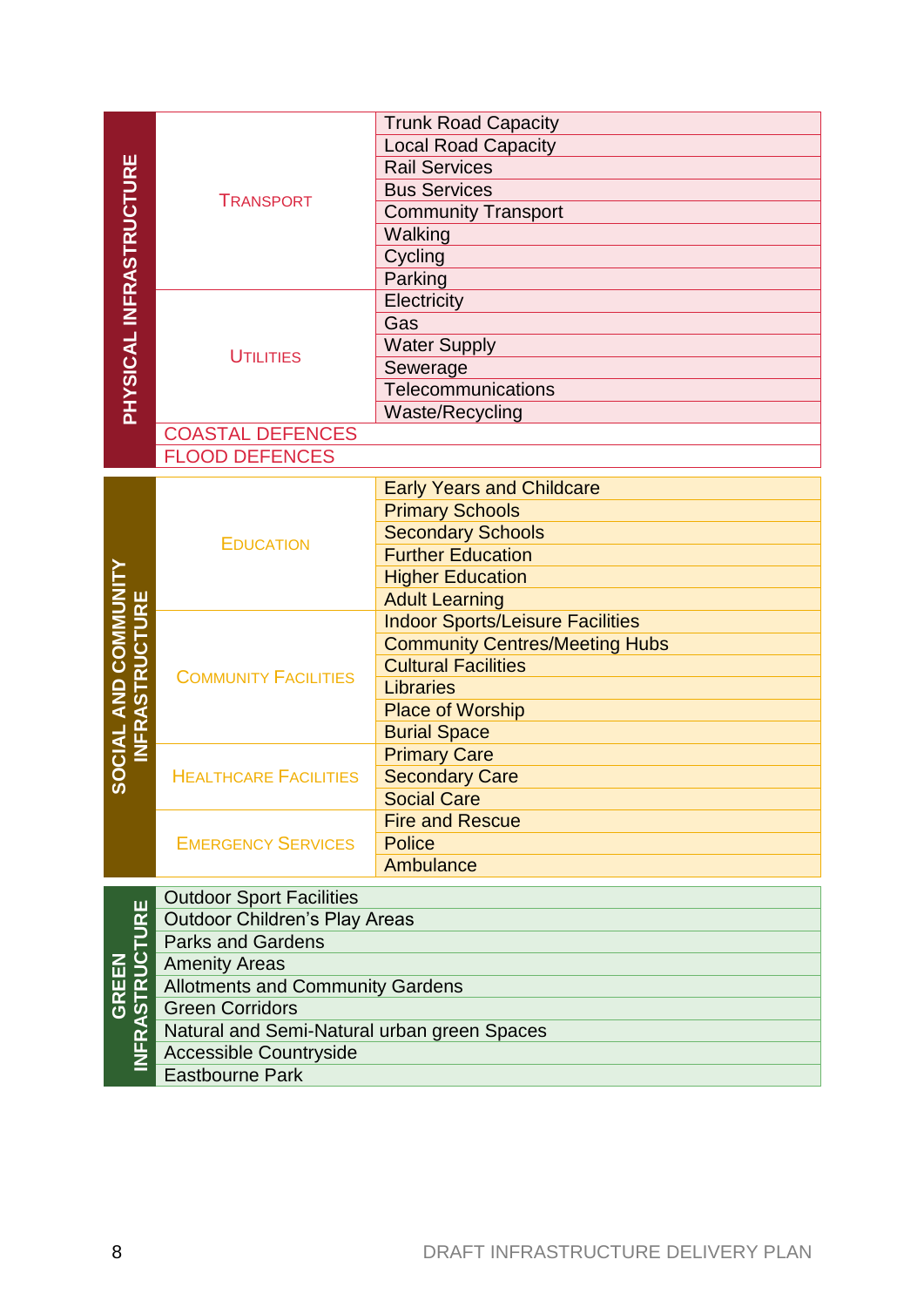## <span id="page-8-0"></span>**INFRASTRUCTURE FUNDING MECHANISMS**

Infrastructure can be funded through a variety of mechanisms. As far as possible, the IDP will identify the committed and potential funding for each of the infrastructure schemes. There are several key sources of funding that the planning system can influence.

## COMMUNITY INFRASTRUCTURE LEVY

The Community Infrastructure Levy (CIL) is a type of developer contribution. It is a planning based charge, introduced by the Planning Act 2008 as a tool for local authorities to help deliver infrastructure to support development in their area. It can be used to pay for a wide range of infrastructure required to support development.

The Eastbourne CIL Charging Schedule came into force on 1<sup>st</sup> April 2015 and requires £50 per square metre for dwellings (C3 Use Class), excluding residential apartments, and £80 per square metre for retail (A1-A5 Use classes).

The Planning Act 2008 (as amended) sets out a list of infrastructure that can be funded through the Community Infrastructure Levy (CIL). However, items not on this list do not necessarily fall outside the definition of infrastructure.

#### **Section 216 Application**

- (2) In this section (except subsection (3)) and sections 216A(2) and 216B(2) "infrastructure" includes –
- (a) roads and other transport facilities,
- (b) flood defences,
- (c) schools and other educational facilities,
- (d) medical facilities,
- (e) sporting and recreational facilities, and
- (f) open spaces.

Until the 2019 amendments to the CIL Regulations, charging authorities were required to set out a list, the Regulation 123 List, of those projects or types of infrastructure that it intends to fund, or may fund, through the levy. Section 106 contributions could not be sought for items included on the 123 List to avoid 'doubledipping'.

The 2019 Regulations which came into force on 1<sup>st</sup> September 2019 removed the Regulation 123 in its entirety. The list is to be replaced by an annual infrastructure funding statement setting out which infrastructure they intend to fund and detail the different sources of funding.

Although the IDP may identify CIL as a funding source for specific project, it does not intend to set governance arrangements or determine how and when the CIL revenue will be spent. This is a matter for the Local Plan Steering Group and the Capital Programme Steering Group and subject to Cabinet's approval.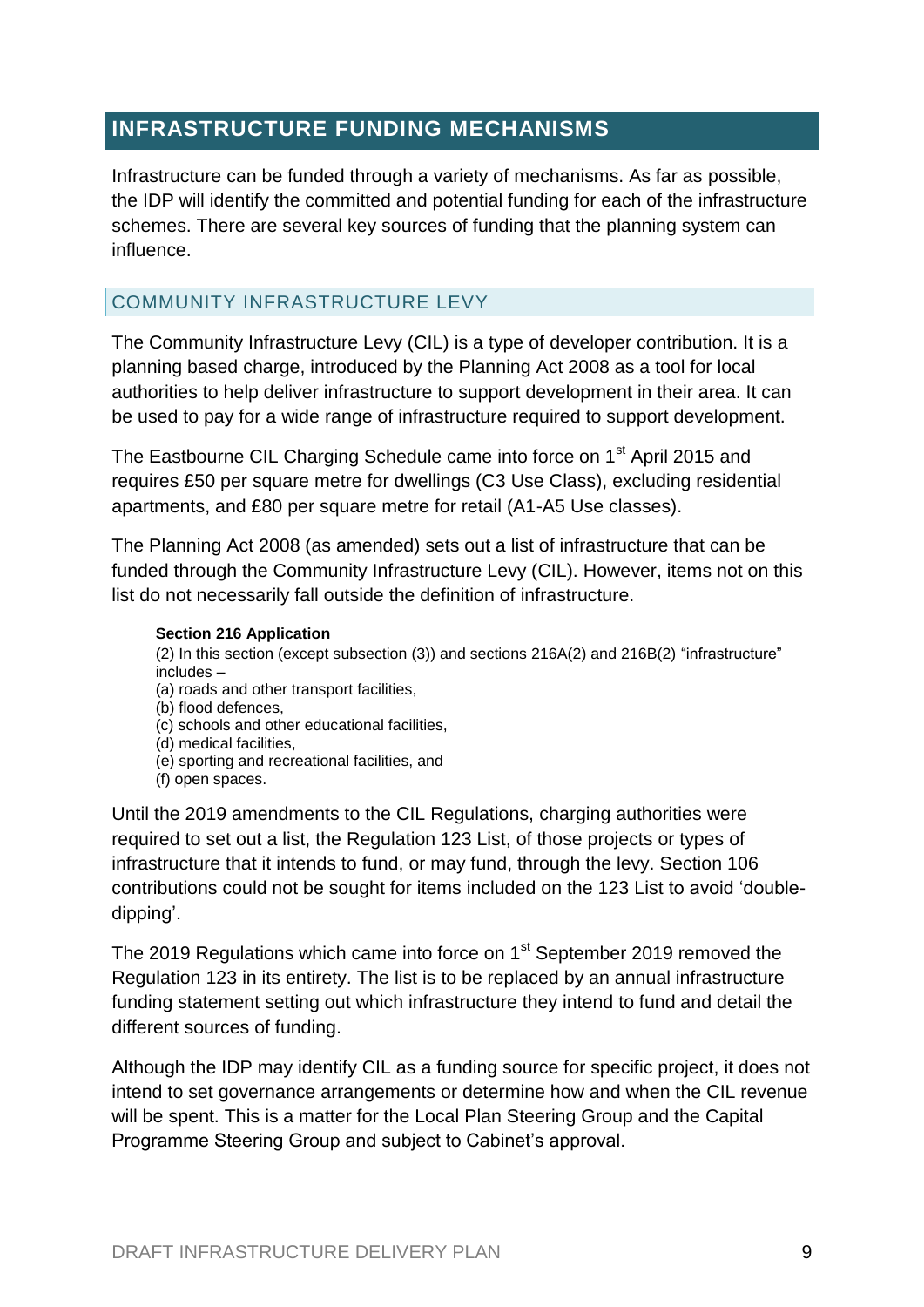This IDP or any subsequent updates will form part of the evidence base to justify an update to the CIL Charging Schedule in due course.

## SECTION 106 PLANNING OBLIGATIONS

A planning obligation made under Section 106 of the Town and Country Planning Act 1990 is a developer contribution towards infrastructure to mitigate the impacts of a development proposal. Any contribution should meet the statutory test set out in section 122(2) of the Community Infrastructure Levy Regulations 2010 (as amended) and the policy test set out in paragraph 56 of the NPPF.

A planning obligation may only constitute a reason for grating planning permission for the development if the obligation is:

- (a) Necessary to make the development acceptable in planning terms;
- (b) Directly related to the development; and
- (c) Fairly and reasonably related in scale and kind to the development.

Until September 2019, restrictions on pooling contribution applied so that no more than S106 planning obligations could be entered for a specific project or type of infrastructure. The CIL (Amendment) Regulations 2019 removed that restriction.

This means that, subject to the above test, charging authorities can use funds from both the levy and section 106 planning obligations to pay for the same piece of infrastructure regardless of how many planning obligations have already contributed towards an item of infrastructure. This should reduce complexity and increase opportunities to address infrastructure requirements associated with individual planning applications where such activity had previously been constrained.

## SECTION 278 HIGHWAY AGREEMENTS

A Section 278 highway agreement made under Section 278 of the Highways Act 1980 (as amended) is an agreement between a highway authority (in this case, East Sussex County Council) and a person who agrees to pay all or part of the cost of highways works.

## PLANNING CONDITIONS

Planning conditions attached to a planning permission enable development proposals to proceed where it would otherwise have been necessary to refuse planning permission, by mitigating the adverse effects of development. This may include the provision of infrastructure. Planning conditions should meet the policy tests set out in the NPPF in that they are necessary, relevant to planning and to development to be permitted, enforceable, precise and reasonable in all other respects.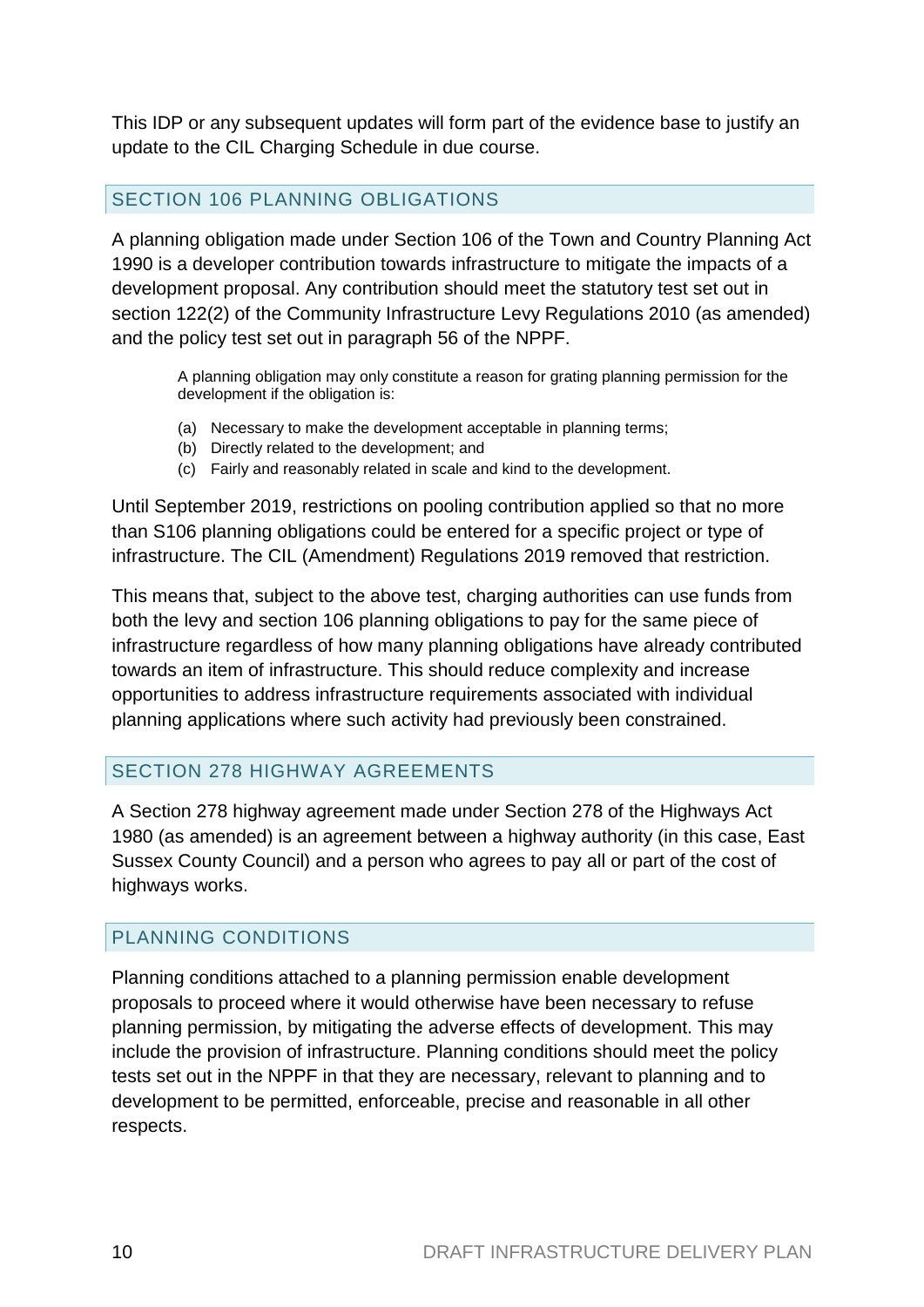## OTHER FUNDING SOURCES

There are other sources of funding that could be used to provide infrastructure. These include:

- Grants
- Growing Place Fund
- Local Growth Fund
- Lottery funding
- New Homes Bonus
- Private sector investment
- Regional Growth Fund
- Tax Incremental Funding

Eastbourne Borough Council will actively seek other funding opportunities to secure infrastructure.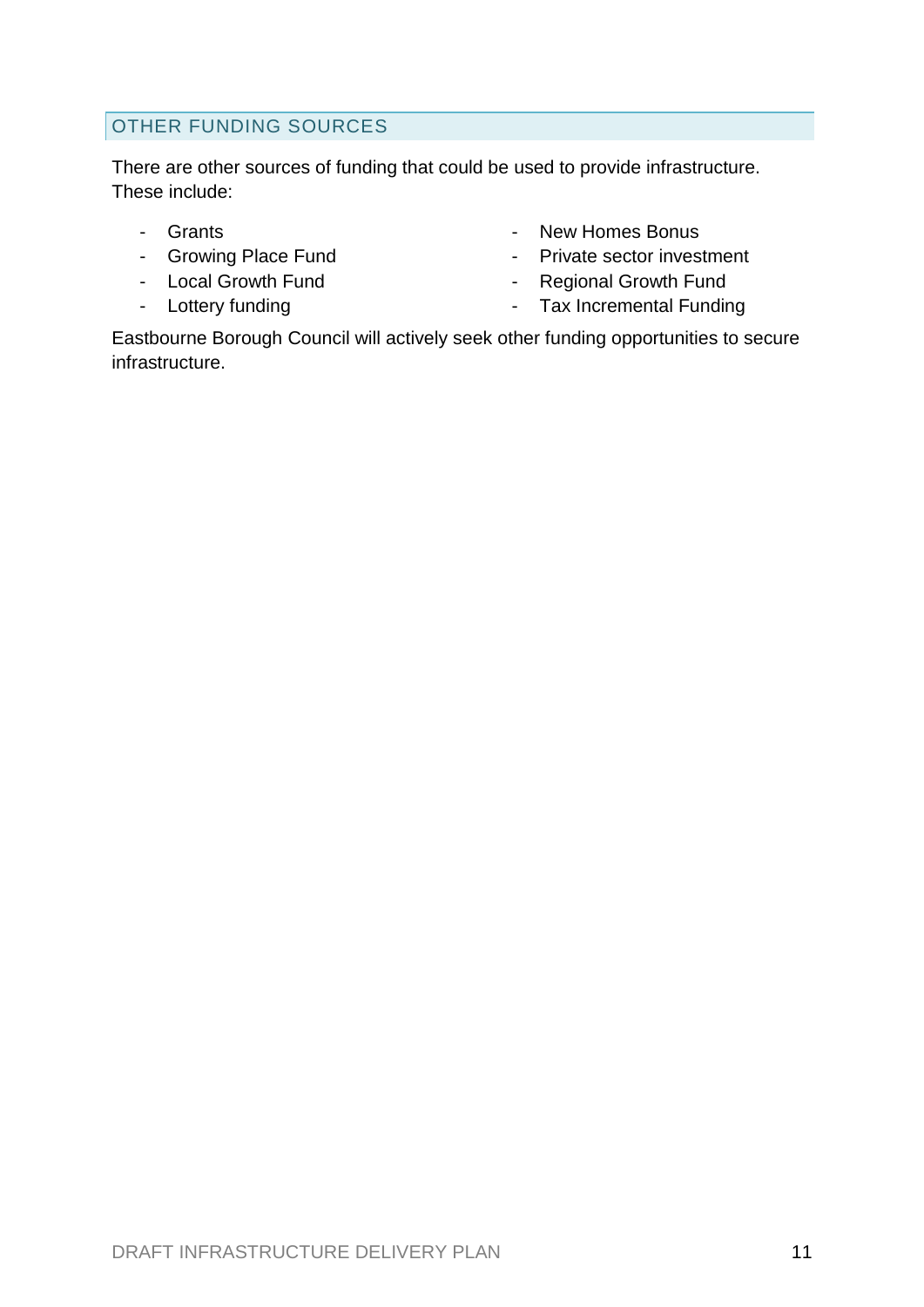# <span id="page-11-0"></span>**CROSS-BOUNDARY INFRASTRUCTURE**

As part of the duty to co-operate, Eastbourne Borough Council consulted with East Sussex County Council (ESCC) and neighbouring authorities, Wealden Borough Council and the South Downs National Park Authority, on cross-boundary infrastructure needs. As detailed in the following section of this report, transport, flood defences, education and community facilities will require substantial joint working.

The Borough Council already works co-operatively with these authorities on areas of common interest and cross-boundary issues to ensure that these are effectively dealt with and opportunities are taken to work together where it is beneficial to do so.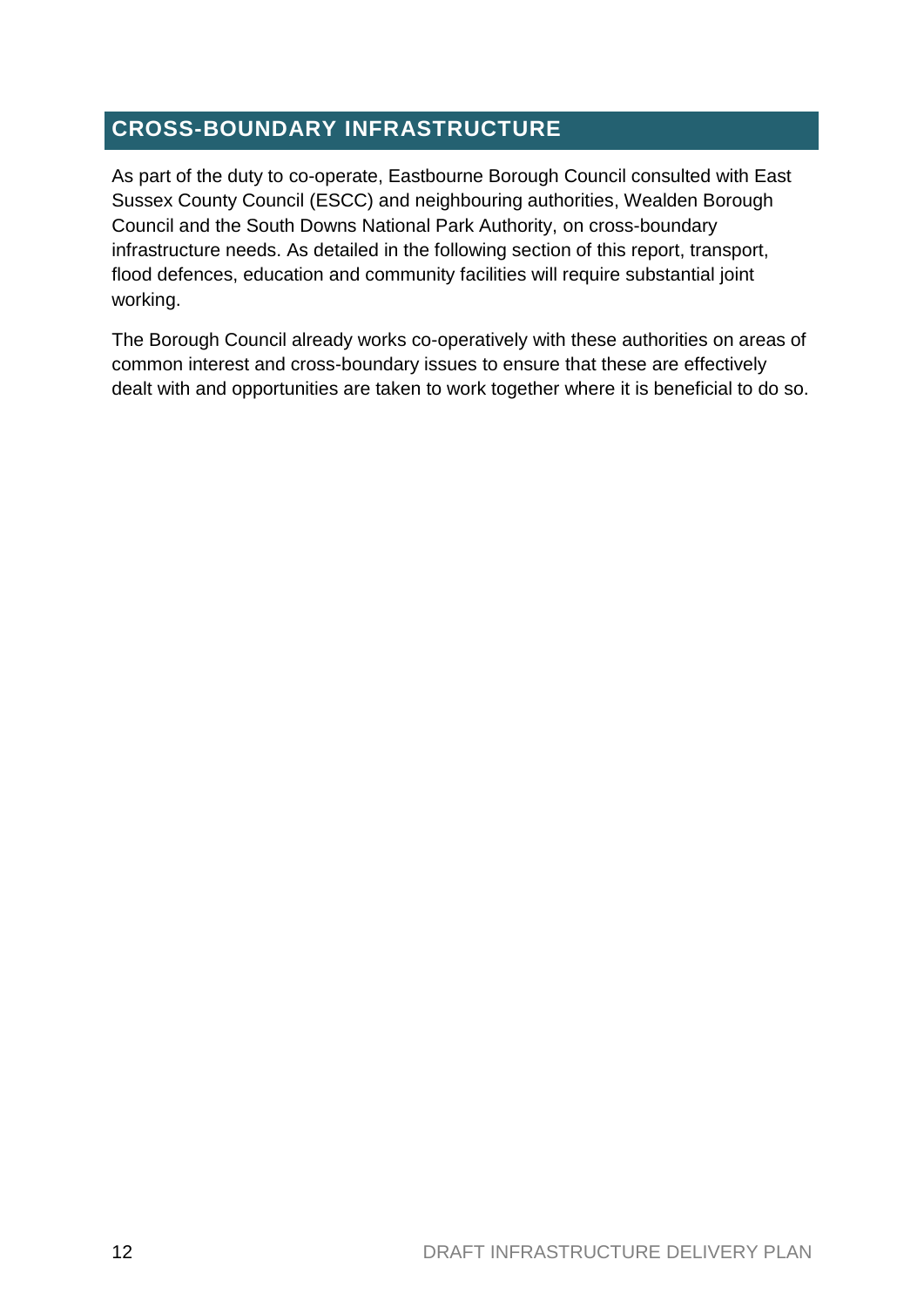# <span id="page-12-0"></span>**INFRASTRUCTURE POSITION STATEMENT**

This section is a broad audit of existing infrastructure within or serving the Borough. It has been prepared to help inform the Infrastructure Delivery Schedule and collate relevant information on individual services and responses received from service providers when questioned about their existing and future capacity to meet current need and future growth.

The Infrastructure Position Statement aims to identify:

- Existing infrastructure capacity and provision of services across the district
- The priorities and proposals of key services providers and other relevant organisations
- Existing deficiencies in infrastructure provision and where there are likely to be significant constraints on development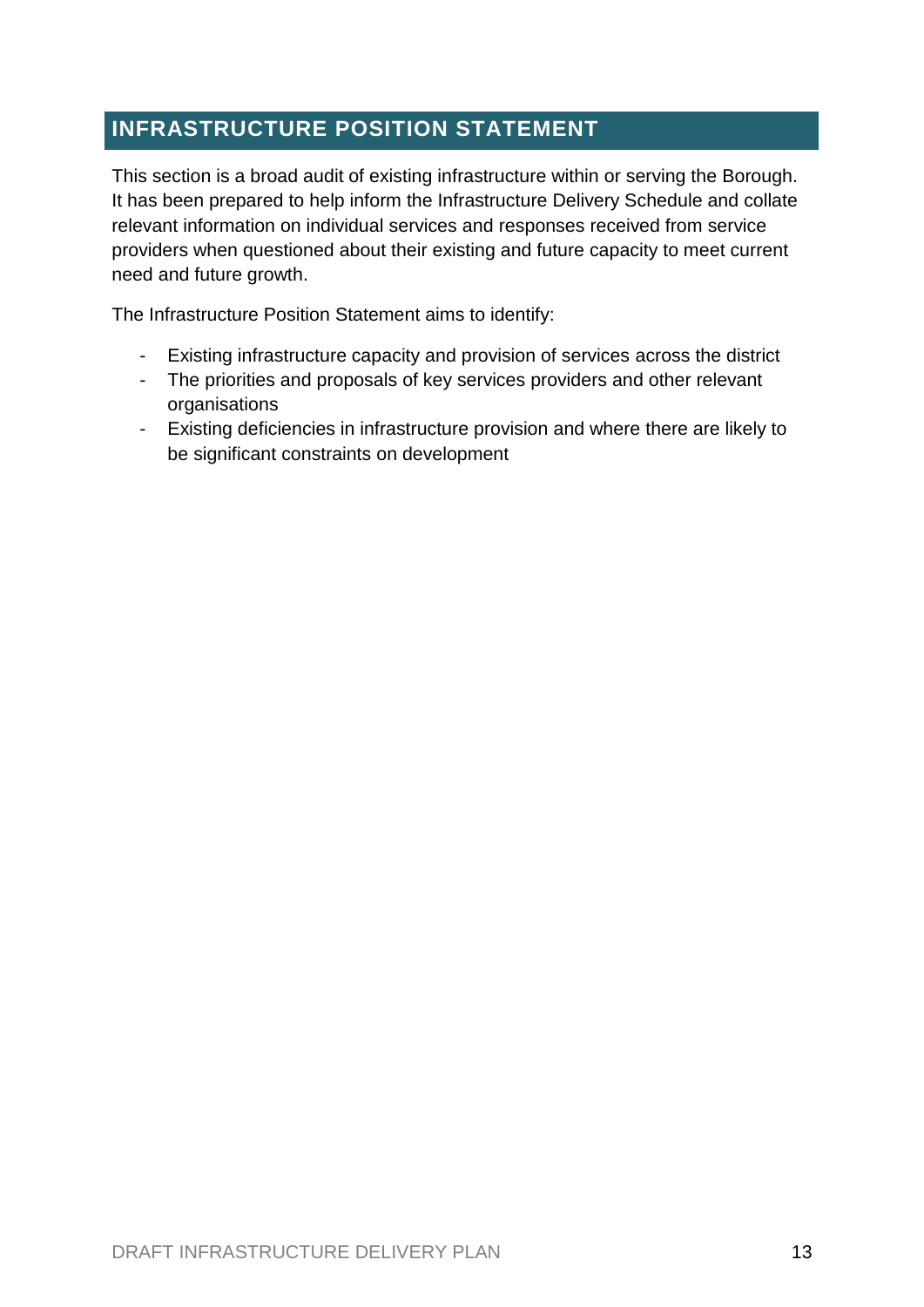# <span id="page-13-0"></span>**PHYSICAL INFRASTRUCTURE**

## <span id="page-13-2"></span><span id="page-13-1"></span>**TRANSPORT**

## STRATEGIC ROAD NETWORK

## **Lead organisation**

Highways England (HE) is a non-departmental public body, sponsored by the Department for Transport (DfT). It is the highway authority, traffic authority and street authority for the Strategic Road Network (SRN) which covers motorways and major A roads (i.e. trunk roads). The SRN is a critical national asset and HE is responsible for operating, maintaining and improving it in the public interest. Its primary role is to deliver a better service for road users and support a growing economy.

#### **Main sources of information**

Circular 02/2013, DfT, 2013 Road Investment Strategy 2015-16 2019/20, DfT Road Investment Strategy post 2020: planning ahead, DfT Highways England Delivery Plan 2015-2020 South Coast Central Route Strategy, HE, 2017 Strategic Road network Initial Report, HE, 2017 Highways England Delivery Plan 2018-2019

#### **Existing provision**

Whilst there is no HE infrastructure within Eastbourne Borough's boundaries, it is important that cross boundary impacts of development are recognised as they will have a knock on effect on travel patterns into and out of Eastbourne.

Just north of Eastbourne, HE maintains the A27 and the A259 east of the A27/A259 junction at Pevensey which are key SRN routes that provide access to the Borough.

The A27 to the east of Lewes is a single carriageway road which carries over 30,000 vehicles per day. As a consequence, the road suffers from congestion, poor journey time reliability, network resilience issues and has poor safety record, which means some drivers divert onto the county road network including unsuitable local roads through rural and local communities. The A27/A2270 Polegate junction and the link up to A27/A22 Cophall roundabout are key constraints on the network which often suffers from congestion in the peak times. Therefore a series of improvements of the SRN will be essential to accommodate additional growth in the area including in the Borough.

#### **Planned provision**

HE announced a package of smaller scale interventions for the A27 east of Lewes in September 2017 following the inclusion of the scheme in the Road Investment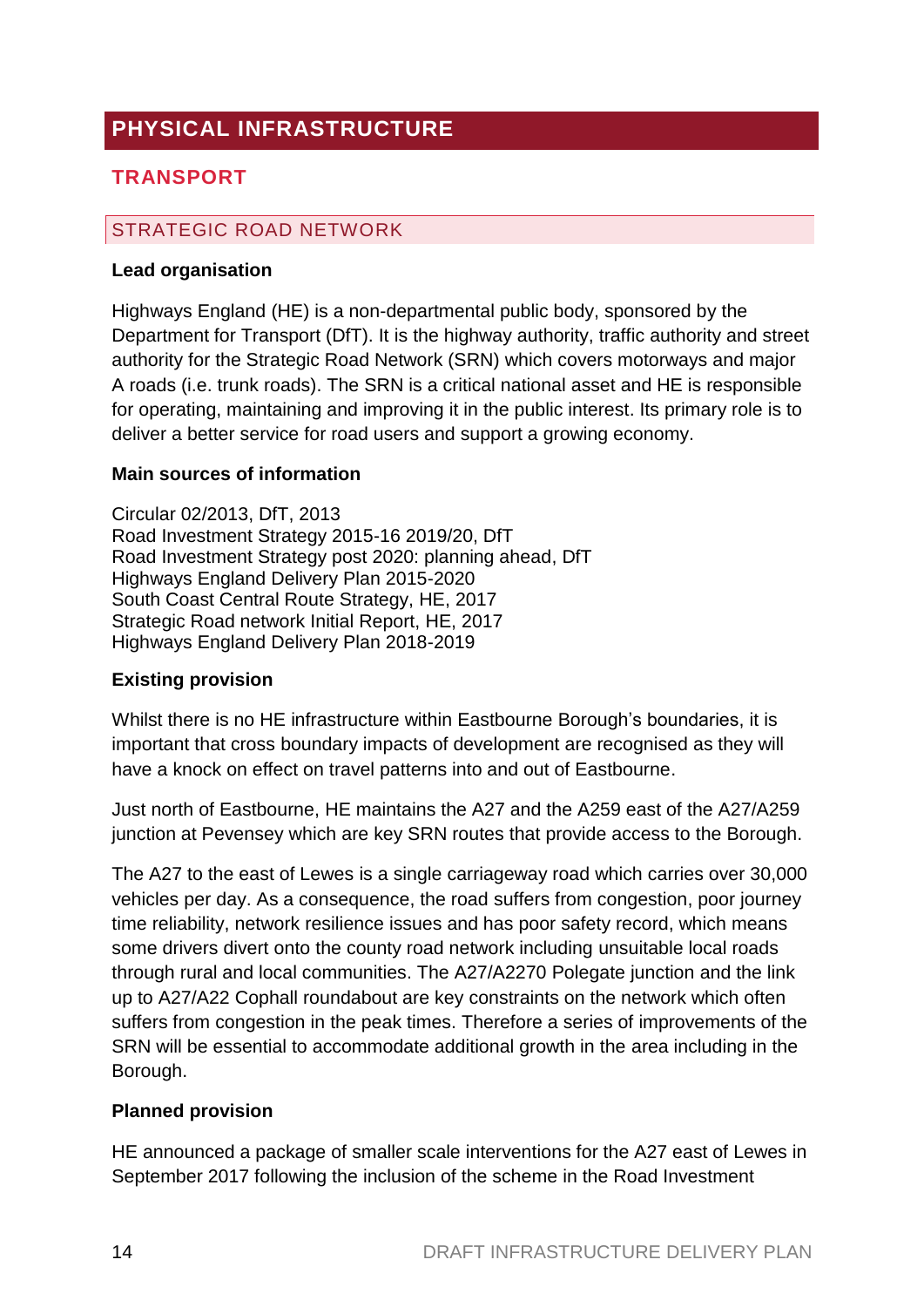Strategy (RIS) 2015-2020. It aims to address safety, capacity, sustainability and accessibility issues on this stretch of the A27 and will comprise:

- Capacity improvements at Polegate including two lanes in both directions from Cophall roundabout to enhance the A27/A2270 traffic signal junction
- Improved capacity at the Drusillas roundabout
- Safety improvements of Wilmington crossroads
- New shared use path along the A27 and a new path from Drusillas up to Berwick station
- New/upgraded crossing at Wilmington, Selmeston and Firle

Construction of the first tranche of the project is programmed to in in 2020 at the earliest.

## **Future provision**

Although these smaller scale improvements address some of the existing issues on the A27 between Lewes and Polegate in the short to medium term, they do not address these and future issues in the longer term particularly with significant housing and employment growth planned in the South Wealden area. Accordingly, funding from the RIS allocation was secured in May 2017 for a study to look at a new dual carriageway route between Lewes and Polegate. HE commissioned a study looking at these potential new route options which was completed in May 2018.

The study, which was an early stage investigation, recognised that there is a strong strategic case for an off-line improvement between Lewes and Polegate to address current problems and to facilitate housing and economic growth in the area. It identified that all the route options considered would bring significant economic benefits outweighing the dis-benefits.

The outcomes of the final study are being considered by DfT as part of the development of HE's RIS 2. The second RIS, which is expected to be published in autumn 2019, will set out investment that Government will be making on the SRN and that HE will be expected to deliver during the second road period between 2020 and 2025, as well as the strategic vision for the future of the SRN looking towards 2050.

## **Funding sources**

The delivery of highway infrastructure on the SRN is funded through a blend of public and private funding sources. DfT's funds are allocated in the Road Investment Strategy (RIS) which currently covers the period 2015-2020. Announcements in relation to the RIS2 are expected in autumn 2019.

Where development impacts require physical improvements to the network, HE may seek developer contributions through section 278 rather than section 106 agreements or CIL.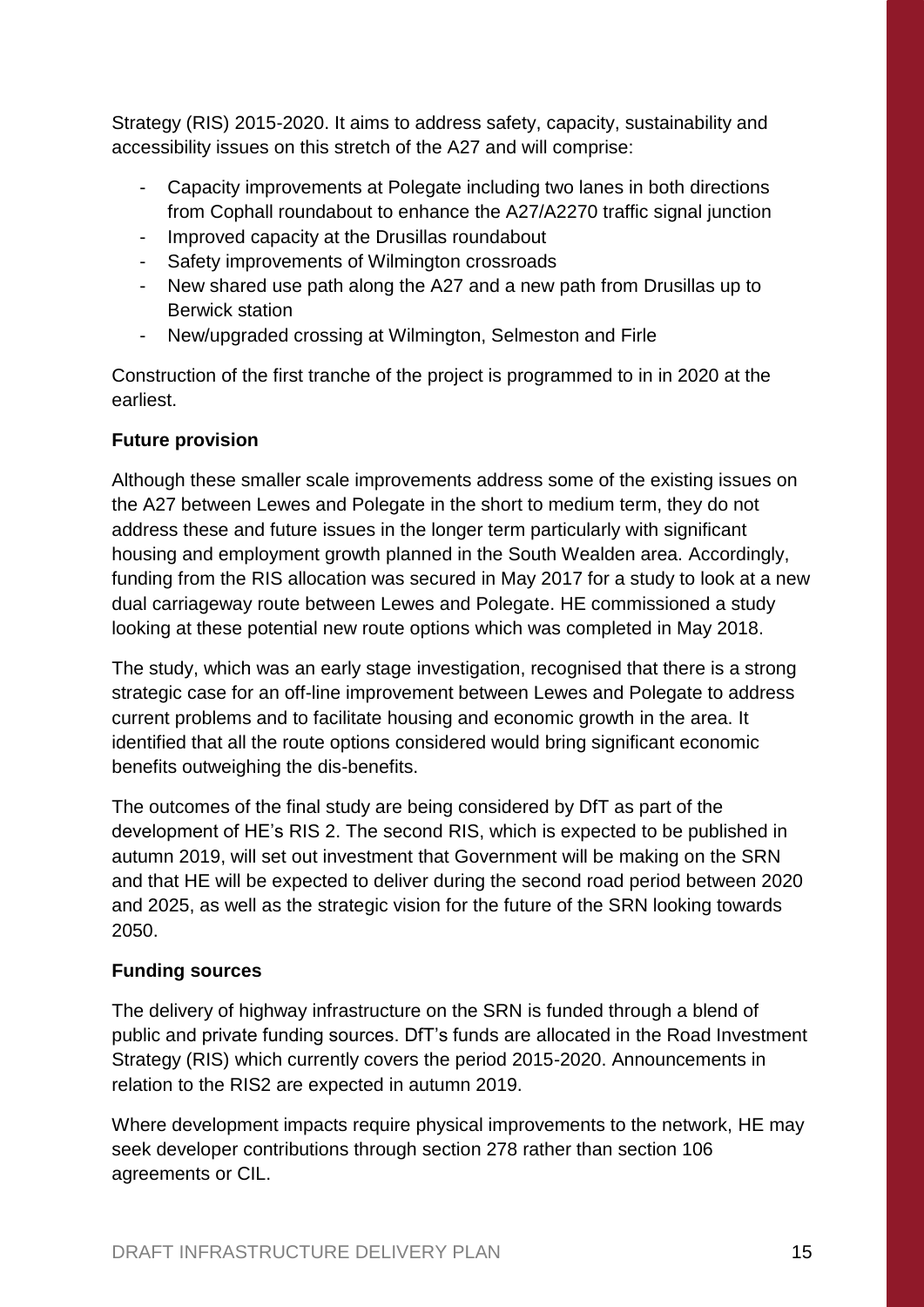## <span id="page-15-0"></span>MAJOR AND LOCAL ROAD NETWORKS

#### **Lead organisation**

East Sussex County Council (ESCC) is the highway authority for all adopted roads in the County other than the trunk roads. It is responsible for the maintenance, management and development of the highway network and decision of road adoption.

#### **Main sources of information**

Local Transport Plan 3 2011-2026, ESCC Local Transport Plan Implementation Plan 2016/17-2020/21, ESCC South Wealden and Eastbourne Transport Study, ESCC, 2010 Movement & Access Strategy for Hailsham & Hellingly (MASHH), ESCC, 2012 Polegate Movement & Access Strategy (PMAS), ESCC, 2013/2015 Wealden Local Plan Transport Study 2018

#### **Existing provision**

There is a network of A and B routes and other streets running through the Borough. Traffic is predominantly bought in Eastbourne through the A259, the A2270 and the A22.

Further to consultation in early 2018, Government announced its final Major Road Network (MNR) in December 2018. The MNR comprises the most economically important 'A' class local authority managed roads which sit between the HE managed SRN and the local road network.

In Eastbourne, the following roads have been included in the MRN:

- A22 Eastbourne to Forest Row (including Golden Jubilee Way)
- A259 Eastbourne to county boundary with Brighton & Hove
- A2270/A2021 Polegate to Eastbourne town centre;
- A2280 Cross Levels Way and
- A2290 Lottbridge Drove (Eastbourne/South Wealden)

Key junctions and roads in the Borough, as other areas in East Sussex, are at stress. This is partly due to the need to upgrade the SRN serving the county in order to relieve the pressure on the local road network as well as the intensification of existing travel pattern over time. Consequently, these junctions and roads are likely to be sensitive to additional pressures arising from new development within and in areas surrounding the Borough.

#### **Future provision**

The Wealden Local Plan Transport study 2018 (WLPTS) and the WDC IDP (January 2019) highlight that the substantial proposed growth in the South Wealden area will have impacts on the transport corridors into Eastbourne. There will inevitably be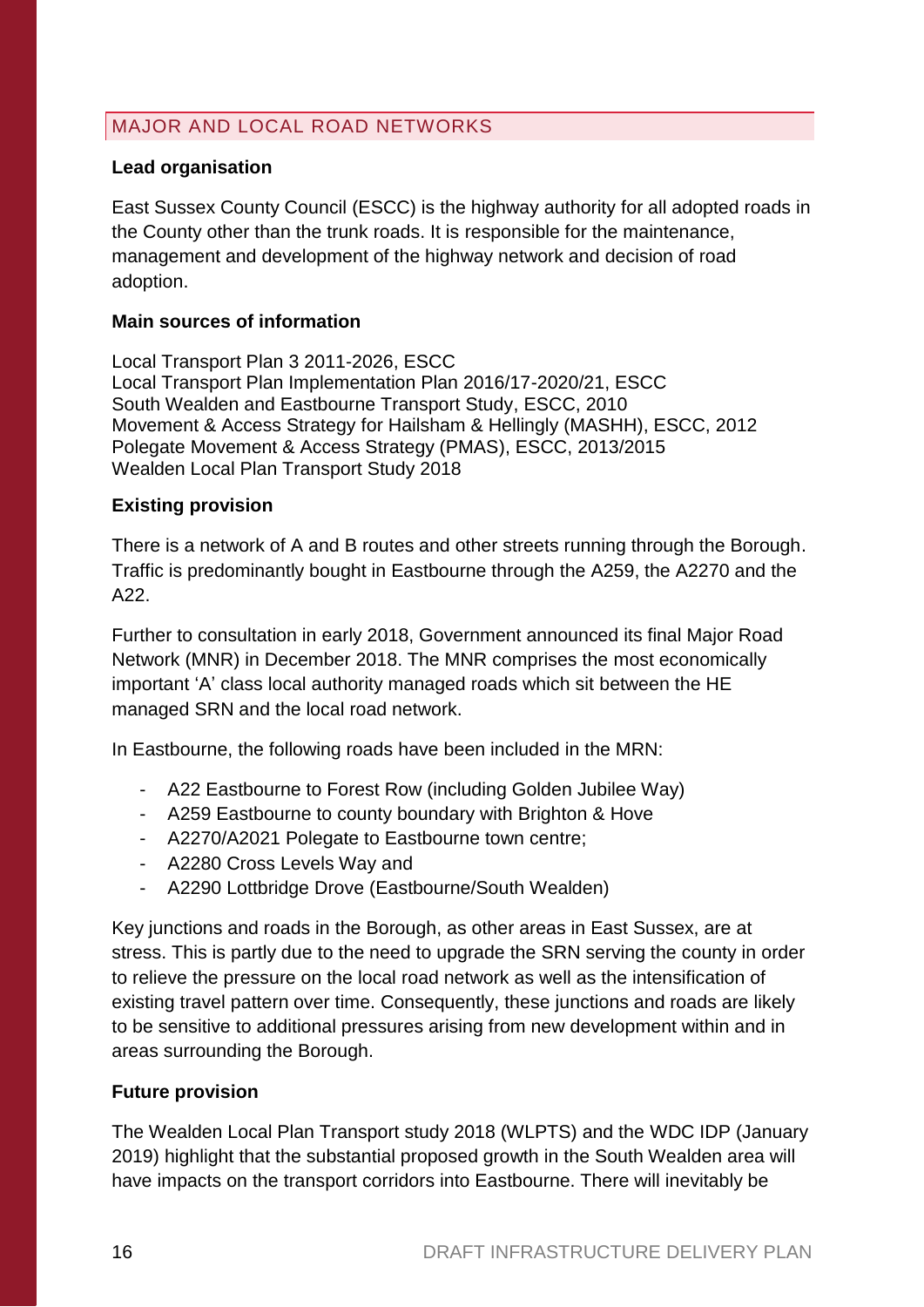intensification of demand on the north/south highway corridors into Eastbourne, impacting particularly on the A2270, the A22 and Lottbridge Drove and Eastbourne Town Centre connections. A study is currently being undertaken to consider the transport impacts on the A22 and A2290 Lottbridge Drove corridor.

The cumulative impact of additional growth in Eastbourne and South Wealden, along with general background traffic growth, will result in a degradation of general highway operation conditions (e.g. increased delays, longer journey time, and more junctions at or approaching full capacity) in the South Wealden area by the end of the Local Plan period.

Although previously identified highway network improvements will ease, and in some case resolve, developing traffic issues (e.g. by providing capacity where it is needed), they will not be able to maintain the status quo. The WLPTS advised that the delivery of the Submission Wealden Local Plan (January 2019) development will cause unacceptable transport consequences, including within the Borough, during the plan period unless the highway schemes identified within the WLPTS and the WDC IDP are implemented.

The schemes which are required to support the cumulative impacts of development across the whole South Wealden and Eastbourne area are:

- A27/A22 Golden Jubilee Way Roundabout Improvements
- A22 Golden Jubilee Way/ Dittons Roundabout Improvements
- Hailsham/Polegate/Eastbourne Movement and Access Corridor (HPE MAC)
- A2270/Polegate High Street/Wannock Road Junction Improvements
- Boship Roundabout Roundabout Layout Improvements
- A22/Hempstead Lane New Roundabout
- A22/A295 South Road Roundabout Improvements
- A27 improvements being delivered by HE as part of the package of smaller scale interventions on the A27 East of Lewes referred to in the Strategic Road Network section.

## **Planned provision**

Following consultation in autumn 2017, detailed designs for the first phase of the Hailsham – Polegate – Eastbourne Movement Access Corridor which focusses on the A2270/Polegate High Street/Wannock Road junction and the introduction of a bus lane along Eastbourne Road are currently being developed. The scheme, funded by Local Growth Fund monies, is programmed for delivery in 2020/21. Further phases of the Movement and Access Corridor have been developed to preliminary design stage, but remain unfunded, and will be consulted upon in future years. This will be supported by working with the local bus operator to introduce an express bus service between key trips attractors along the corridor linking the three towns. Preliminary designs are also being developer for Polegate High Street.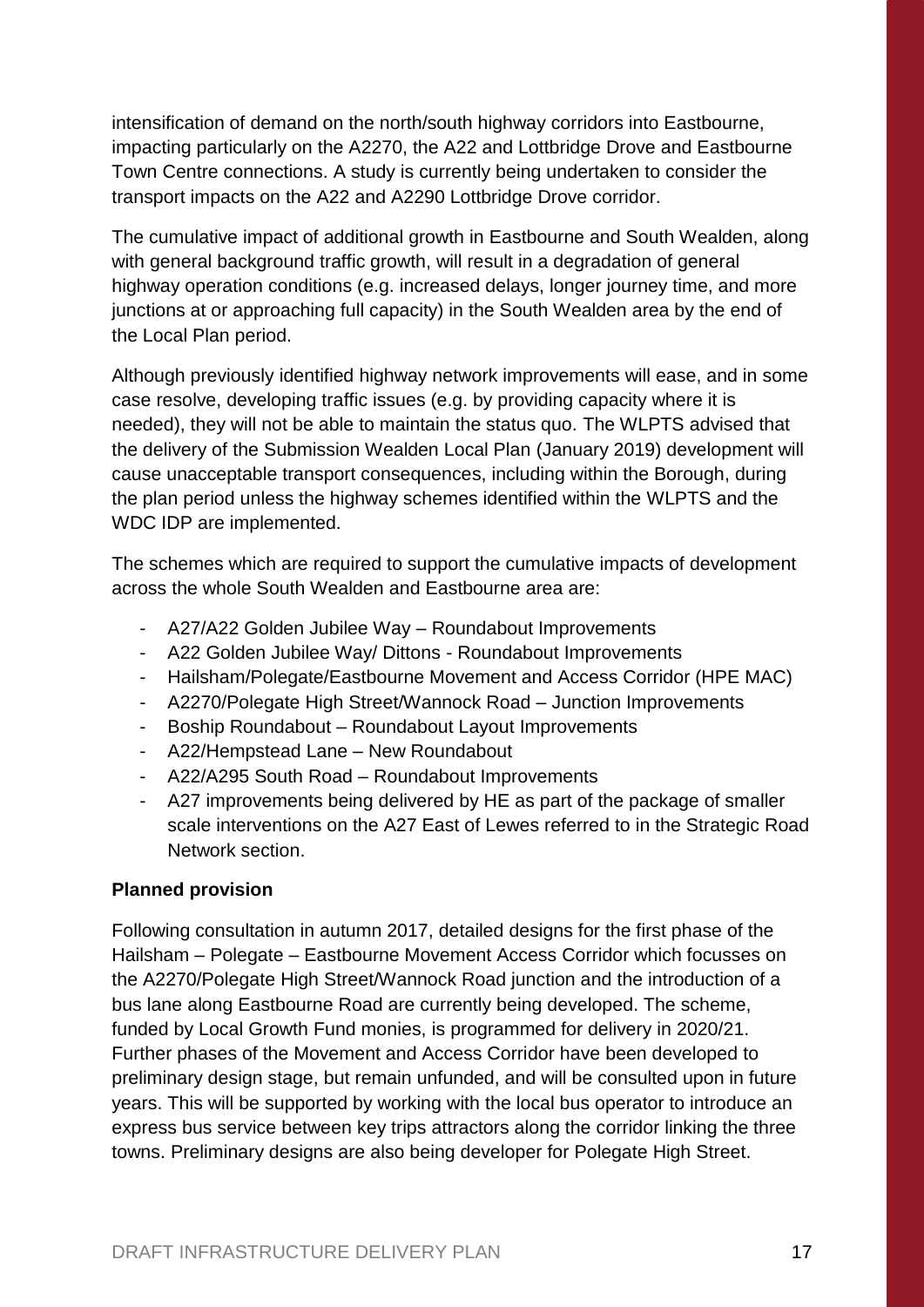Preliminary designs have been developed for the following junctions which form a Major Network bid to Government for funding to enable their delivery.

- A27/A22 Golden Jubilee Way
- A22 Golden Jubilee Way/Dittons
- Boship Roundabout
- A22/Hempsead Lane
- A22/A295 South Road

## **Funding sources**

Funding is available for the MRN through the National Roads Fund from early 2020's and the DfT guidance identifies the types of schemes that are eligible for funding:

- Bypasses or new alignments;
- Missing Links between existing stretches of the MRN or SRN;
- Widening of existing MRN roads;
- Major structural renewals on roads, bridges, tunnels and viaducts on MRN roads;
- Major junction improvements (eg. grade separation);
- VMS, traffic management and the use of smart technology and data to raise network performance;
- Packages of improvements which may include elements of safety, widening, junction improvements and new alignment.

DfT will provide funding between £20m and £50m, although the lower threshold will not be applied rigidly, and there is an expectation of a local contribution of at least 15% towards the scheme.

## <span id="page-17-0"></span>RAIL SERVICES

## **Lead organisation**

Network Rail is responsible for operating and developing railway infrastructure. Therefore they are responsible for maintenance and investment in track, bridges, tunnels and viaducts, signalling systems, level crossing and rail station buildings.

The Department for Transport (DfT) has the overarching strategic and financial responsibilities for railways and awards the franchises for passenger rail services to Train Operating Companies. Train Operating Companies run passenger train services and lease and manage stations from Network Rail.

The Officer of Rail and Road (ORR) is a non-ministerial governmental department responsible for the economic and safety regulation of Britain's railways.

In Eastbourne, the stations are managed by GTR (Southern), which also operates all trains serving it.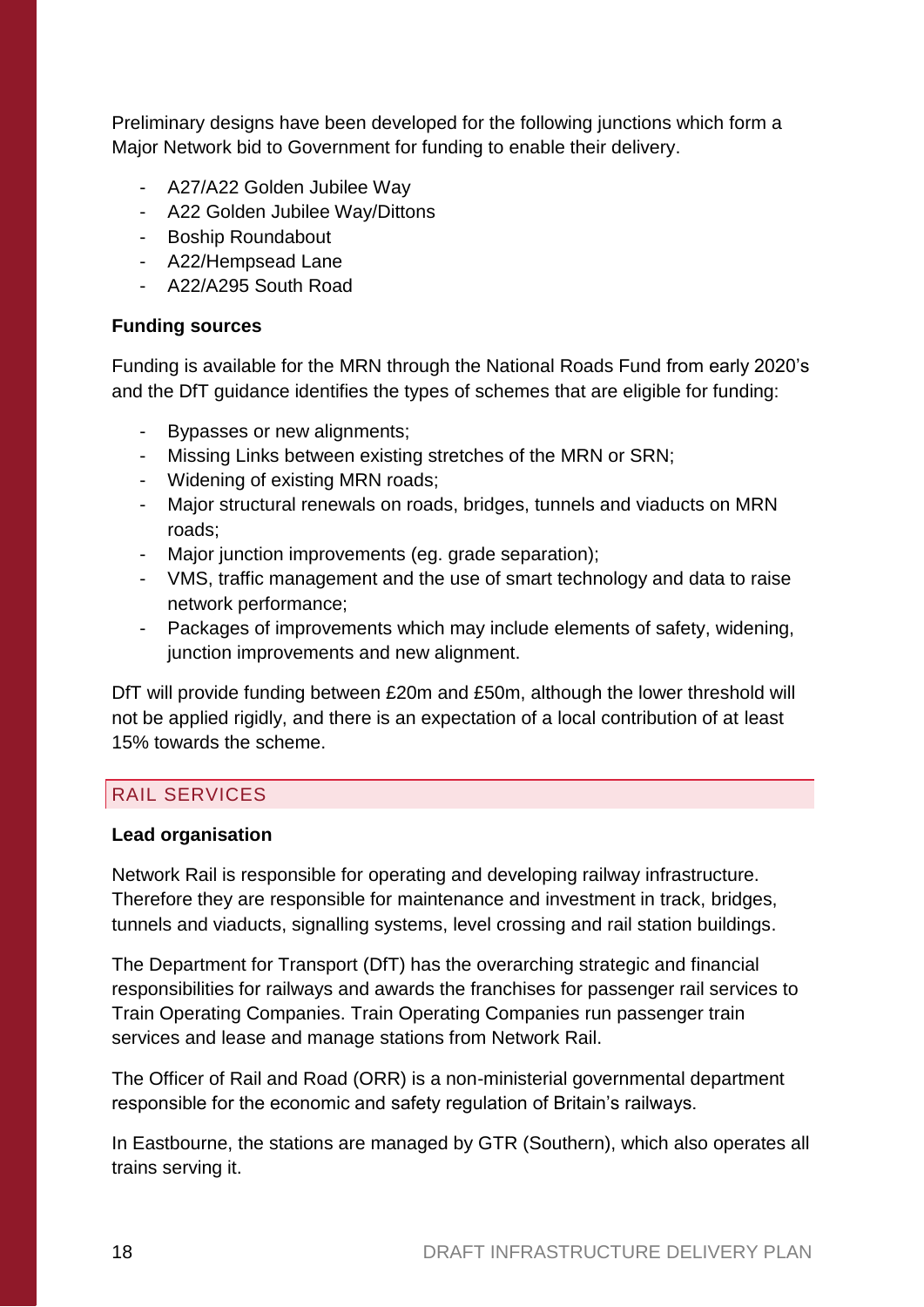## **Main sources of information**

2018 Period Review Final Determination, ORR, 2018 CP6 Route Settlement Document South East Route, ORR, 2018 South East Route: Kent Area Route Study, Network Rail, 2018 London and South Coast Rail Corridor Study, DfT, 2016 Local Transport Plan Implementation Plan 2016/17-2020/21, ESCC South East Route: Sussex Area Route Study, Network Rail 2015 East Sussex Rail Strategy – 'Shaping Rail in East Sussex' and Action Plan, ESCC, 2013 Local Transport Plan 3 2011-2026, ESCC London and South East Route Utilisation Strategy, Network Rai, 2011 Sussex Route Utilisation Strategy, Network Rail, 2010

## **Existing provision**

There are two train stations within the Borough at Eastbourne and Hampden Park.

The rail network in Eastbourne is served by two lines:

- The **East Coastway Route** (Ashford International to Brighton) and the **Marshlink Line** (Ashford International to Eastbourne) – operated by Southern Railway. This line provides connections to Gatwick and London via Lewes/Brighton and to the Channel Tunnel Rail Link/High Speed 1 at Ashford International. In 2018, a new timetable was implemented and 2-car diesel trains between Brighton and Eastbourne were replaced with 4-car electric trains to resolve the overcrowding issues on the line. This resulted is the introduction of the 'Eastbourne overlap' with trains operating between Brighton – Hasting and Eastbourne – Ashford. This allows providing more frequent services, increased capacity for the most popular parts of the route and later evening services on parts of the network.

- The **London to Eastbourne/Hastings/Ore Line** – operated by Southern Railway. The service on this line operates 38 trains per week day in each direction, with on average two trains per hour.

Network Rail confirmed that there is spare capacity on the services serving the Borough to absorb further development.

It is important to ensure that stations are accessible via sustainable mode of transport through the provision of secure and reliable services and facilities to encourage and enable people needing/wishing to travel to the station to do so. Most bus services available in the Borough run past the Eastbourne Train Station. The Hampden Park station is also well served by public services. Both stations are equipped with bike racks allowing train users to cycle to the station and leave their bike in a secured location before travelling on the rail network.

However it is recognised that alternative mode of transport may not be suitable to all rail users. Therefore car parking at stations remain important, including identifying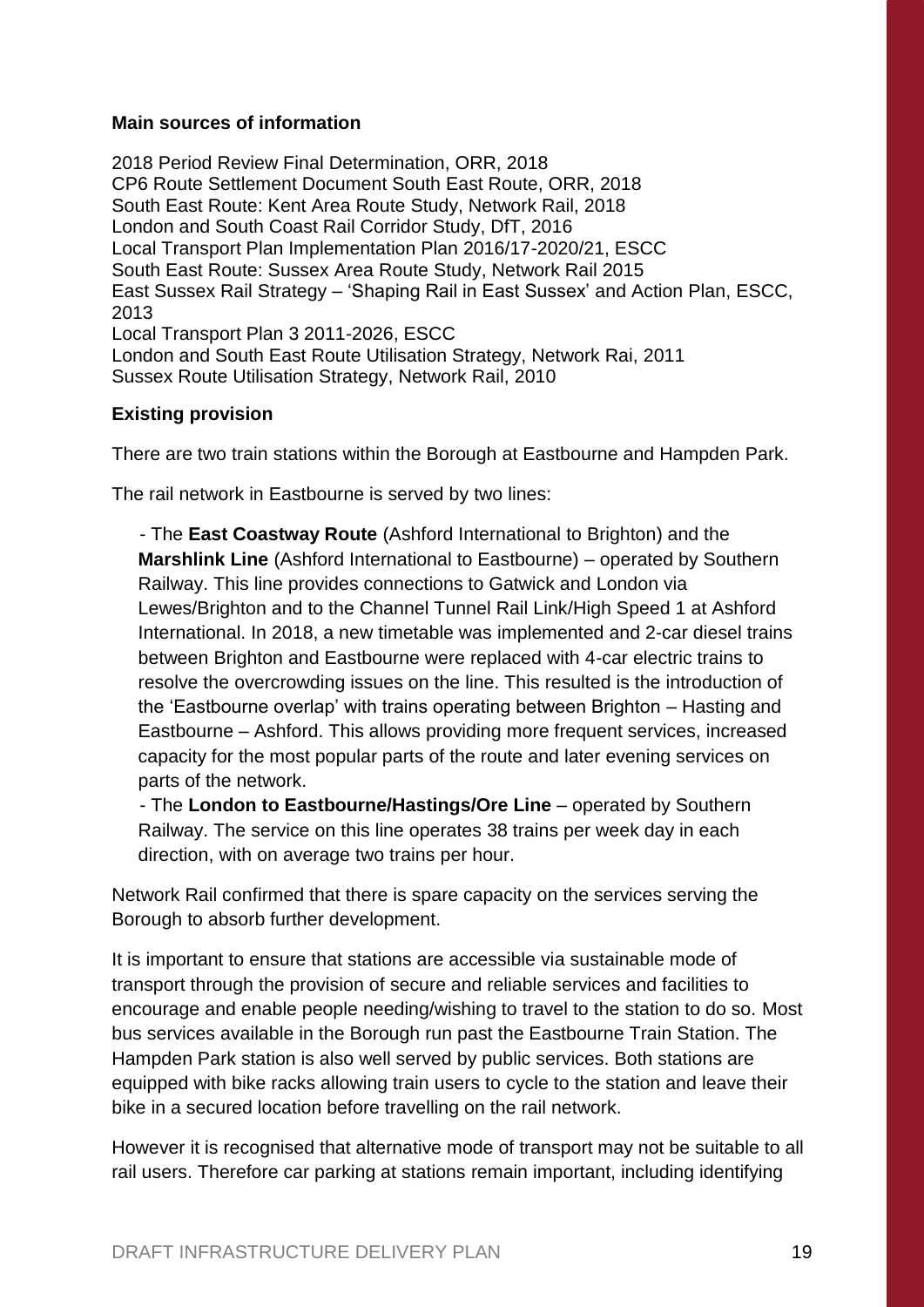and addressing the impact of parking charges on commuters parking which impacts on local residents and other roads users.

## **Future provision**

Through the Kent Route Study, Network Rail and local authorities are looking at the various options for delivering high speed rail services on the Marshlink Line by connecting it to the high speed services at Ashford International. This is identified as a key priority in the 2013 East Sussex Rail Strategy.

A 2017 study on the economic impact of high speed rail into East Sussex, commissioned by ESCC, Hastings Borough Council, Rother District Council and Eastbourne Borough Council, identified that high speed rail would be a potential game changer for the local economy and will:

- Transform connectivity and image for the area with reduced journey times;
- Support the growth in London and the South East with improved connectivity with the capital critical to economic prosperity; and
- Act as a catalyst for economic growth attracting investment and ensuring the area is a more desirable place to live and work leading to lower out-mitigation of skilled labour and in-mitigation of higher earners.

Taking into account all benefits assessed for East Sussex, the high speed rail service could provide economic benefits in the range of £711.2m GVA (£459.9 for East Sussex and £285.6m nationally in total over 30 year time horizon) and 1,290 jobs per annum once all benefits are realised.

Network Rail has previously identified an incremental approach to bringing forward the infrastructure work requires to enable High Speed Rail into East Sussex. The first phase focuses on the physical changes needed at Ashford West junction to enable the High Speed trains to run from the High Speed Rail link onto the Marshlink vie Platform 2 at Ashford International. The second phase focuses on line speed improvements on the Marshlink and the third on providing the necessary (bi-mode) rolling stock.

Network Rail has completed the design work and associated business case work funded by the DfT and the local authorities, on the Ashford West junction. The work identified that whilst there is a deliverable solution, it is potentially cost prohibitive and the value for money is poor/medium.

However Network Rail have identified an alternative which involves taking out one of the freight lines between platforms 2 and 3 at Ashford and creating a new platform, as well as track alignment works at Ashford East junction. From their initial assessment, Network Rail has identified that the scheme is technically feasible which would provide wider capacity benefits at Ashford for domestic and high speed services.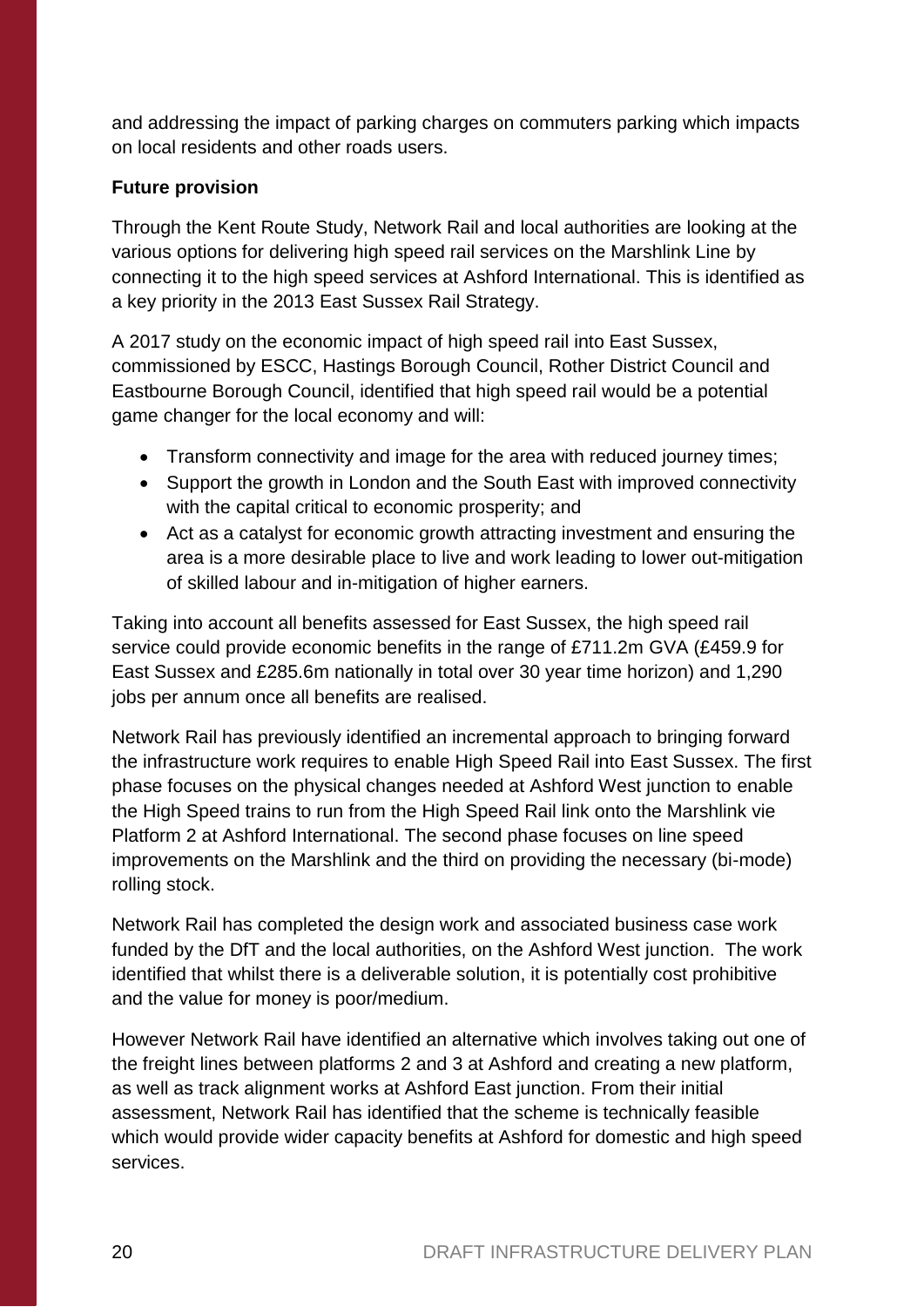In addition, Network Rail have commissioned a timetable study for the Marshlink which will consider the three timetabling scenarios – firstly with the Ashford East improvement and no improvements to the Marshlink; secondly with improvements to the Marshlink but not at Ashford; and finally with both improvements at Ashford and on the Marshlink. This work will be completed by early November 2019 and will help to identify the optimum package of interventions at Ashford and on the Marshlink which deliver the best balance of benefits relative to the infrastructure and running costs for running high speed rail services into East Sussex.

Informed by the work being undertaken on Ashford East and the timetabling study, Network Rail is currently developing a strategic outline business case (SOBC) to seek funding from DfT to develop a final single option for Ashford and the Marshlink infrastructure. It is expected this will be submitted to DfT by the end of 2019.

Notwithstanding the priorities in the Rail Strategy, the County Council will continue to lobby for further enhancements to rail services and infrastructure which serve the needs of East Sussex and Eastbourne.

The Sussex Area Route Study published in September 2015 reiterated the 2010 Sussex Route Utilisation Strategy recommendations in relation to the reinstatement of the Willingdon Chord which would allow trains on the East Coastway Route to bypass Eastbourne. Demand does not justify the additional service and construction costs of constructing the Chord.

## **Required provision to support the Local Plan**

Network Rail has identified the need for a new road layout to enable the closure of the level crossing at Hampden Park Station. This will be particularly important if more housing is built in the area or to the east of the railway line.

## **Funding sources**

The rail network is funded primarily by the DfT. Network Rail receives funding every five years for the maintenance and operation of the railway. To deliver infrastructure priorities identified for investment on the rail network, Network Rail need to develop and submit business cases to DfT.

Where possible, Network Rail is encouraged to secure third party funding to increase DfT funding, including through franchise agreement with the Train Operating Companies, for the provision of the service.

Local authorities also have the ability to fund improvements to rail services and facilities, such as new stations, interchanges and improved access, where funding can be secured.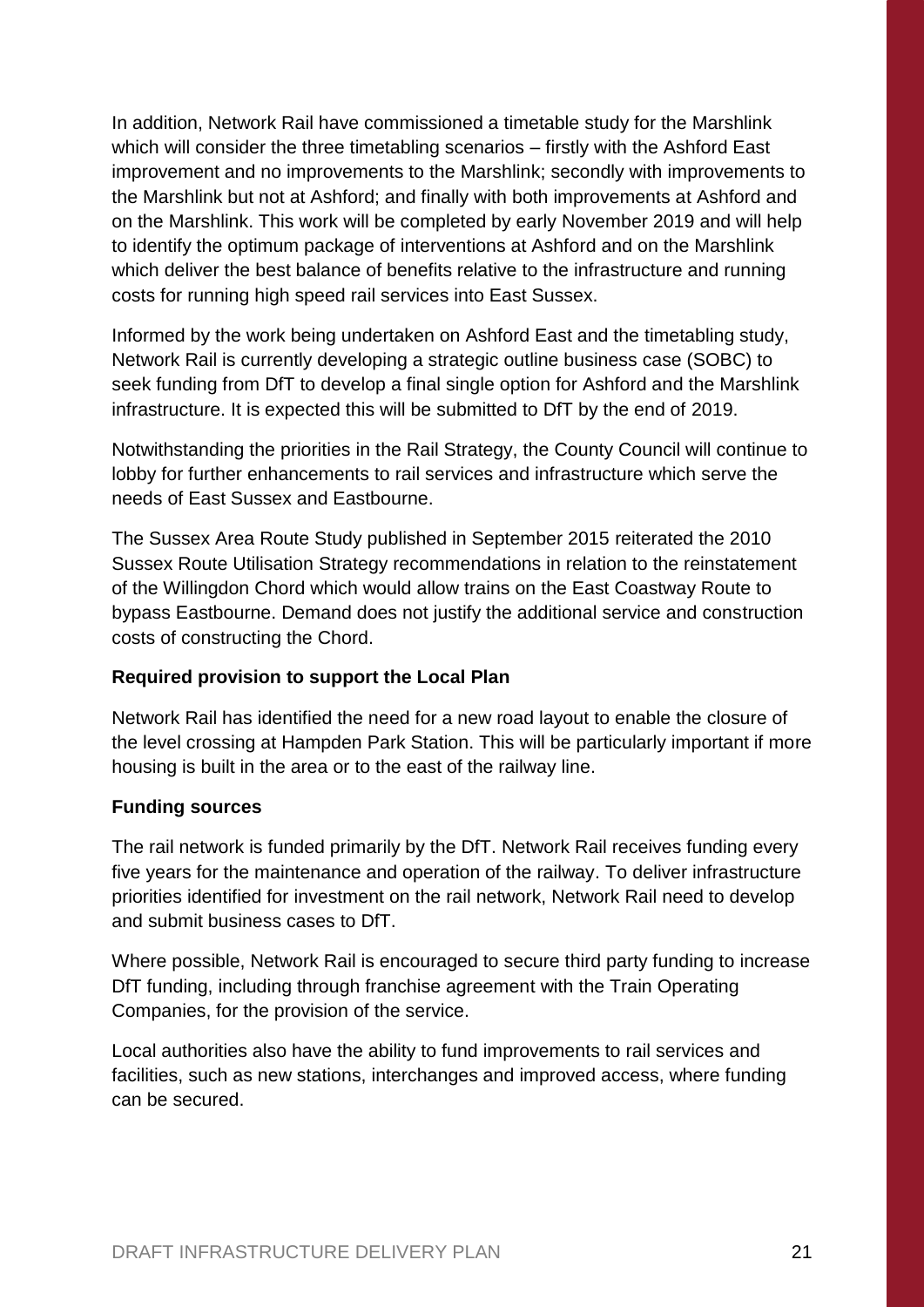## <span id="page-21-0"></span>BUS SERVICES

#### **Lead organisation**

ESCC as the Local Transport Authority has a statutory duty to secure additional bus service provision where it considers the public transport needs of the local population would otherwise not be met.

ESCC is responsible to for delivering highway measures including bus lay-bys, clearways, bus lanes, lighting and accessibility measures. ESCC is also responsible for the Real Time Passenger Information System (RTPI), including displays at bus stops. Bus operators are able to provide their bus flag and are responsible for printed information at bus stops.

Bus shelters are provided by Eastbourne Borough Council.

In terms of service provision, the key commercial providers in Eastbourne are Stagecoach and Brighton & Hove Buses. The community transport operator Cuckmere Buses also provides some bus services.

#### **Main sources of information**

Local Transport Plan 3 2011-2026, ESCC Local Transport Plan Implementation Plan 2016/17-2020/21, ESCC Strategic Commissioning Strategy for Public Transport in East Sussex, 2015, ESCC Sustainability Report, Brighton and Hove Buses, 2018 Stagecoach Group Annual Report and Financial Statements 2019

#### **Existing provision**

In Eastbourne area, nearly all bus services are provided on a commercial basis by Stagecoach, without funding from ESCC. These current arrangements offer T good daytime accessibility within the Borough and surrounding area, particularly to Polegate, Hailsham and Brighton. Services between Hailsham, Polegate and Eastbourne provide every 15 minutes Monday to Saturday daytime service and every 10 minutes between Brighton and Eastbourne.

ESCC currently fund the hourly bus service between Beachlands, Pevensey, Westham, Stone Cross and Langney, as this cannot be sustained on a commercial basis. It also funds the service linking Lewes, Alfriston and Eastbourne.

Community transport operator Cuckmere Buses provides a number of local bus journeys between Eastbourne and immediate adjacent area which complement the commercial service network. Whilst these enhance accessibility, by serving areas not served by other bus services, including smaller estates in the Polegate area and villages as Jevington, Berwick, Upper Dicker, Cowbeech and Rushlake Green, they operate on limited days of the week.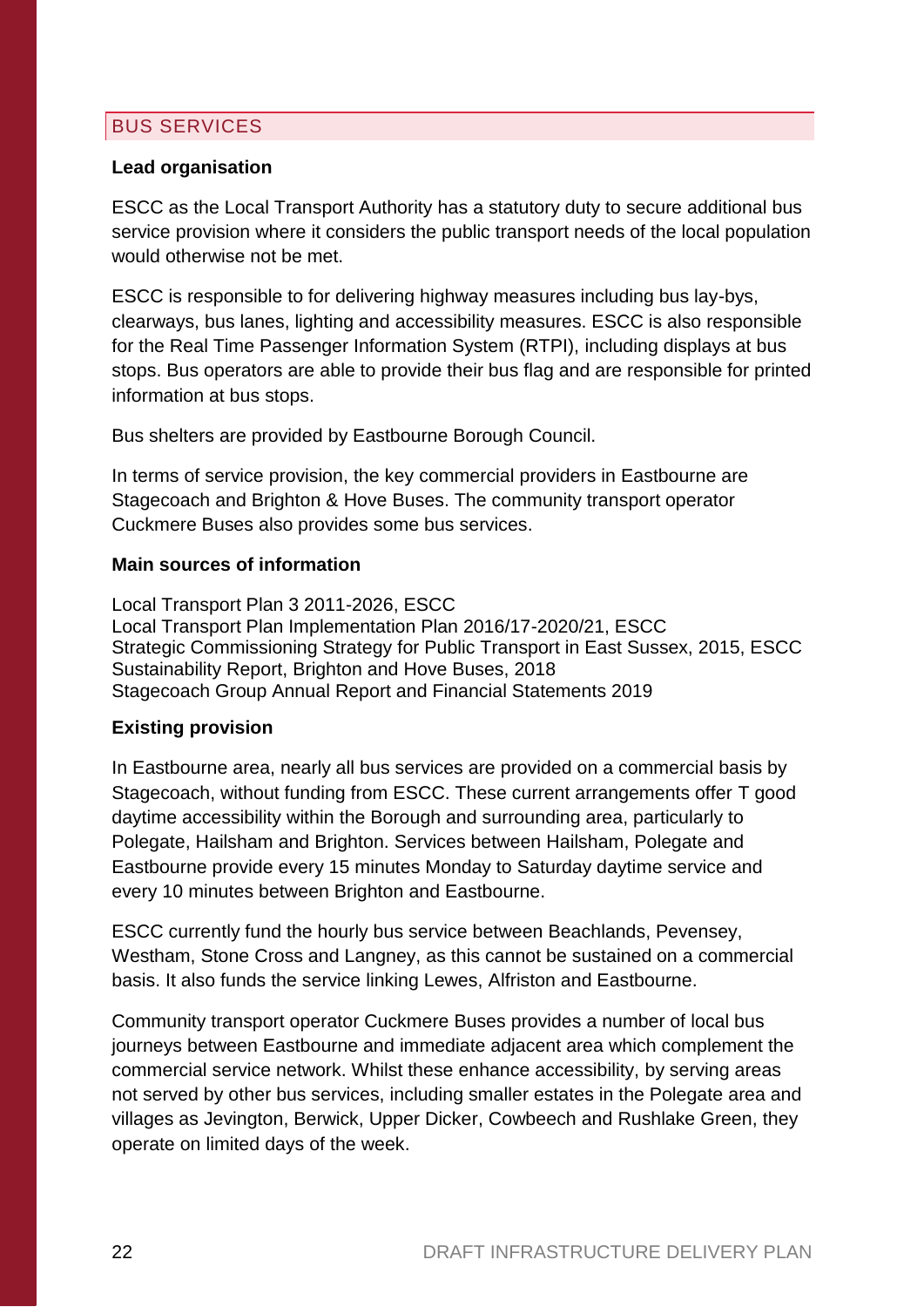The bus operator Seaford & District provide a sightseeing bus tour between April and November, taking in Eastbourne seafront, Beachy Head, Birling Gap, Old Town, Little Chelsea and Eastbourne town centre. The service, whilst offering a 'hop on hop off' format mainly directed towards tourism, also allows single and return journey opportunities. Frequency ranges from hourly to half-hourly.

The ESCC Strategic Commissioning Strategy for Public Transport explains how additional bus services are secured to meet the needs of the local population. ESCC woks with the bus operators to try to ensure their commercial services are provided in a coordinated way and meet the aims of the Local Transport Plan (LTP).

In partnership with Stagecoach, the County Council continues to work on a range of initiatives to make bus travel more appealing and improve access to the Town Centre and key service destinations. Encouraging greater use of bus services, instead of car journeys, will improve the local environmental and contribute to tackling climate change. Reduced traffic congestion and more bus passengers will also lead to improved bus services as their provision becomes more financially sustainable.

The most significant barrier to improving bus services in Eastbourne is worsening traffic congestion. Apart from delays suffered by bus users, this makes the operation of bus services less reliable and more expensive to provide as additional buses are needed to maintain the same frequency of service.

## **Planned provision**

ESCC's approach to bus services and bus service information is set out in the LTP. The LTP identifies four Quality Bus Corridors in the Borough radiating out from the town centre to serve key areas of the town and South Wealden:

- A259 Seaside (Eastbourne Town Centre to Sovereign Harbour)

- A2021/A2270 Kings Drive (Eastbourne Town Centre to the District General Hospital/East Sussex College and Hailsham/Polegate)

- A259 Seaside to Langney Shopping Centre
- A259/A2270 Eastbourne to Old Town and Polegate/Hailsham including Eastbourne - Hailsham express bus service

Measures to improve the operation and attractiveness of the bus network will be focussed on the Quality Bus Corridors, as nearly every bus service in the area utilises on or more of them at least part of their route. Such improvements will therefore increase the connectivity and reliability of the wider bus network in Eastbourne and South Wealden.

In order to provide greater accessibility on the key corridor between Hailsham, Polegate and Eastbourne, ESCC has been working with consultants on a feasibility study to improve movement and access for all road users, with an emphasis on access to public transport, cycling and walking. This includes proposals for improving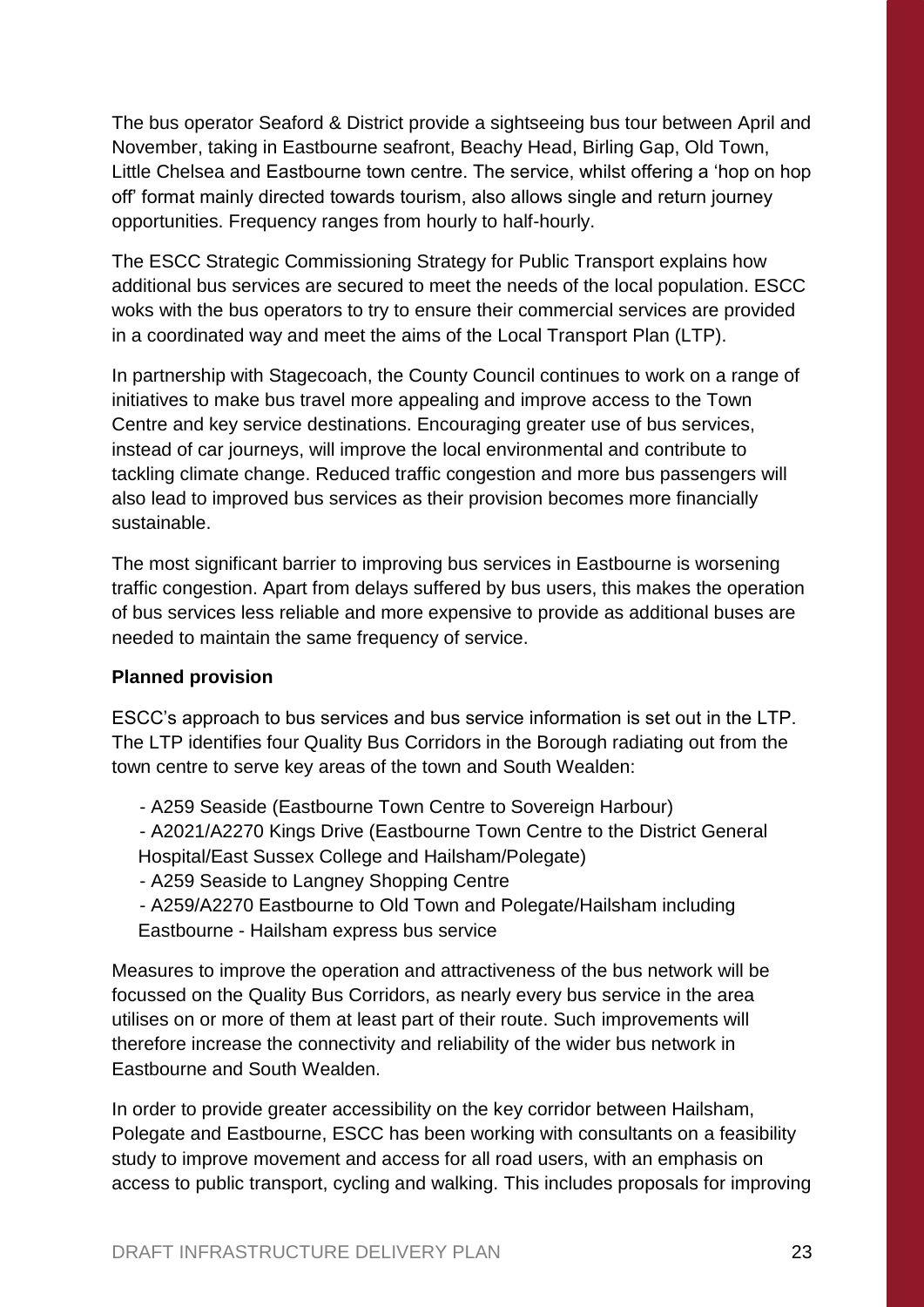bus journey times on the A2021/A2270. This is referred to as the Hailsham-Polegate-Eastbourne Movement & Access Corridor (HPE MAC) scheme.

ESCC has secured £2.1m of Local Growth Funding through the Local South East Local Enterprise Partnership (LEP) towards Phase 1 (Willingdon area) of this project. The improvements are expected to be delivered by spring 2021 and options for additional funding to deliver the remaining four phases are being explored.

The promotion of bus services will be achieved by providing relevant, high quality passenger transport information in advance and at the time of journey, through channels including the Traveline travel website and Real Time Passenger Information (RTPI). The Traveline website will be enhanced to include fares and ticketing information. Providing information on where passengers can travel to, the time it will take, the frequency of service and the cost contributes to improving accessibility to key services. This in turn promotes social inclusion, and tackles climate change through the reduction in car trips.

## **Funding sources**

ESCC provides revenue funding through competitive tendering a small number of services not run by operators on a commercial basis. Revenue funding is not secure due to cuts in Central Government grant funding to local authorities. ESCC will continue to work with bus operators to identify ways of improving the commercial viability or marginal services, so as to reduce reliance on uncertain future public funding sources.

ESCC may be able to provide funding for infrastructure improvement through its Local Transport Plan capital programme. Other sources of funding include developer contributions, bids to Local Enterprise Partnership and Central Government Bidding opportunities that sometimes occur.

The Council will continue to work in partnership with ESCC, bus operators and other key partners to secure funding to improve both bus infrastructure and services.

## <span id="page-23-0"></span>COMMUNITY TRANSPORT

## **Lead organisation**

ESCC works with a range of organisations including Clinical Commissioning Groups, local authorities, community groups and operators to promote community transport schemes as a way of meeting local access needs. However, the focus and control of these services remains with the local community.

Organisations that operate community transport service in the Borough include Community Transport for the Lewes Area (CTLA) who runs Eastbourne Dial-a-Ride, Age Concern Eastbourne Shopping and Leisure Transport Service, Cuckmere Buses and St John Ambulance.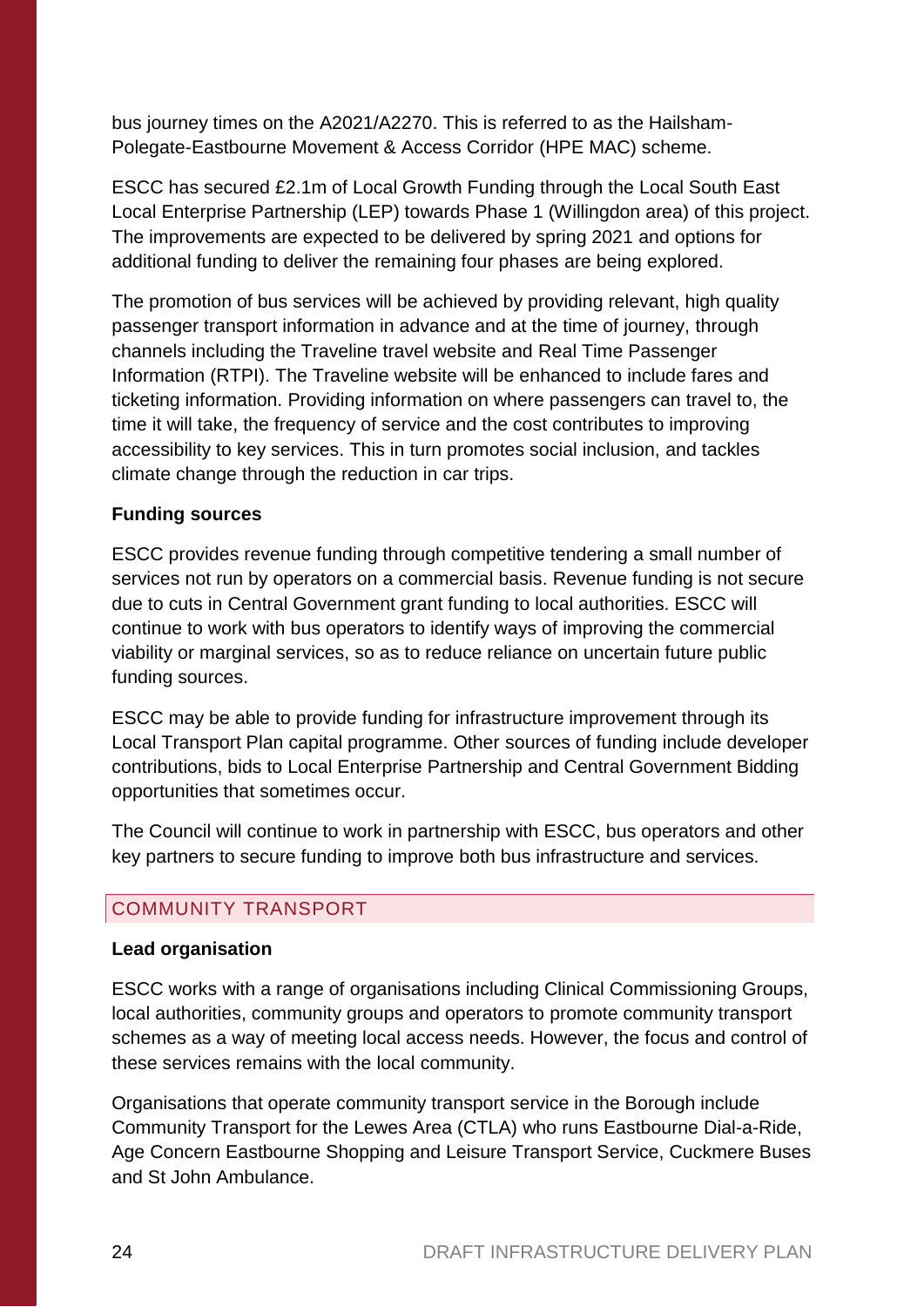## **Main sources of information**

Local Transport Plan 3 2011-2026, ESCC Local Transport Plan Implementation Plan 2016/17-2020/21, ESCC

## **Existing provision**

ESCC currently funds a community dial-a-ride service in Eastbourne and Polegate on Tuesdays through to Fridays, which is available to those who have difficulty in using conventional public transport. It is run by CTLA as there is no regular local community transport operator in the Eastbourne area providing door to door service. There is a very low take-up for the service which is believed to be due to the relatively comprehensive bus service network and availability of taxis in the Borough.

Age Concern Eastbourne Shopping and Leisure Transport Service provide acces for qualifying service user to Sainsbury's at Hampden Park fortnightly on a Friday and organises leisure trips throughout the year.

Cuckmere Buses provides a bus service across the Borough with currently 10 lines in service and has been working in close proximity with the local communities to develop its network of local bus routes.

St John Ambulance provide a range of non-emergency patient transport services that support the NHS and social care organisation to deliver more effective discharge service and patient transport service.

#### **Funding sources**

The Eastbourne and Polegate dial a ride community transport scheme in Eastbourne and Polegate is reliant on revenue funding from ESCC. The current funding for this scheme is unlikely to continue in the longer term, due to the high subsidy per service user.

Cuckmere Buses are wholly reliant on the services of volunteers and fund raising activities, including contributions from town and parish councils.

Age Concern Eastbourne and St John Ambulance are funded through charity arrangements and contracts with public bodies.

Developer contributions could also be a source of funding.

## <span id="page-24-0"></span>WALKING AND CYCLING

#### **Lead organisation**

ESCC is responsible for managing and maintaining footpath and rights of way. Eastbourne Borough Council is responsible for ensuring that the needs of pedestrians are considered in all new development schemes.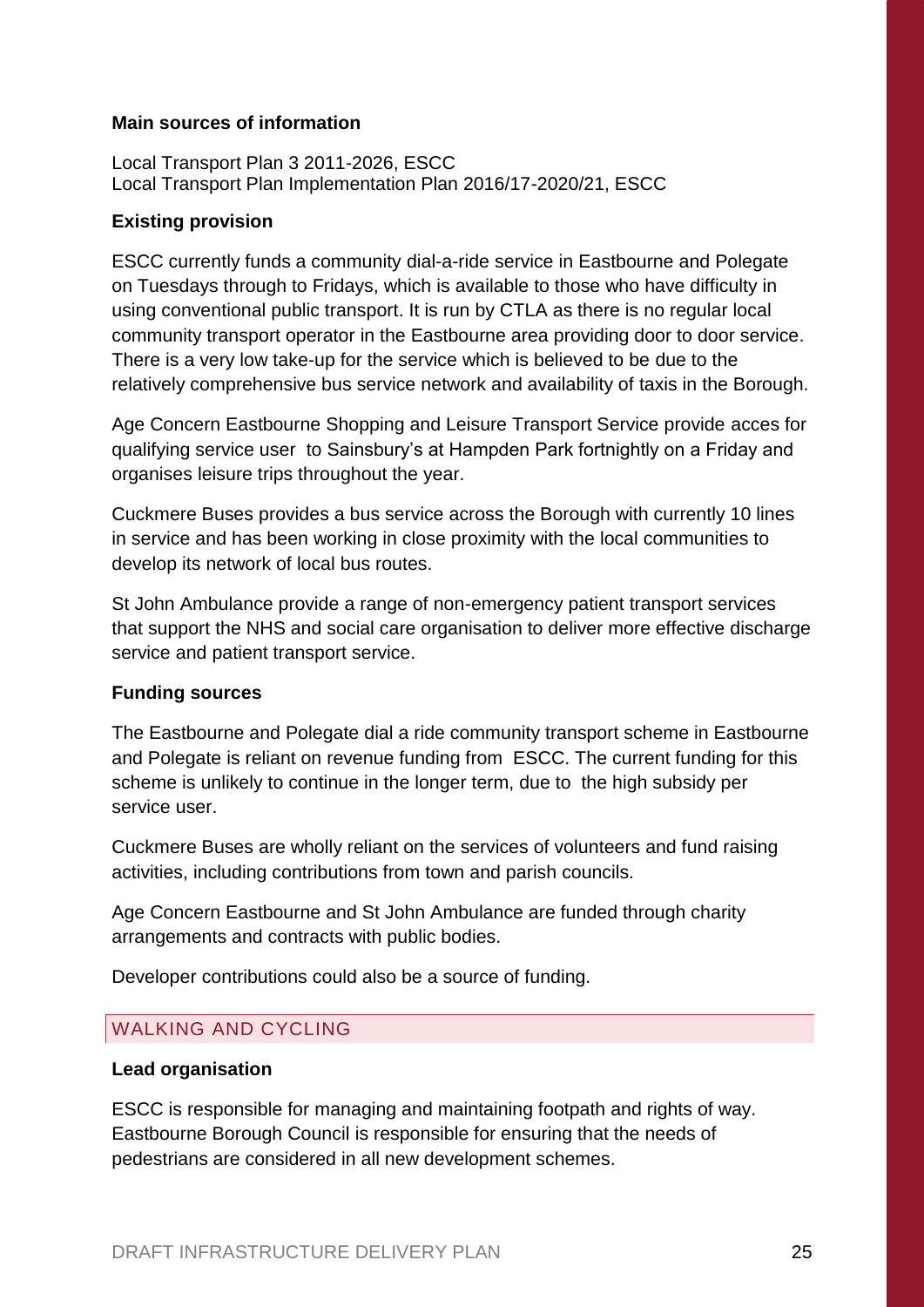The maintenance of existing cycling infrastructure located alongside the highway, or the physical delivery of new cycling routes on or adjacent to the highway is the responsibility of ESCC. Eastbourne Borough Council is responsible for ensuring that cycling infrastructure is secured through the planning process, and for the delivery of off-road routes including those through existing parks and green spaces (Eastbourne Park linking Hampden Park to town centre via Bedfordwell Road).

The South Downs National Park Authority is responsible for the South Downs Way.

Sustrans is the registered charity responsible for the creation, maintenance and promotion of the National Cycle Network (NCN).

## **Main sources of information**

Cycling and Walking Investment Strategy, DfT, 2017 Local Transport Plan 3 2011-2026, ESCC Local Transport Plan Implementation Plan 2016/17-2020/21, ESCC Eastbourne Cycling Strategy, ESCC, 2012

## **Existing provision**

A Cycling Strategy for Eastbourne was originally adopted in 2012. The strategy identified a network of existing, programmed and proposed cycle routes around the Borough. At the point of adoption, Eastbourne benefited from a number of established cycling routes. The National Cycling Route 21 (NCR21) provides a largely off-road route from the southern end of the Cuckoo Trail at Polegate to the seafront at the Sovereign Centre. Routes of the NCR21 gives access to various locations in the east of the town - Sovereign Harbour and Pevensey Bay, Lottbridge Drove and Shinewater Park/Langney - and across towards the District General Hospital and East Sussex College. Recreational cyclists can also enjoy a number of bridleways in the South Downs National Park to the west of the town. However the western side of the urban area of Eastbourne has very limited cycling infrastructure for urban utility cycle trips despite this area of town accommodating a number of schools, colleges and university campuses. The strategy aimed at providing a long term plan to address this issue.

Since them, significant investment has been secured by the County Council through the South East Local Enterprise Partnership (SELEP) Local Growth Fund (£8.6m), development contributions and the County Council's Local Transport Plan to progress the development and deliver the new routes identified in the Cycling Strategy. The following cycling routes have now been delivered:

## **Horsey Way**

- **Phase 1A** Eastbourne Railway Station to Cavendish Place (constructed but not yet signed)
- **Phase 2** Ringwood Road to Lottbridge Drove
- **Phase 3** Lottbridge Drove to Langney Roundabout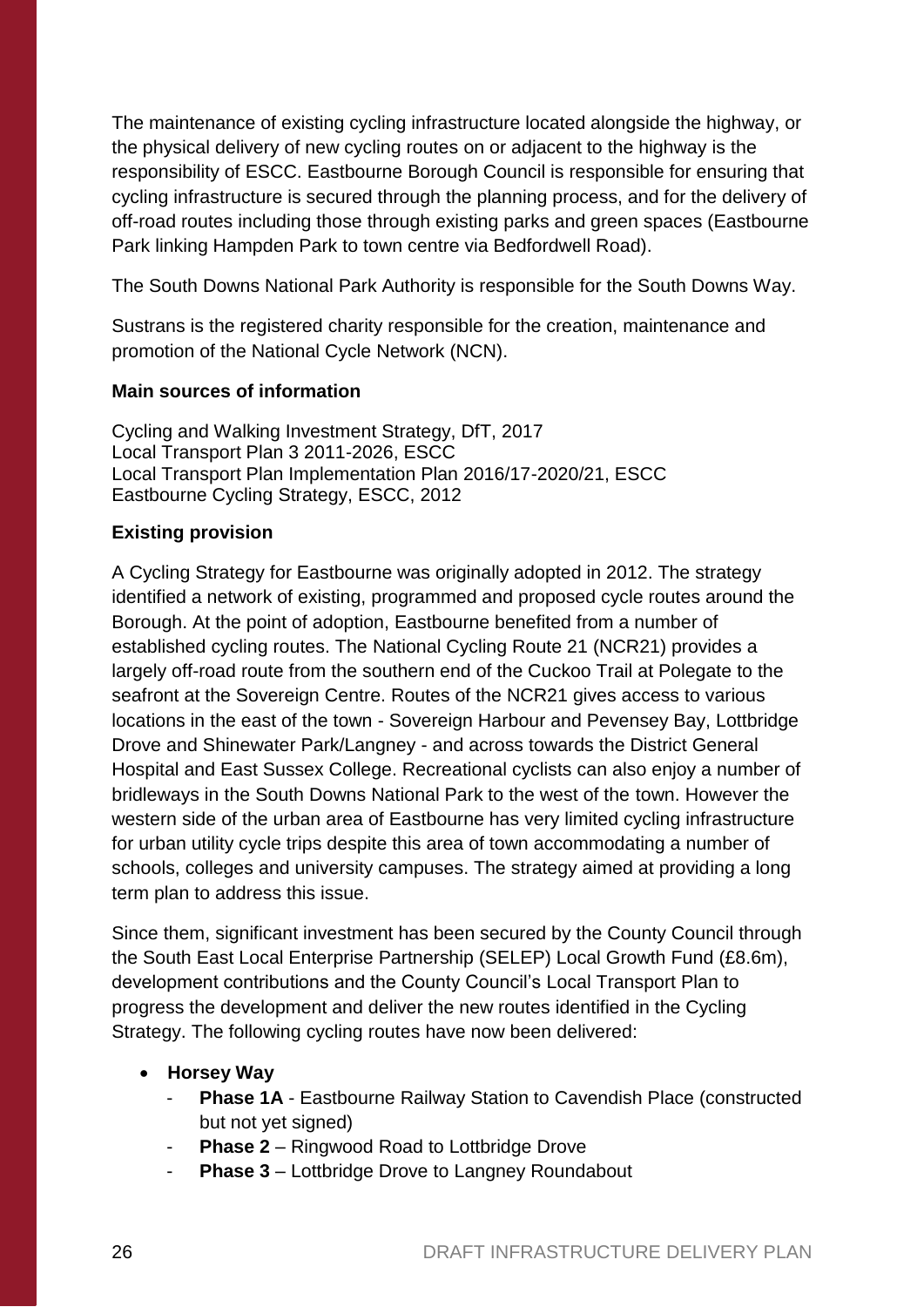- **King Edwards Parade Cycle Route** constructed in 2013/14, this shared walking/cycling route runs between Bedes School and the Wish Tower.
- **University to Town Centre and Seafront** signed, on-road cycle routes were introduced in 2014/15, funded by Local Sustainable Transport Fund.

Once fully completed, the Horsey Way, will provide a continuous cycling/walking route from Langney Roundabout to Eastbourne Railway Station, providing access between key residential, employment and retail areas.

New or upgraded pedestrian crossings have been provided at:

- **Victoria Drive** (three locations near to Eldon Road, Green Street and Dacre Road) – pedestrian crossing improvements carried out in 2014 and 2019.
- **Kings Drive** (junction with Tutts Barn Lane) zebra crossing upgraded to Puffin crossing in 2019.
- **Terminus Road** A package of measures to improve the public realm, bus and rail integration, alongside improved access for pedestrians in Terminus Road, Gildredge Road and Cornfield Road which supports the wider investment in the extension to The Beacon shopping centre.

## **Planned provision**

The following cycling routes are underway:

- **Horsey Way Phase 1B** Cavendish Place to Ringwood Road (construction likely 2020/21)
- **Eastbourne District General Hospital to Town Centre** (construction likely 2021/22)
- **Willingdon Drove** (construction likely 2020/21)
- **Langney to Sovereign Harbour** (construction likely 2020/21)

Further improvements to the walking infrastructure are planned at the following locations:

- **Friday Street** (pedestrian crossing, construction likely in 2019/20)
- **Eastbourne Town Centre Wayfinding**, delivery within 2020/21

To support improved movement and access within the key corridor of movement between Hailsham and Eastbourne, on the A22/A2270/A2021 corridor and the Cuckoo Trail, a package of measures referred to as the Hailsham, Polegate and Eastbourne Movement & Access Corridor (HPE MAC) is being developed to mitigate the impact of planned growth to and from both housing and employment, and to provide a significant change in access to sustainable travel choices. Phase 1 of the corridor, which focusses on the A2270/Wannock Road/Polegate High Street junction and the Eastbourne Road bus lane, was consulted upon in 2017, and is currently at detailed design. Construction is programmed for 2020/21.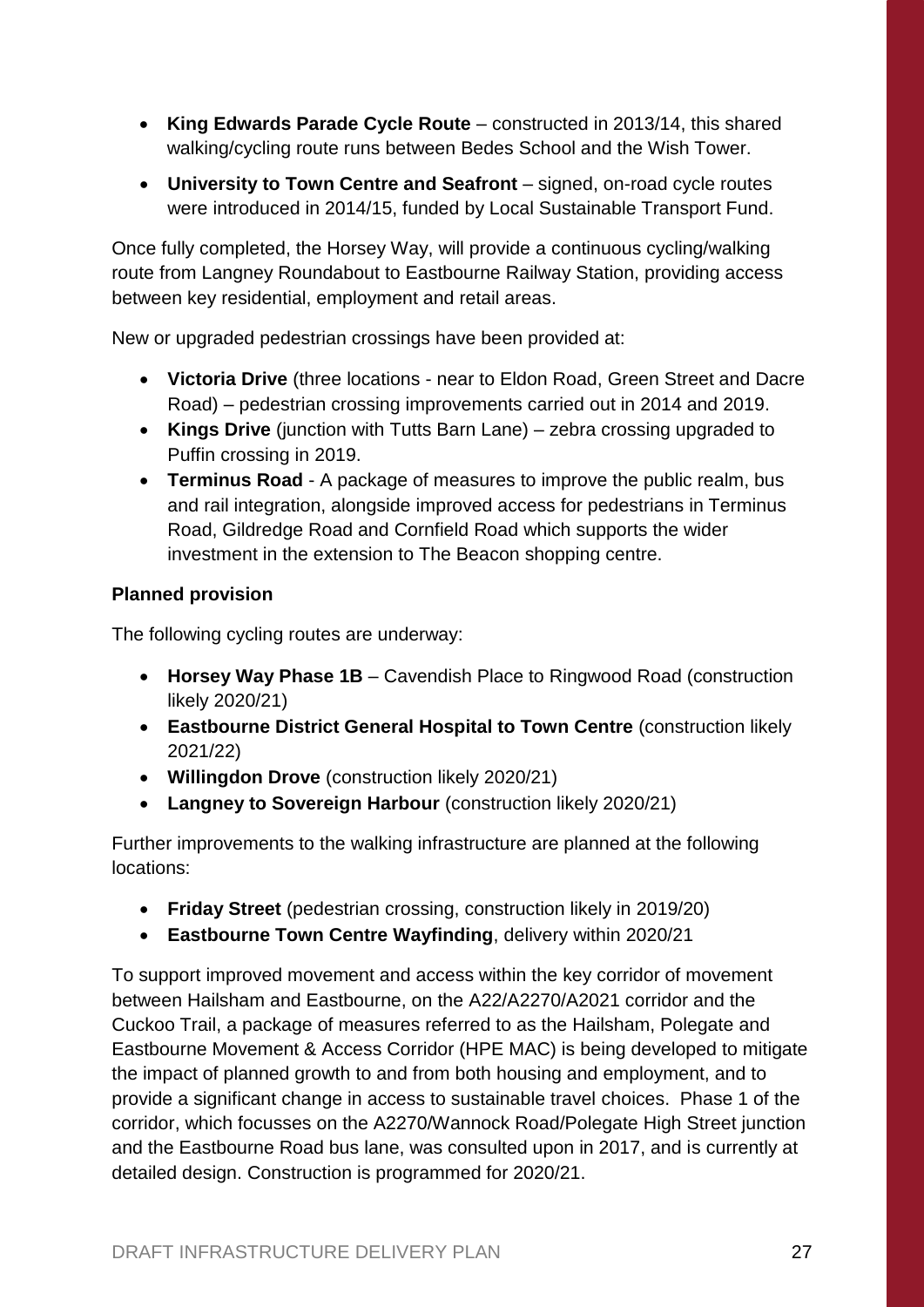This will be integrated alongside proposed additional improvements for Eastbourne town centre, especially to improve pedestrian access. Phase 1 of a transport study was undertaken in 2018 by the County Council. This adopted a 'citizen led' approach and involved intensive stakeholder engagement to identify transport infrastructure improvements within this area. This will build upon the existing work to transform public transport and pedestrian's access within Terminus Road alongside the development of the Beacon Shopping Centre.

In 2017, the County Council successfully secured £1.2m of funding through the Department for Transport Access Fund, to deliver a three year programme of cycling and walking initiatives, focused on the growth areas of Newhaven, Eastbourne & South Wealden and Bexhill/Hastings. The Active Access for Growth Programme is targeting those that are currently inactive, that are struggling to access work opportunities, with the aim to broaden employment and training horizons and support greater access to educational opportunities.

The Department for Transport published a national Cycling & Walking Investment Strategy (CWIS) in 2017. The overarching ambition of this strategy is to make cycling and walking the natural choice for shorter journeys, or as part of longer journeys by 2040. This document also encourages local authorities to consider developing Local Cycling & Walking Infrastructure Plans (LCWIP's).

ESCC is currently developing a county wide LCWIP, and this will be published for consultation by the end of 2019. This will integrate and update existing polices and strategies, including the Eastbourne Cycling Strategy. Therefore a list of schemes, indicating the opportunities to support access to key trip attractors within the town and beyond the borough will be consulted upon.

## **Future provision**

The provision of infrastructure and initiatives to enable people to choose to cycle and walk for all or part of their journeys forms part of the wider integrated mobility options within the town, and the move towards a focus on planning for 'people' and the 'places' they both need and want to access.

There are significant need and opportunities for an expanded cycle network for short local journeys within Eastbourne, but also for longer journeys linking the Borough to South Wealden and providing access to the wider National Cycle Network (NCN). This is alongside measures to improve inclusive pedestrian access along specific corridors of movements and within the town centre.

Future schemes to support both cycling and waking are being developed as part of the development of ESCC LCWIP. These schemes will form part of the public consultation towards the end of 2019, and will be referred to in future iterations of the IDP.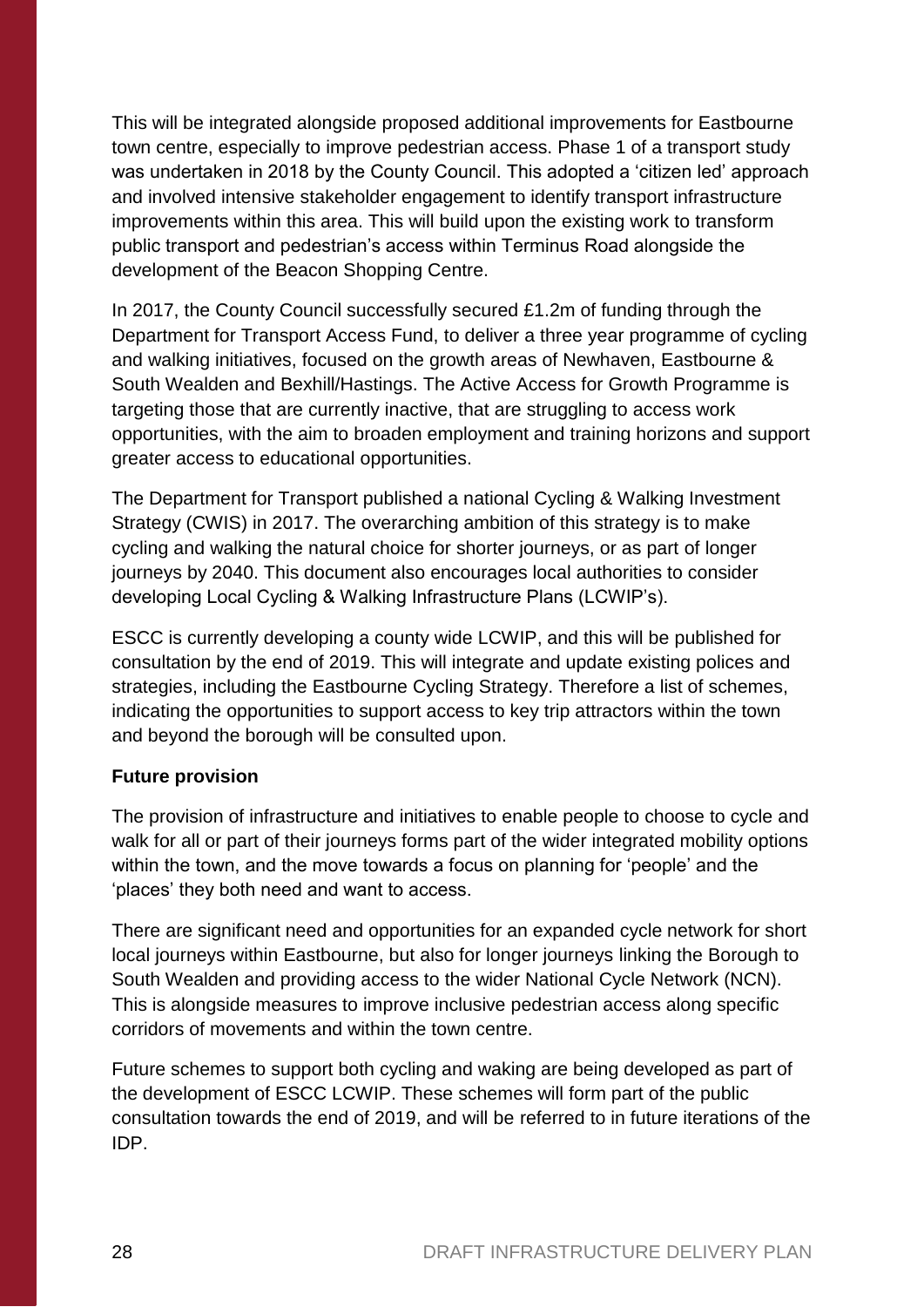## **Funding sources**

The schemes and initiatives which will be identified and prioritised to support cycling and walking will be subject to both the availability and ability to secure funding by all partners. The opportunities are as follows:

- **Development Contributions** financial contributions can be secured through section 106 agreements or CIL funds could be allocated against specific projects;
- **ESCC Local Transport Capital Programme** for smaller transport improvements that help the local economy and cut carbon emissions by reducing congestion, improving road safety and improving access to jobs and services on foot, by bike or by public transport, which are in alignment with ESCC Local Transport Plan and its 5 year Implementation Plans;
- **Government Capital Funding Steams –** In order to deliver larger scale packages of cycling and walking schemes, as referred to above, ESCC has been successful in securing Local Growth Funding from the SELEP. This funding programme will cease in 2021. There are likely to be new government capital transport infrastructure funding streams, which the Council, ESCC and other key partners will look to secure.
- **Revenue Funding** The Council, ESCC and other key partners will look to seek and secure external funding, to support travel behaviour change programmes and road safety initiatives, which are likely to be available from the government in the future, and other national funding organisations.

## <span id="page-28-0"></span>PARKING

## **Lead organisation**

ESCC is responsible for the management and control of on-street parking through Civil Parking Enforcement (CPE) which was introduced in Eastbourne in 2008.

Off-street parking is managed and maintained by Eastbourne Borough Council and private operators.

## **Main sources of information**

Local Transport Plan 3 2011-2026, ESCC Local Transport Plan Implementation Plan 2016/17-2020/21, ESCC

## **Existing provision**

ESCC estimates that there are 2603 places of on-street parking some of which are subject to permit restrictions in particular in the town centre. Civil parking enforcement was introduced in Eastbourne in 2008 and has resulted in less traffic circulating around the road network which helps to reduce  $CO<sub>2</sub>$  emissions. Any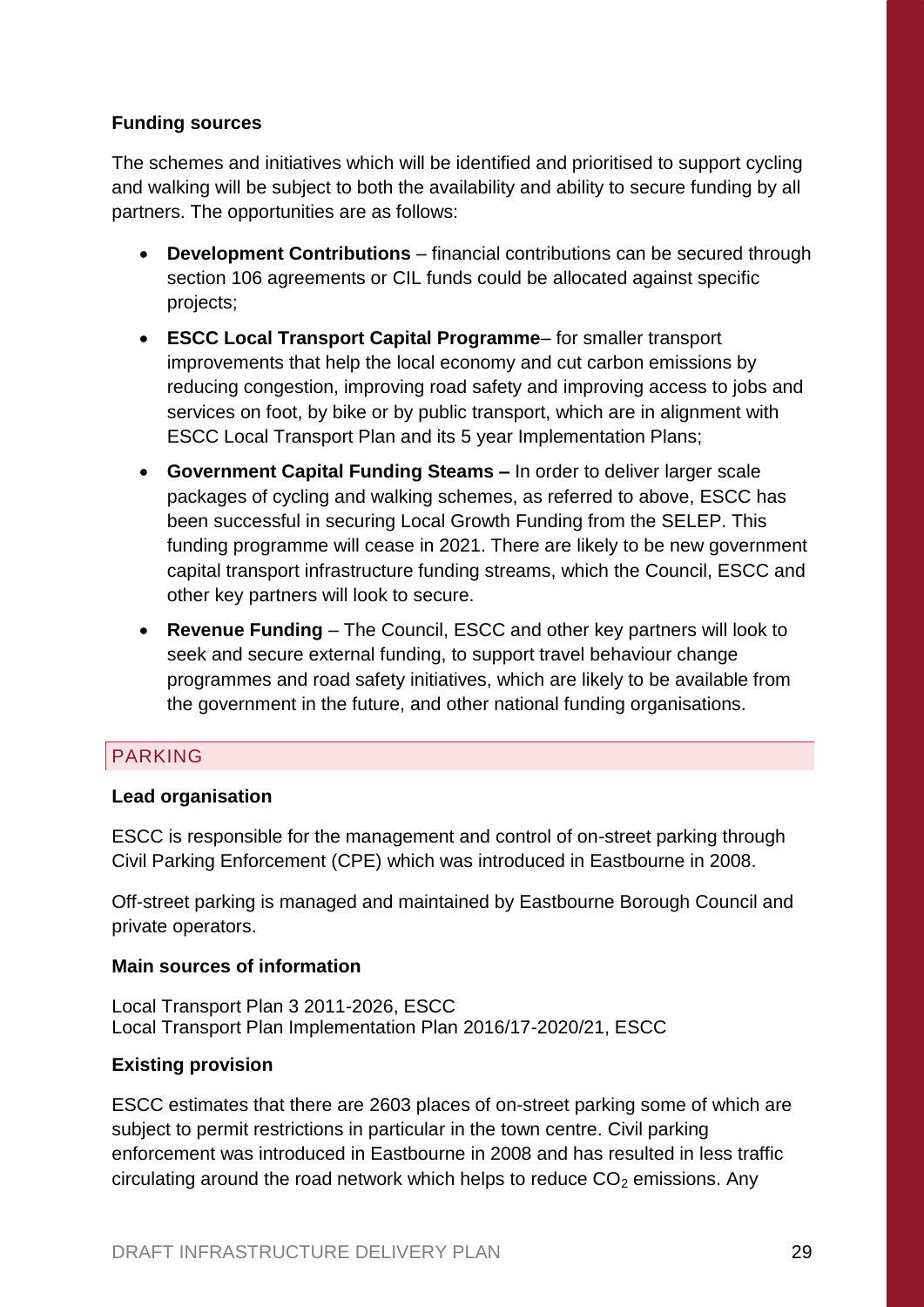surplus revenue generated from the parking scheme will be reinvested in transport improvements within the Borough.

Eastbourne Borough Council owns and manages 11 car parks in the Borough and manages concessionary permits for certain sites in Eastbourne.

The Eastbourne Parking Strategy was adopted in 2012 to look at the existing parking scheme and controls in and around the Town Centre and seafront as well as parking controls and facilities across the rest of the Borough. It analysed the projections for growth in Eastbourne and its wider catchment up to 2026 incorporating the plans for regeneration and redevelopment identified in the Town Centre Local Plan.

The study concluded that the current supply of on and off-street parking is sufficient to meet the future demand for parking outside the peak season (up to 2027). The additional demand for parking can be accommodated by the existing car parking stock, rather than require an extensive supply of additional parking in the town centre. It is noted however, that any significant changes to the parking supply could have major ramifications on the attractiveness and therefore continued success of Eastbourne as a destination for retail, leisure and tourism.

Further work was undertaken to examine the provision of parking facilities when demand is highest within the peak period of July-August. It is recommended that any additional parking to serve the Town Centre is provided elsewhere in the Borough, alongside improved access by public transport, walking and cycling, to reduce the overall demand for parking.

Different pricing mechanisms can be an important means of balancing demand between on street and off-street car parking. On-going work on the Parking Strategy and its recommended initiatives will be taken forward in subsequent reviews of the IDP.

New developments will need to provide the appropriate level of parking provision, and this is currently outlined in planning guidance from East Sussex County Council (2017). Although it has not been formally adopted by the Council, the guidance is used as a material consideration in determining planning applications.

#### **Funding sources**

Parking is funded by ESCC, Eastbourne Borough Council and private operators.

#### <span id="page-29-0"></span>TOWN CENTRE

#### **Lead organisation**

The Council is working in partnership with a number of organisations to identify and support the improvements of the Town Centre. Due to the nature of works required,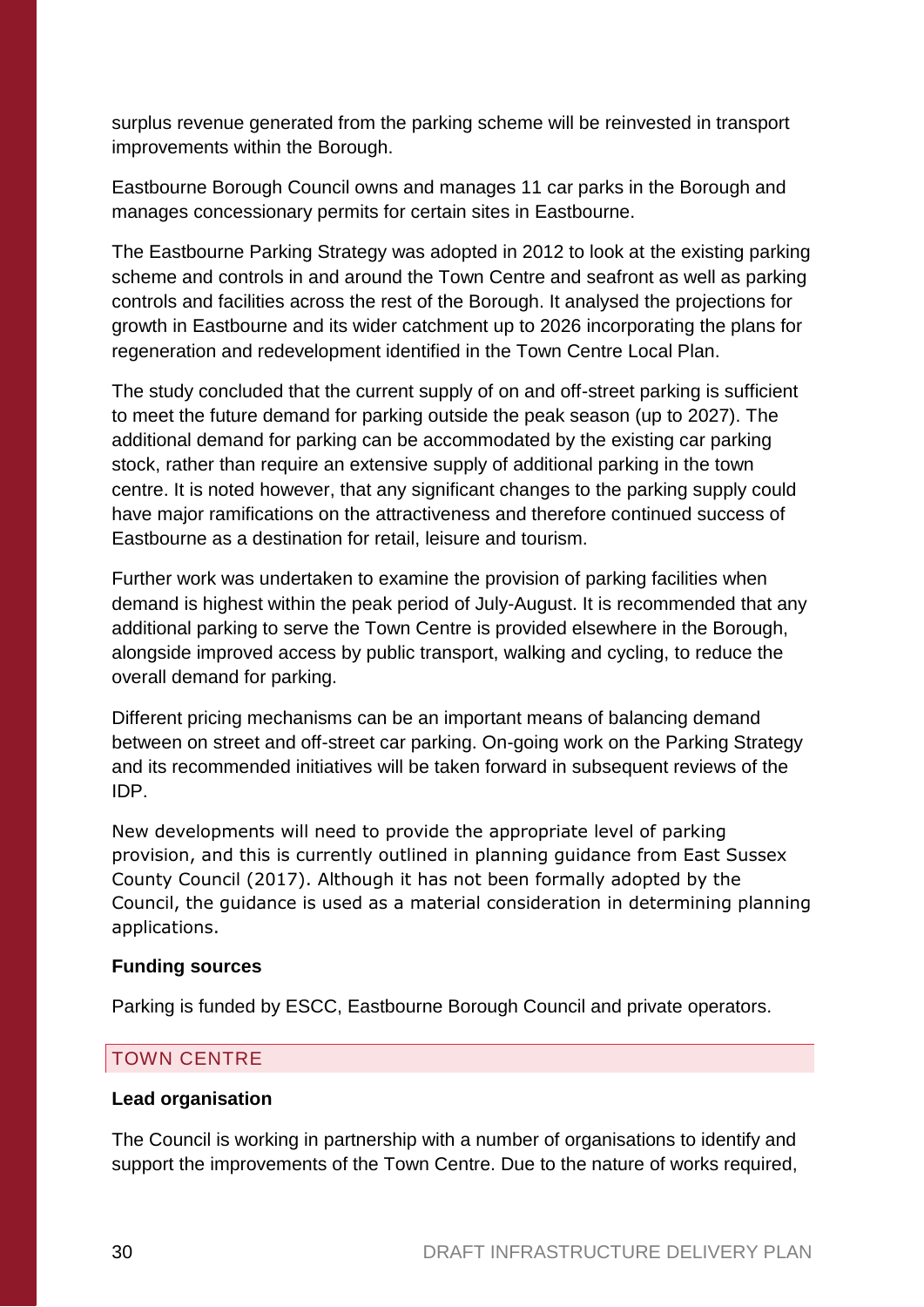East Sussex County Council has been the key organisation in the delivery of the Town Centre improvements.

## **Main sources of information**

Eastbourne Town Centre Improvement Scheme – [East Sussex Highways website](https://www.eastsussexhighways.com/works/eastbourne-town-centre-improvement-scheme-etcis) Eastbourne Town Centre Local Plan, 2013, EBC

## **Existing provision**

Major works are currently being undertaken within Eastbourne Town Centre as part of the Eastbourne Town Centre Improvement Scheme (ETCIS). This joint project between ESCC and EBC which will see the Town Centre transformed started n March 2018.

The key objectives are to provide an attractive pedestrian friendly environment and to repair the structural integrity of the main carriageway and footways to Terminus Road, Cornfield Road and Gildredge Road thereby promoting growth, employment and tourism. The scheme includes new drainage, lighting, street furniture landscaping and the provision of a large amenities area at Bankers Corner for local events and concerts.

Originally scheduled for completion in early July 2019, the scheme encountered a number of difficulties around uncharted services and large areas of carriageway covered with structural concrete. This prevented the contractor from completing the scheme with the original programme and delays have been awarded. The following works have been delivered:

| <b>TERMINUS ROAD</b>                                                                                                                                                                                                                                    | <b>CORNFIELD ROAD</b>                                                                                                                                                                     | <b>GILDREDGE ROAD</b>                                                |
|---------------------------------------------------------------------------------------------------------------------------------------------------------------------------------------------------------------------------------------------------------|-------------------------------------------------------------------------------------------------------------------------------------------------------------------------------------------|----------------------------------------------------------------------|
| • Signalised junction at<br><b>Terminus Road/Ashford</b><br>Road<br>• Granite paved carriageway<br>and bus lane<br>• New footway including<br>private forecourts<br>• Drainage<br>• Street lighting<br>• Construction of tree<br>planters and tree pits | • Granite paved carriageway<br>• New footway including<br>private forecourts<br>• Drainage<br>• Street lighting<br>• Construction of tree planters<br>and tree pits<br>• New bus shelters | • New footways including<br>private forecourts<br>• New bus shelters |

Works in Gildredge Road is scheduled to be completed end of September 2019 with all work completed mid-October 2019. Outstanding work to be completed is as follows:

- Complete granite paving to Bankers Corner
- Construction of small link road between Hyde Gardens North and Hyde Gardens South behind Tourist Information Centre on Cornfield Road
- Final section of granite paving to Cornfield Road carriageway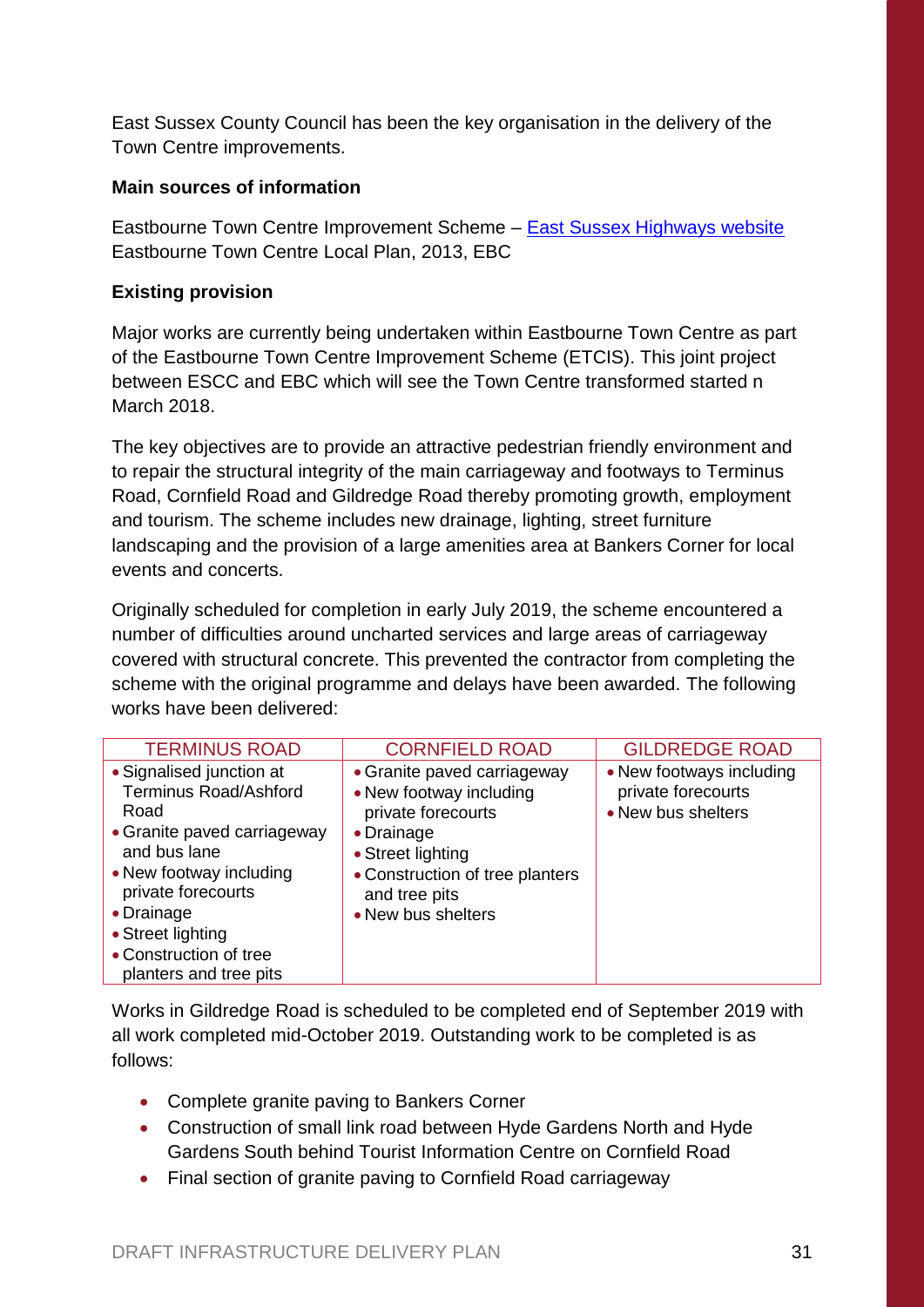- Landscaping
- Installation of street furniture including granite benches, wayfinder nodes and finger posts
- Gildredge Road resurfacing
- Road markings and signs
- Real Time Passenger Information (RTPI) posts to bus bays
- Electrical connections to uplighters, wayfinders nodes, RTPI and granite benches

## **Planned provision**

Phase 2 of the Eastbourne Town Centre Movement & Access Package received funding from the South East Local Enterprise Partnership in February 2019. The scheme which is due for completion by 2021/22, centres on continuing greater priority and accessibility for pedestrians along the middle section of the Town Centre's Terminus Road corridor. It will include:

- New upgrading of existing Terminus Road pedestrianised area known locally as 'Bankers Corner' (junction of Terminus Road with Cornfield Road) through the to the junction with Bolton Road
- New pedestrianisation and opening up to two-way traffic configuration at the lower end of Bolton Road
- New pedestrianisation and opening up to two-way traffic configuration at the lower end of Langney Road

## <span id="page-31-1"></span><span id="page-31-0"></span>**UTILITIES**

## **ELECTRICITY**

## **Lead organisation**

National Grid System Operator (NGESO) operates the national electricity transmission system across Great Britain. National Grid Electricity Transmission plc (NGET) owns and maintains the network in England and Wales, providing electricity supplies from generating stations to local distribution companies. It manages the supply of electricity to meet the demand across the country by generating or transferring supplies of electricity from one region to another.

UK Power Networks (UKPN) operates and maintains the electricity distribution network. Local electricity suppliers pay UKPN to transport their customer's electricity. Independent operators can own and operate a network within a new development but will still connect to the UKPN network via a metered circuit breaker.

The Office of Gas and Electricity Markets (Ofgem), supporting the Gas and Electricity Markets Authority, is the government regulator for the electricity and downstream natural gas markets in Great Britain.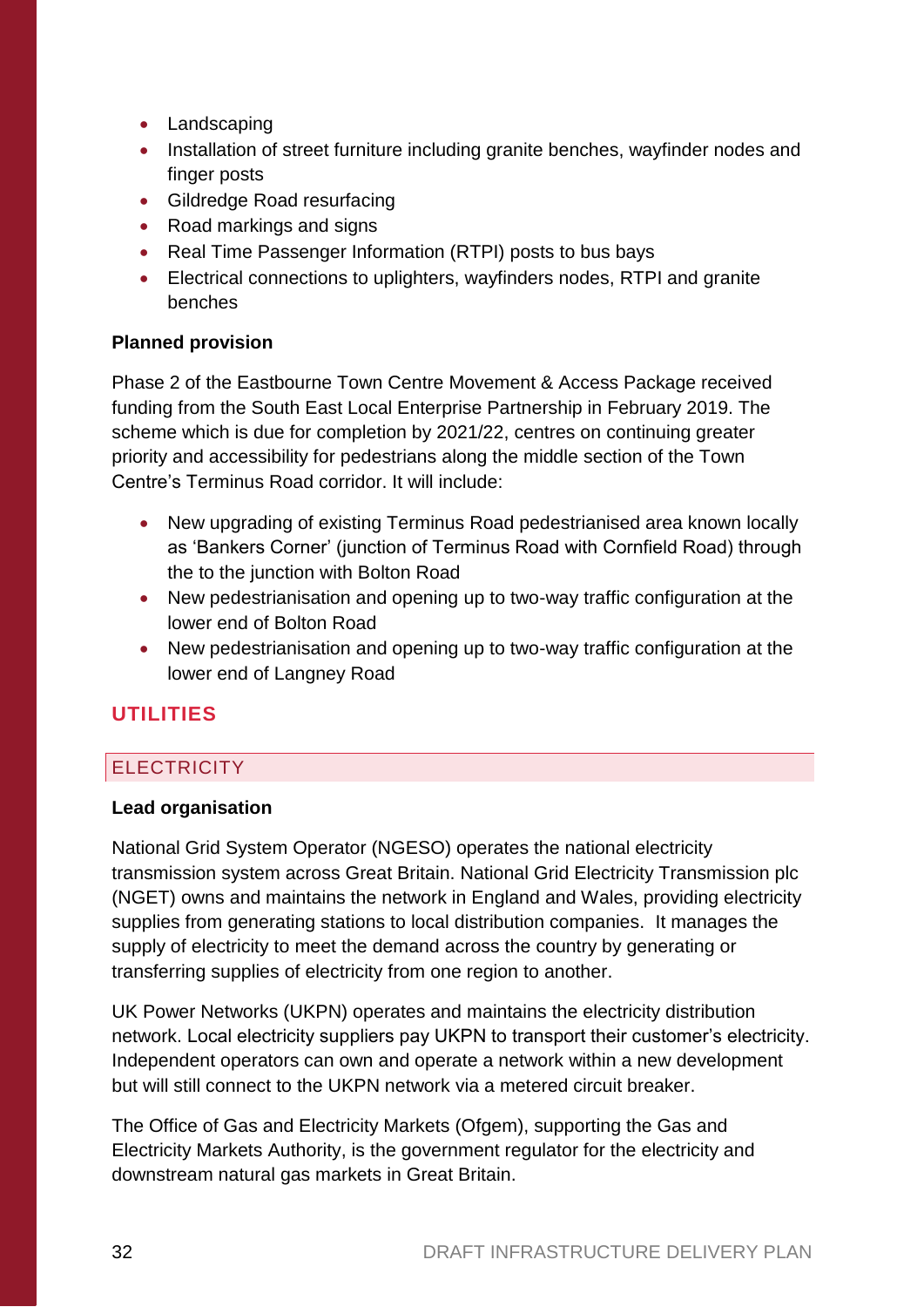## **Main sources of information**

South Eastern Power Networks Business Plan (2015 to 2023), UK Power Networks Enabling the energy transition Annual Review 2017/18, UK Power Networks Electricity Ten Year Statement, National Grid, 2018 Long Term Development Statement South Eastern Power Networks, UK Power Networks, 2019

## **Future provision**

Specific proposals within the Borough are unlikely to have a significant direct effect upon National Grid's electricity transmission infrastructure. Generally, network developments to provide supplies to the local distribution network are as a result of overall regional demand growth rather than site specific development.

If new infrastructure is required in response to an increase in the demand across the local electricity distribution network, the operator, UK Power Networks, may request improvements to an existing National Grid substation or new grid supply point.

## **Funding sources**

Replacement and maintenance of the network is funded by UKPN's development programme. Developers are required to meet the costs of connection to the network in accordance with current industry regulations. Ofgem can also offer financial allowances to UKPN for replacing overhead lines in sensitive areas, such as AONB, with underground cables.

## <span id="page-32-0"></span>GAS

## **Lead organisation**

National Grid Gas plc (NGG) owns and operates the high-pressure gas transmission system in England, Scotland and Wales.

Southern Gas Network (SGN) is the gas distribution network operator for South East England.

The Office of Gas and Electricity Markets (Ofgem), supporting the Gas and Electricity Markets Authority, is the government regulator for the electricity and downstream natural gas markets in Great Britain.

#### **Main source of information**

Gas Ten Year Statement 2018, National Grid Long Term Development Statement 2018 Network Capacity, SGN Annual Report & Financial Statements 2019, SGN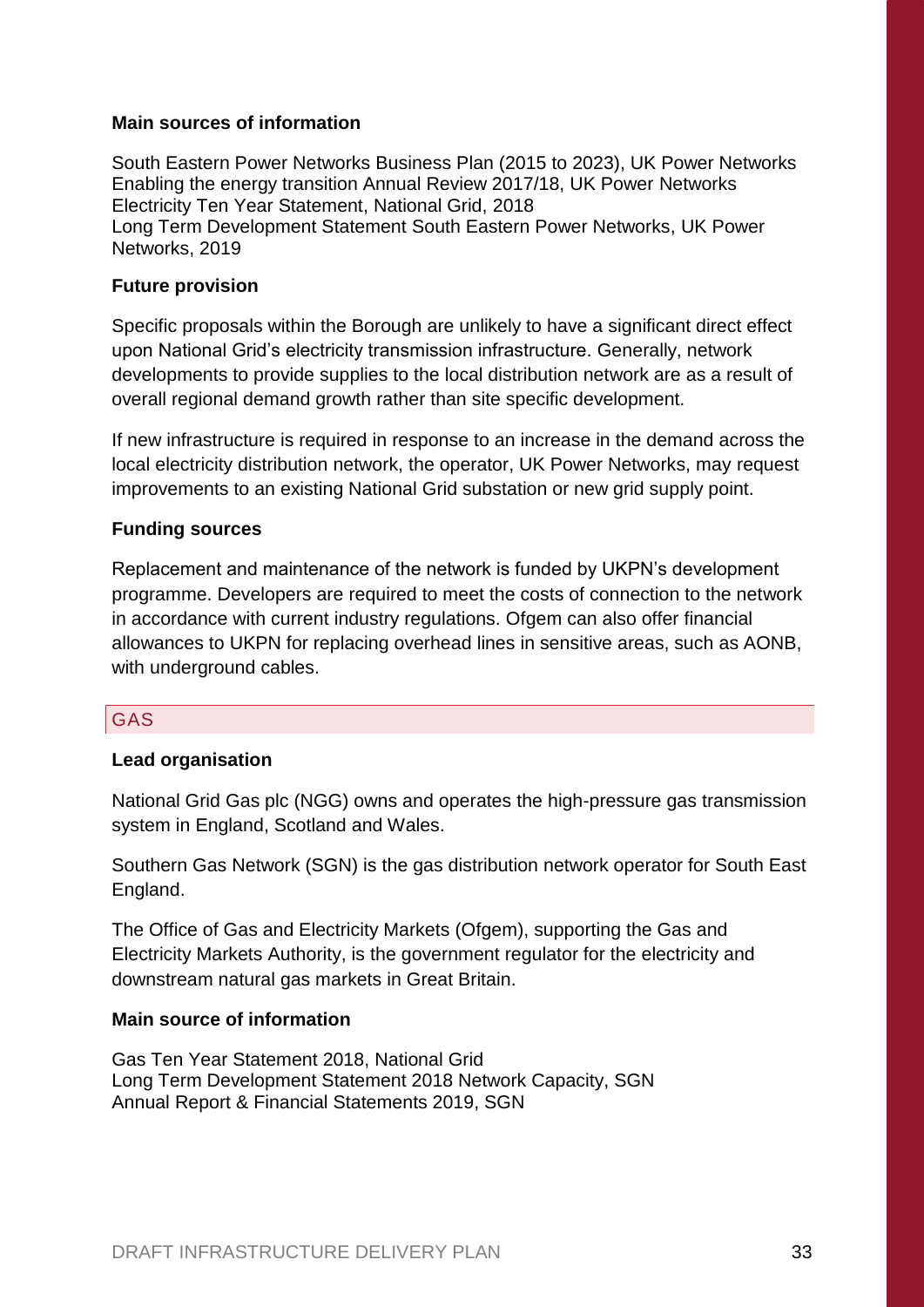## **Planned provision**

SGN have an ongoing main replacement programme of iron mains to polyethylene (PE) to increase the safety of the infrastructure as well as a project to increase capacity in the Town Centre, by moving low pressure source.

## **Future provision**

New gas transmission developments are periodically required to meet increases in regional demand and changes in pattern of supply. Developments to the network occur as a result of specific connection requests. Generally, network developments to provide supplies to the local gas distributions network are as a result of overall regional demand growth rather than site specific developments.

Although there are currently no specific capacity issues in Eastbourne, each new development will require to be assessed both individually and also cumulatively along with any other developments in the area and, where necessary, reinforcement of the gas system (change in pipe size) may be required.

It should be noted that the medium pressure infrastructure towards the west side of the town centre may require reinforcement. This will depend on location and size of future development.

## **Funding**

The main funding sources for gas supply are Ofgem and SGN. Some reinforcements are part funded by developers.

## <span id="page-33-0"></span>WATER SUPPLY

#### **Lead organisation**

South East Water is responsible for providing the Borough with a clean, safe supply of drinking water.

The Environment Agency is responsible for ensuring compliance with the Water Framework Directive that aims to protect and enhance the water environment.

The Water Services Regulation Authority (Ofwat) is the body responsible for economic regulation of the privatised water and sewerage industry in England and Wales.

#### **Main sources of information**

2020 to 2025 Business Plan, South East Water Revised Water Resources Management Plan 2020 to 2080, South East Water, 2019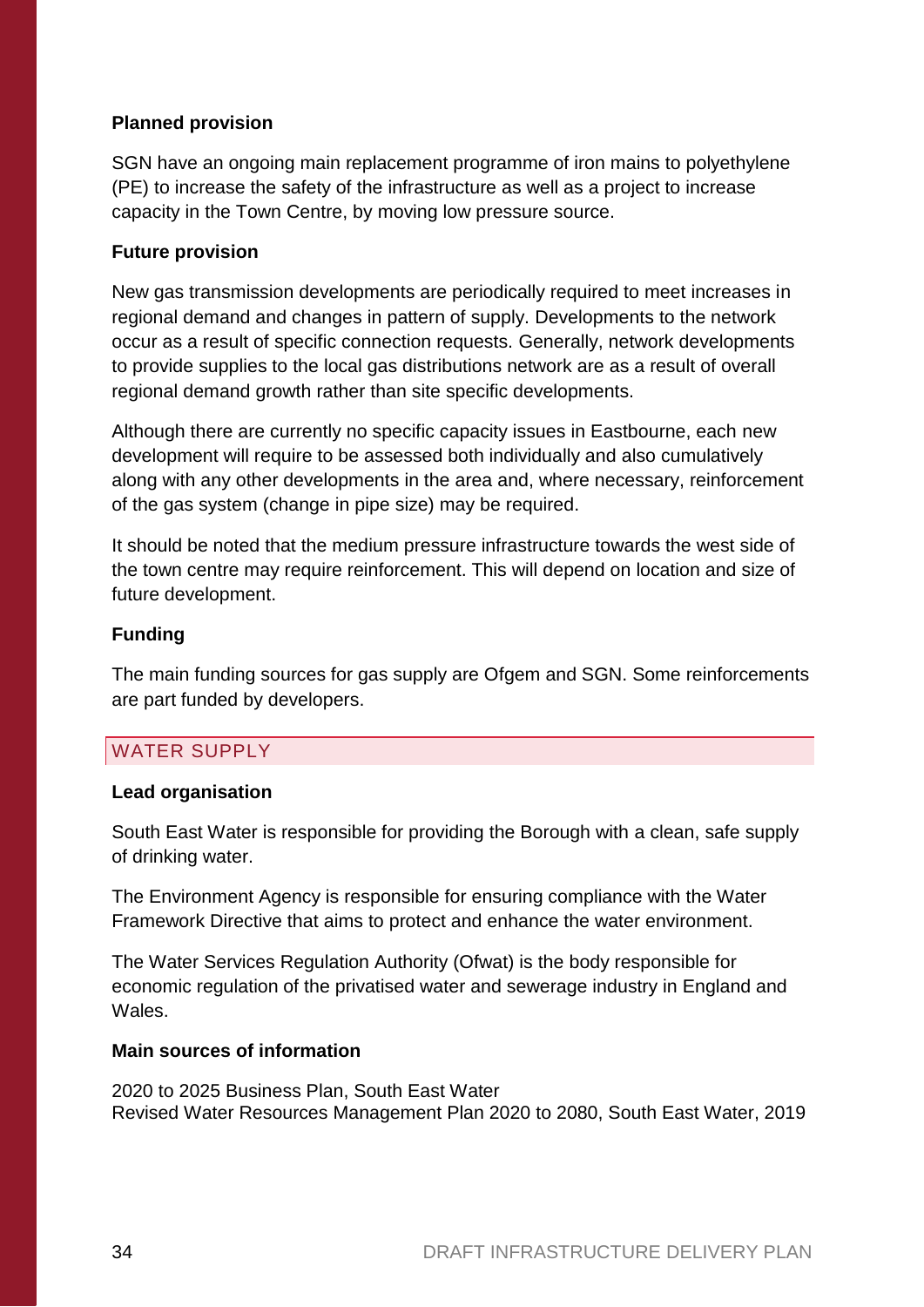## **Existing provision**

Eastbourne Borough falls within 'Water Resource Zone 3' (WRZ3) Eastbourne which includes the key urban areas of Heathfield, Eastbourne and Bexhill. Clean water within WRZ3 is supplied as follows:



South East Water operates in an area classified as seriously water stressed and must therefore prepare a water resource management plan to ensure adequate provision to meet the demand of development.

## **Planned Provision**

The Water Resource Management Plans sets out measures that will be implemented over a 60 year period to improve water efficiency and supply. Within WRZ3 Eastbourne, these measures are as follows:

| 2020-2025 | Leakage reductions<br>Water efficiency                                                                                                                                                     |
|-----------|--------------------------------------------------------------------------------------------------------------------------------------------------------------------------------------------|
| 2025-2045 | Leakage reductions<br>Water efficiency<br>Expansion of Bewl water treatment works with improved transfer links to WRZ3<br>New Arlington Reservoir<br>Improved connectivity within the zone |
| 2045-2080 | Leakage reductions<br>Water efficiency                                                                                                                                                     |

These requirements will be reviewed through the next iterations of the Water Resource Management Plan every 5 years.

## **Funding**

The main funding sources for water supply include Ofwat, South East Water and developer contributions.

## <span id="page-34-0"></span>SEWERAGE

## **Lead organisation**

Southern Water is responsible for sewerage and wastewater treatment across the Borough.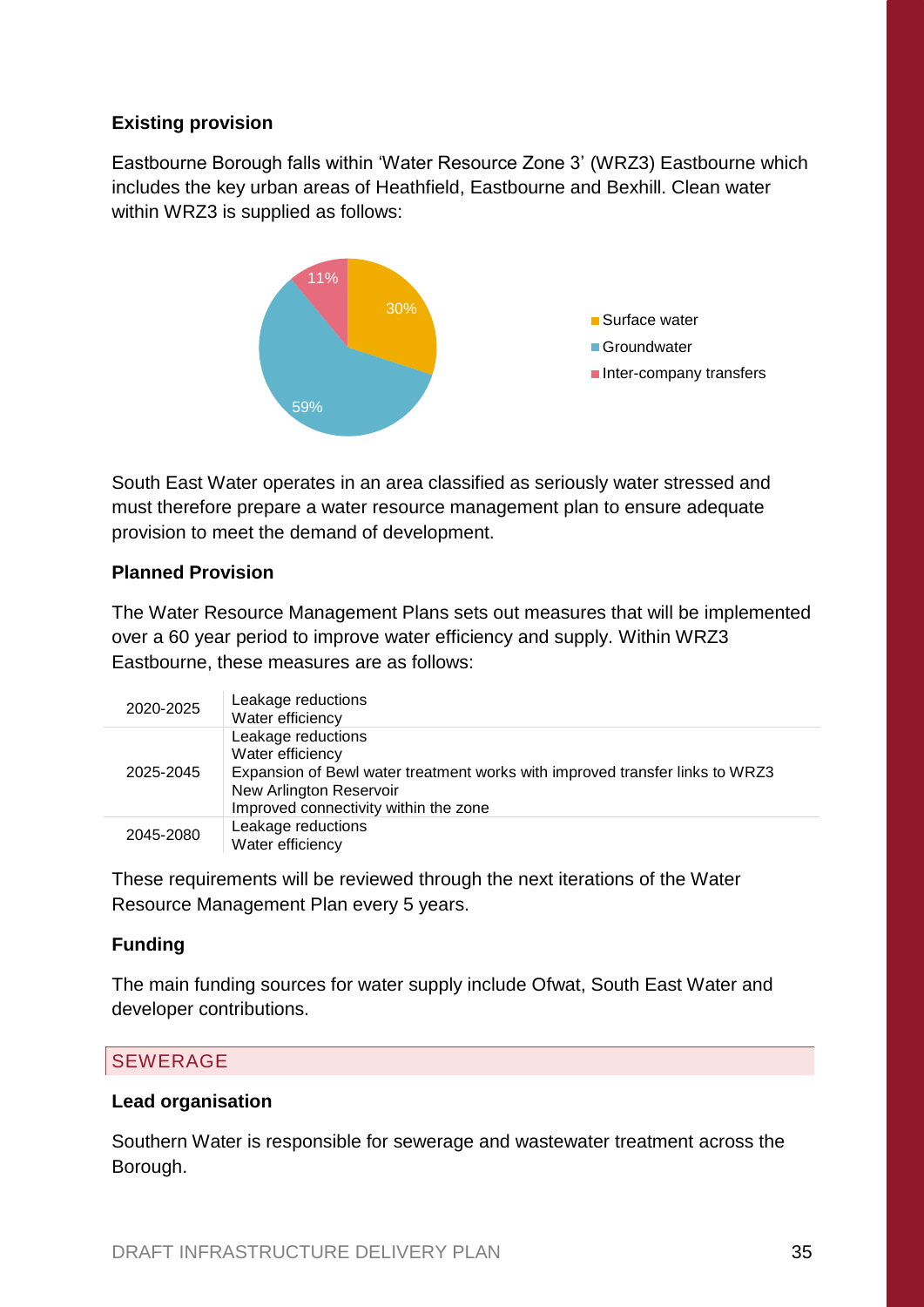The Environment Agency is responsible for monitoring the operation of sewage and wastewater treatment works as well as setting limits on discharges to watercourses.

The Water Services Regulations Authority (Ofwat) is the body responsible for economic regulation of the privatised water and sewerage industry in England and Wales.

#### **Main sources of information**

Five-Year Business Plan 2020-2025, Southern Water, 2019 Five-Year Business Plan 2015 to 2020, Southern Water, 2013

#### **Existing provision**

Southern Water owns and operates Eastbourne Wastewater Treatment Works (WTW) and the 52 wastewater pumping stations throughout the Borough which help to convey the wastewater to the WTW.

The WTW treats wastewater arising from the whole of Eastbourne Borough and for an increasing number of properties in the South Wealden area. At September 2019, just over 6% of properties connected to Eastbourne WTW are within Wealden District. From other allocation in the Wealden Local Plan, over 650 additional dwellings will be connected to Eastbourne WTW.

#### **Future provision**

Based on current Southern Water design standards, Eastbourne WTW has capacity for over 10000 additional dwellings. In terms of local infrastructure needed to service individual developments, this will need to be planned for and delivered in tandem with developments as they come forward.

Southern Water outlined that capacity in the sewer network is variable and would be assessed in accordance with the provision of specific information such as housing numbers and location. Limited capacity is not considered a constraint to development as such, provided it is coordinated with the delivery of network reinforcement.

#### **Funding sources**

Funding for waste water treatment works provision or improvements come from the water rates charged. These are based on the 5 yearly water company price review carried out by Ofwat setting price caps based on the infrastructure improvements required to be delivered. The planning certainty of the future allocated sites will support this bidding process.

Reinforcement of the sewerage network that is required as a result of individual development is funded by developers through the new infrastructure charge.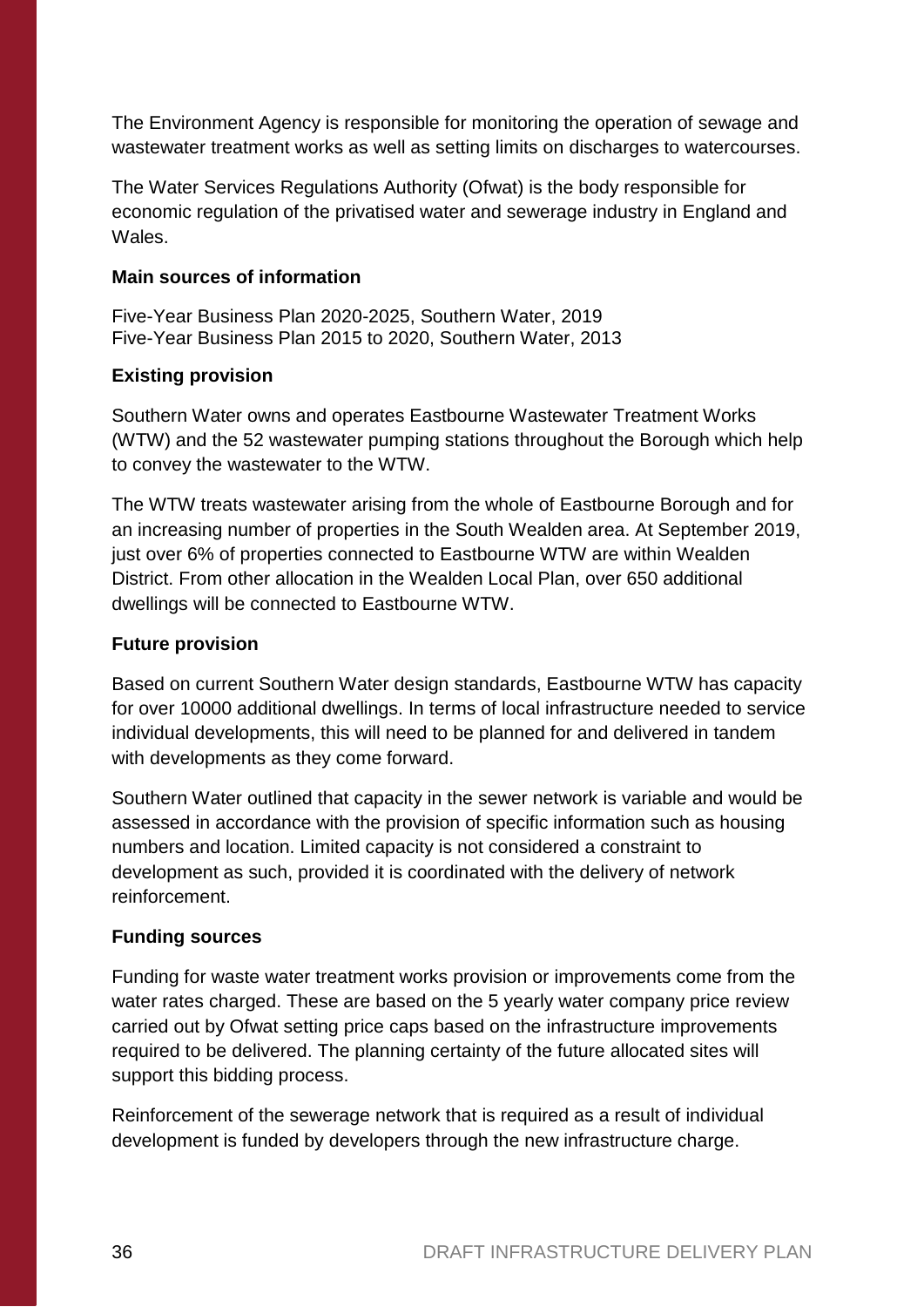### TELECOMMUNICATIONS

### **Lead organisation**

The provision of telecommunications infrastructure is via private serctor telecoms organisation such as BT.

The Department of Digital, Culture, Media and Sport (DCMS) is responsible for broadband policy and delivery in areas where the private sector telecoms market is not delivering, or has no plans to deliver within the foreseeable future. Building Digital UK, previously Broadband Delivery UK, (BDUK) manages policy and delivery on behalf of the Department for Culture, Media and Sport. BDUK in East Sussex County is being led by ESCC.

The Office of Communications (Ofcom) is the UK government-approved regulatory and competition authority for the broadcasting, telecommunications and postal industries.

The broadband connection service in Eastbourne has been deregulated and there are several operators providing a broadband service from Eastbourne exchange.

Mobile Phone Operators provide mobile phone services in the Borough.

### **Main source of information**

### [eSussex](https://www.esussex.org/) [Building Digital UK](https://www.gov.uk/guidance/building-digital-uk)

### **Existing provision**

The government's Superfast Broadband Programme run by BDUK aims to provide superfast broadband (speeds of 24Mbps or more), which now covers over 96% of UK premises, and universal access to basic broadband (speeds of at least 2Mbps). Most BDUK programmes, including the one is East Sussex, now defines superfast as 30Mbps.

In East Sussex, the programme is led by ESCC. The eSussex project was developed to improve connectivity by investing in infrastructure and is now progressing into its third phase.

- 1) Achieve 90% superfast broadband coverage by 2016 and at least 2Mbps for everyone – this was completed on time, in budget and on target
- 2) Achieve 95% superfast broadband coverage by the end of December 2017 this was completed on time, on budget and having exceeded the target
- 3) Deliver superfast broadband to the hard-to-reach premises in the county

As part of the approach to reaching the final hard-to-reach premises, the Universal Service Obligation (USO) provides a legal right to request a decent broadband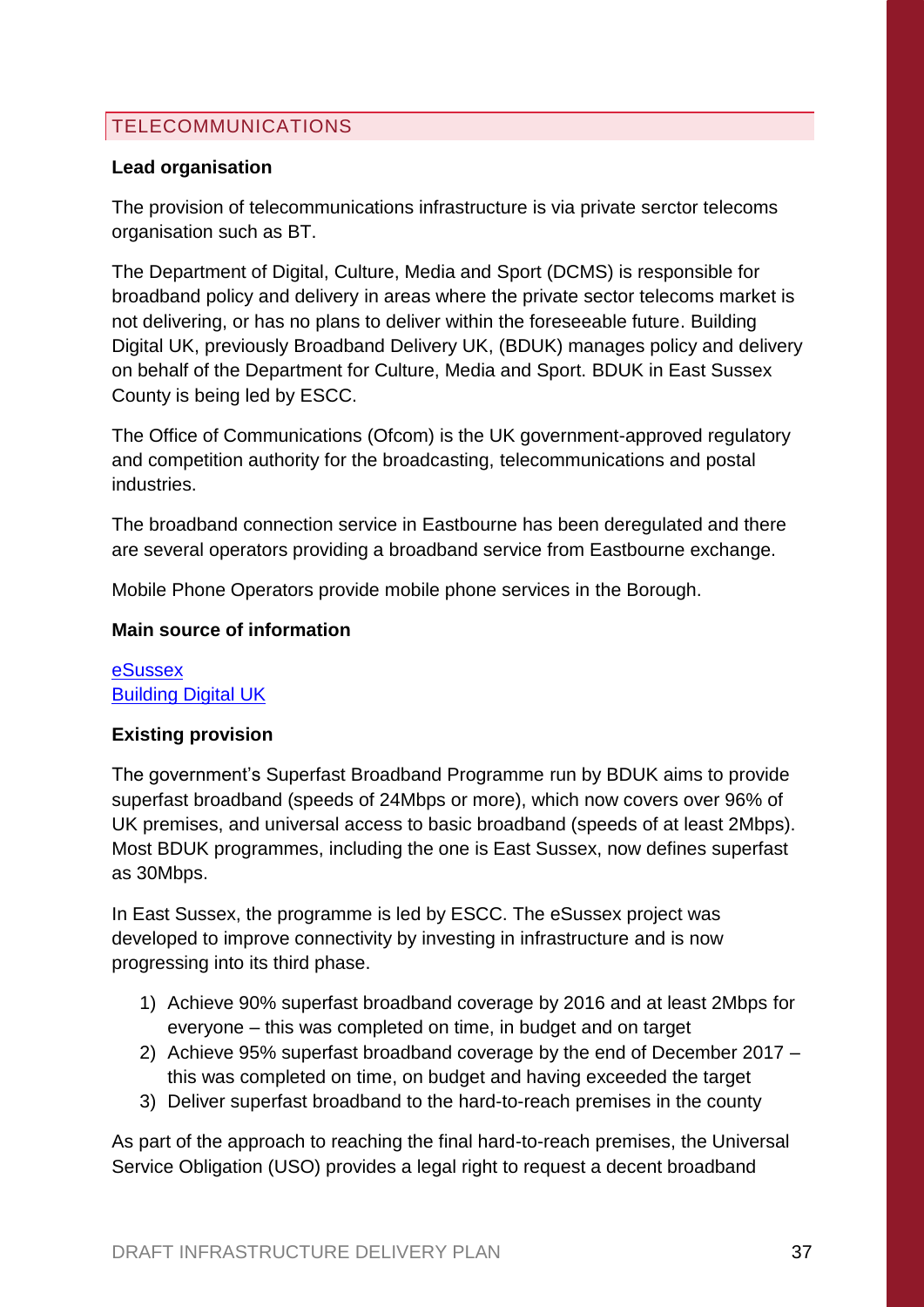connection up to a cost threshold of £3,400. It will be available to consumers and businesses from March 2020.

Superfast broadband coverage at 24Mbps+ is accessible to 98.94% of properties within the Borough and at 30Mbps+ to 98.75%. Only 0.39% of households do not meet the proposed USO.

#### **Funding sources**

In areas where the private sector is not investing, the provision of superfast broadband is funded by ESCC's capital programme and matched by DCMS funding together with a small investment by BT Group plc.

Mobile phone provision is generally delivered via the delivery programme of the main network operators.

### WASTE/RECYCLING

### **Lead organisation**

ESCC is the Waste Disposal Authority responsible for arranging the safe disposal of household and other waste collected by Eastbourne Borough Council. ESCC is also the Waste Planning Authority for the Borough.

The Environment Agency regulates waste management through a series of licences/permits.

#### **Main sources of information**

Waste and Minerals Sites Plan, East Sussex, South Downs and Brighton & Hove, 2017

Waste and Mineral Plan, East Sussex, South Downs and Brighton & Hove, 2013

### **Existing provision**

ESCC owns and operates the Household Waste and Recycling Site (HWRS) and limited waste transfer operations at the site at St Philips Avenue in Eastbourne. The HWRS is considered to appropriately serve the needs of the residents of the Borough.

### **Future provision**

The provision of additional housing will result in an increase in waste and recycling in the Borough which will put additional pressure on the existing waste infrastructure.

The adopted Waste and Minerals Local Plan (WMLP), which incorporates the Waste and Minerals Plan and the Sites Plan, identifies sites which could be suitable for waste management purposes. Within the Sites Plan, there is the Schedule of Suitable Industrial Estates, which identifies numerous sites within Eastbourne and its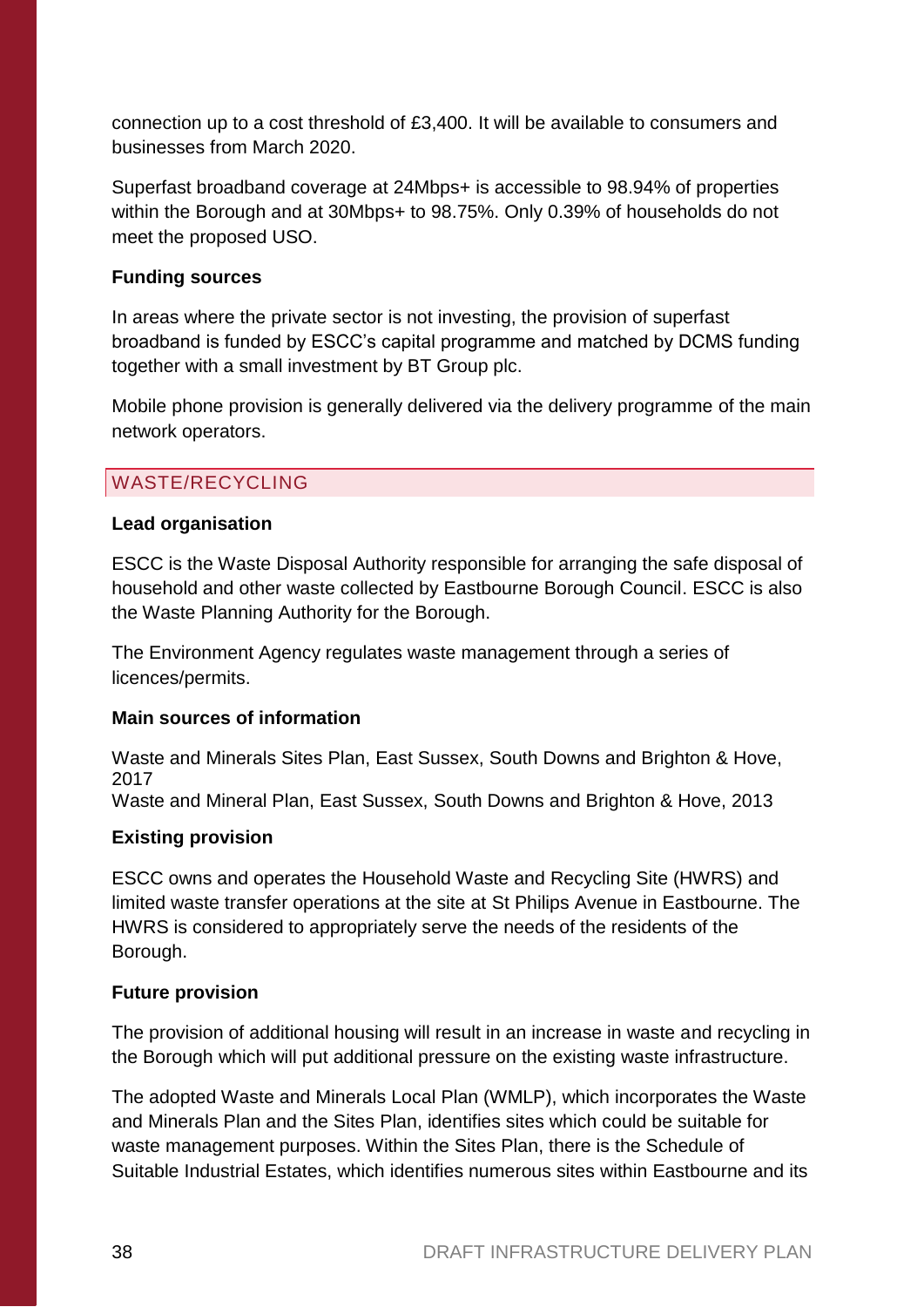locality. On this basis, it is not considered that any of the 9 housing options proposed would be an issue in relation to the provision of new waste management facilities, should the need arise.

The WMLP is currently under review. It will look at future waste management capacity, as well as anticipated demand for aggregates and minerals to support future growth and development. Based on the calculations, it is not considered that either of housing options would affect the WMLP and that they can be accommodated in terms of an adequate supply of aggregates and minerals to facilitate development.

It should also be noted that 'non-waste' development should allow for the provision of waste management facilities and promote their good design, as referred to in the National Planning Policy for Waste 2014 (section 8).

### **Funding sources**

Waste and recycling are funding by ESCC, Eastbourne Borough Council and the private sector (e.g. commercial waste producers, waste industry). Developer contributions could also be used.

## **FLOOD DEFENCES**

### **Lead organisation**

East Sussex County Council is the Lead Local Flood Authority, working in partnership with Eastbourne Borough Council in managing flood risk.

The Environment Agency (EA) is the relevant operating authority for flood defences on watercourses classified as 'main rivers' within the Borough.

### **Main sources of information**

East Sussex Local Flood Risk Management Strategy Delivery Plan 2017-2018, ESCC, 2017 Eastbourne Area Surface Water Management Plan, ESCC, 2017 East Sussex Local Flood Risk Management Strategy 2016-2026, ESCC, 2016 East Sussex Preliminary Flood Risk Assessment, ESCC, 2011 Eastbourne Strategic Flood Risk Assessment, EBC, 2010

### **Existing provision**

The EA maintains a complex system of control gates, pumping stations and outfall flaps to manage the drainage of fluvial flow from Eastbourne, and provide a barrier to tidal flow up the watercourses. It should be noted that some structure, such as Fence Bridge Gates, are located within Wealden District. EA has jurisdiction over the main river system within the Borough mainly in the north-east, with some flow originating from Wealden in the north, and returning to the east.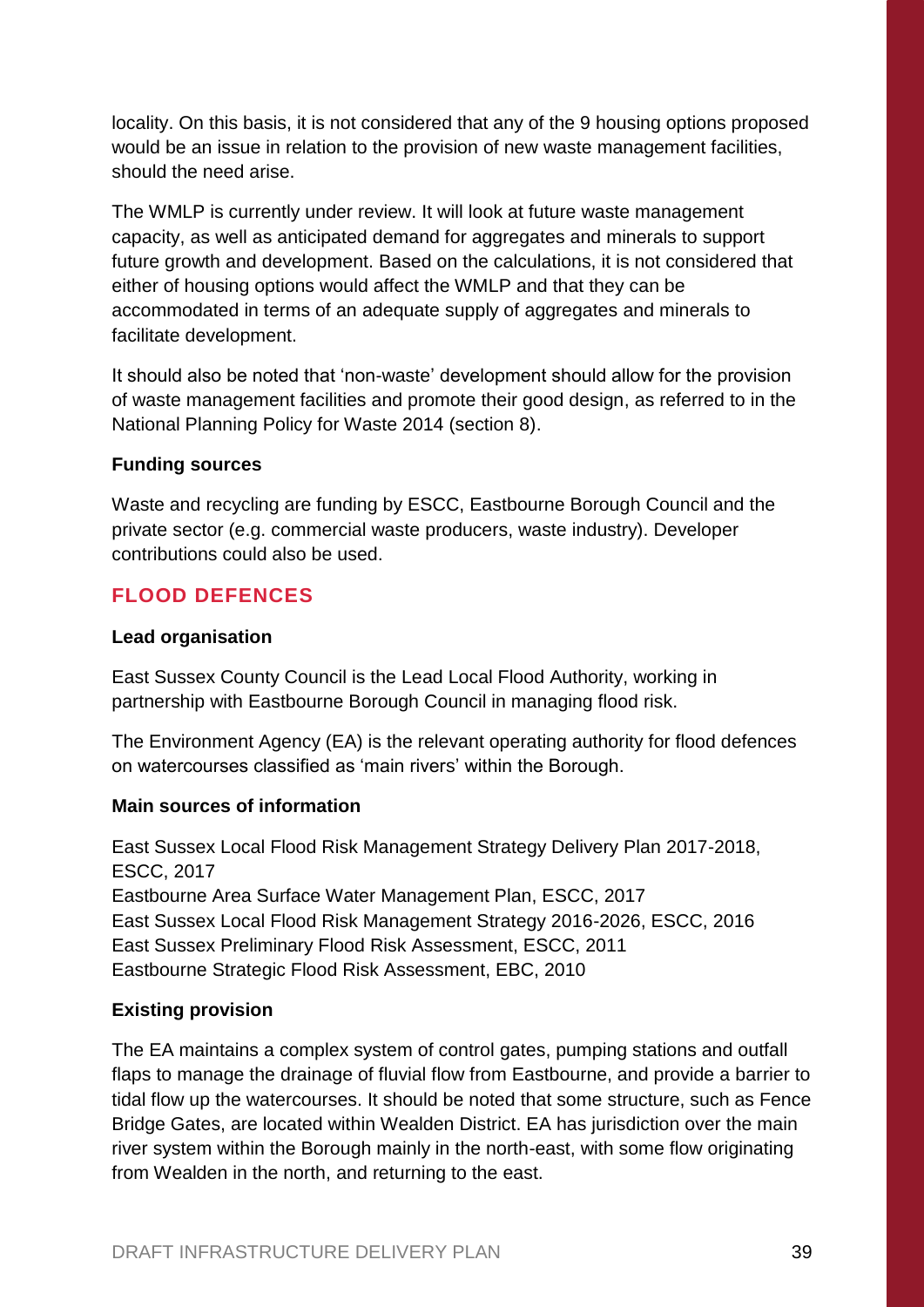Parts of Eastbourne suffer from a high level of flood risk. This problem is particularly acute within Eastbourne Park which acts as a natural flood storage area. The Council's Strategic Flood Risk Assessment (SFRA) outlines the local flood risk issues, mapping flood zones and hazards across the town.

The EA shows a continued commitment to the Eastbourne Park Flood Storage Scheme, protecting the Willingdon Levels drainage catchment area from fluvial flooding. Up until the adoption of the Council's CIL Charging Schedule, financial contributions were sought from new development in the catchment area, providing options for the Council and EA to extend existing flood storage 'balancing' lakes, or develop alternative engineering solutions. Flooding contributions can sometimes be mitigated through Sustainable Drainage Systems (SuDS)

In order for the Eastbourne Park Flood Storage Scheme to remain effective, in addition to providing further infrastructure for the scheme, there is a need to review and update the operation and maintenance of the existing scheme infrastructure. ESCC was rewarded £175,000 by the Department for Environment, Food and Rural Affairs (Defra) to develop a Surface Water Management Plan (SWMP) for Eastbourne and the surrounding area.

The SWMP project is now complete and an action plan for Eastbourne has been prepared. Its SWMP focus relates to the urban areas of Eastbourne and Willingdon/Polegate (which are outside the Borough in Wealden District), whilst looking beyond this area to determine the sources of flood risk.

It will be the responsibility of the SWMP partners to take the necessary steps to take forward the action plan. Engineering solutions to ensure the delivery of the increased flood storage capacity has been confirmed in 2014 and any unspent S106 contributions will be used to help fund future infrastructure requirements.

### **Future provision**

EA advised that further development of infrastructure would likely lead to an increase of surface water run-off into the watercourses, and would place additional strain on the structures which regulate water levels.

EA would be particularly concerned with development proposals within areas of Eastbourne Borough which fall within Flood Zones 2 & 3, as these areas could be subject to flooding in extreme events. These would need to be assessed in terms of vulnerability of development and resilience to flooding. Where possible, areas within Flood Zone 1 should be favoured for future development.

If a situation was to arise where there was no spare capacity either within watercourses, or for structures to regulate water levels sufficiently, then the Borough would be at greater risk of flooding. Consideration must be given to forecasts of increasing rainfall totals and sea-level rises in the future when considering further development.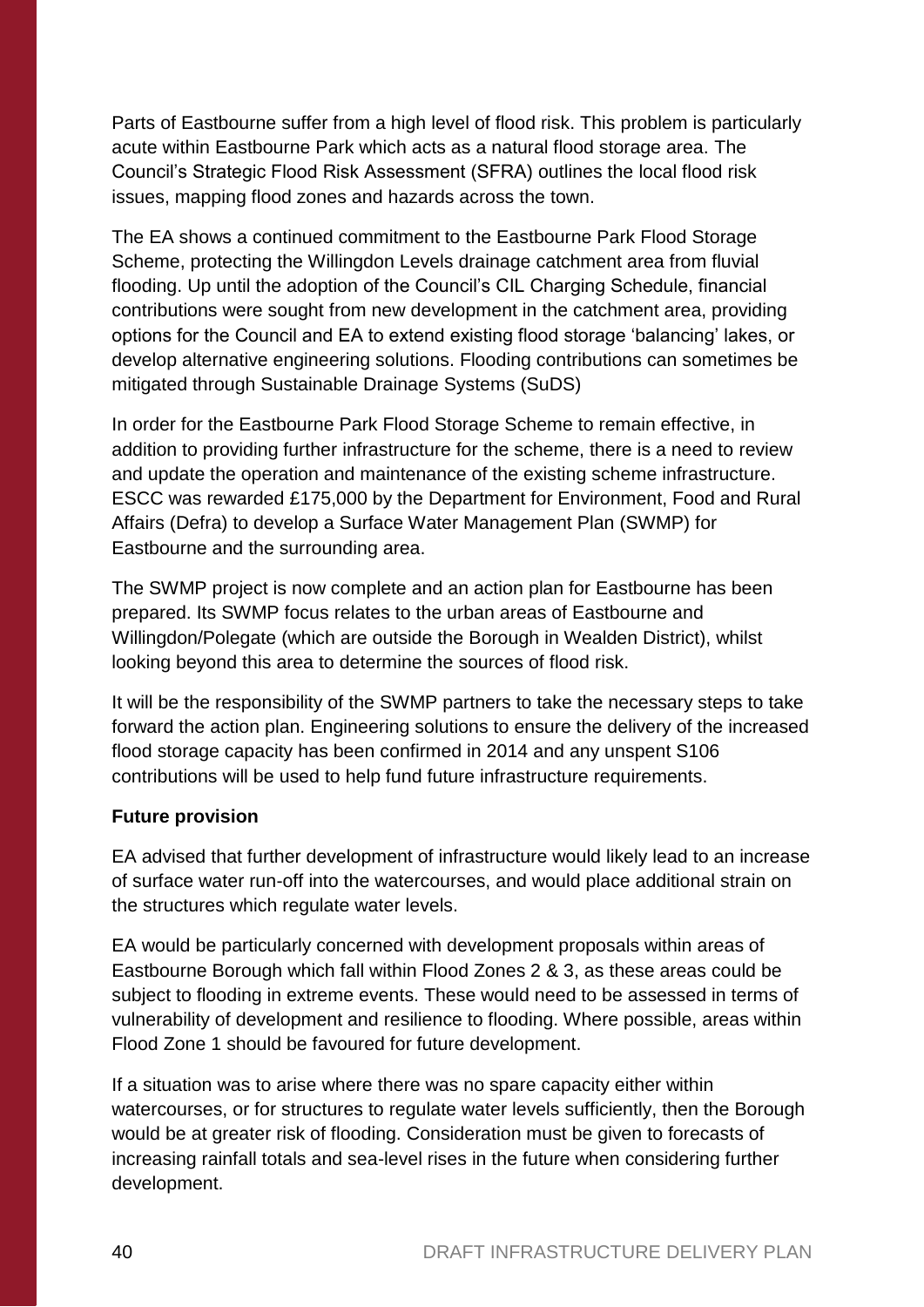Additional development have the potential to increase surface water run-off, and water usage, which all has the potential to reach main rivers, so SuDS should be encouraged where possible.

SuDS can reduce the impact of development on the environment by mimicking the natural process of surface water management. ESCC encourages all developments to use SuDS to manage flood risk and improve water quality, the local environment and wildlife habitats.

### **Funding sources**

Flood defences are funded through capital funding, revenue funding and partnership funding including developer contributions.

### **COASTAL DEFENCES**

### **Lead organisation**

Eastbourne Borough Council as the coast protection authority manages 8.4km of the total 12.9km frontage of the Borough's coastline.

### **Main sources of information**

Regional Beach Management Plan 2015: Eastbourne to Rye, EA, 2017 Beachy Head to Sesley Bill Shoreline Management Plan, 2006 South Foreland to Beachy Head Shoreline Management Plan, 2006 Cuckmere Haven to Redoubt Gardens Coastal Defence Strategy, 2003 Redoubt Gardens to Cooden Coastal Defence Strategy, 2003

### **Existing provision**

The Council maintains 94 timber groynes, 3.65km of concrete seawalls and 0.9km of rock revetments along the 8.4km of the coastline within the Borough..

Coastal risk is managed through a three tier framework – Shoreline Managements Plans, Coastal Defence Strategies and individual capital schemes. The Council follows a programme of repairs and maintenance funded through the Council's revenue budget, as well as the Strategic Regional Coastal Monitoring Project.

#### Shoreline Management Plan

The purpose of Shoreline Management Plans (SMPs) is to provide a large scale assessment of the risks associated with coastal processes. It presents a policy framework to reduce those risks to people and development, and the historic and natural environment, in a sustainable way. These plans provide the basis of sustainable coastal defence policies and set objectives for the future management of the coastline.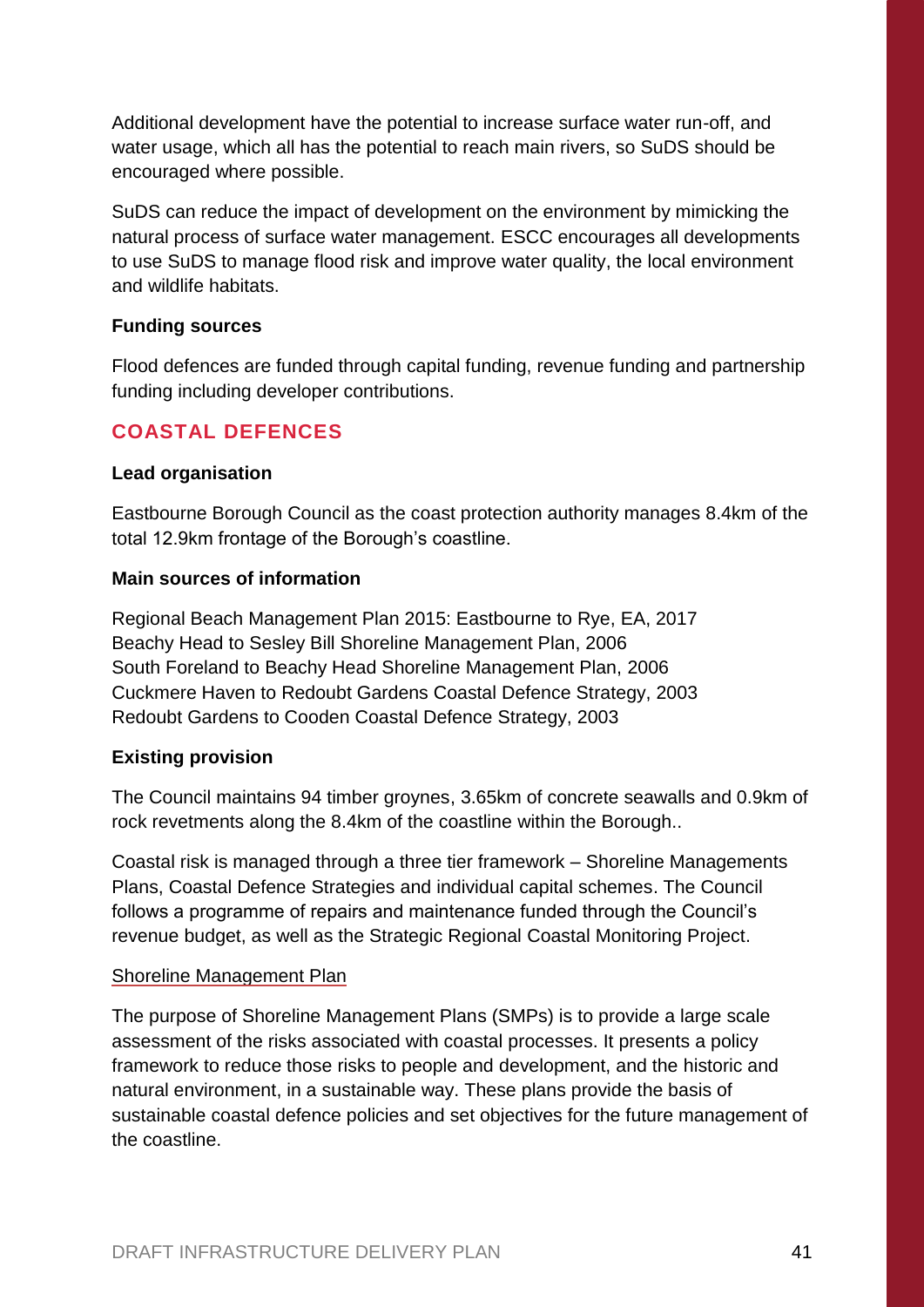Eastbourne is covered by two SMPs: the Beachy Head to Selsey Bill SMP and the South Foreland to Beachy Head SMP which covers most of the Borough's coastline. Originally overseen by the Department for Environment, Flood and Rural Affairs (Defra), the EA is now responsible for the delivery of SMPs under its Strategic Overview role.

The SMPs set out a 'hold the line' policy which will protect Eastbourne's developed coast to its existing level of defence.

#### Coastal Defence Strategies

Flooding and erosion are real risks facing people and their properties along the Eastbourne coastline. Within 100 years, as sea levels rise, it is predicted that several thousand homes in low lying areas will be at risk of flooding from a 1 in 200 chances event. In partnership with EA and others, the Council has produced strategic recommendations in order to manage current and future risks along this part of the Sussex coast.

There are two strategies covering the Eastbourne coastline: Cuckmere to Redoubt and Redoubt to Cooden. These strategies identify the schemes which are required in the foreseeable future. Subject to council consideration, they will be included within our Capital Programme and bids will be made to the EA for grant aid to fund the works.

### Beach Management Plan

The mainly mixed sand and shingle beaches in Southeast England have become increasingly managed in order to maintain them in size and position as they often form the only defence against coastal flooding and erosion. The management of these beach volumes and their distribution along the coast is an essential part of Flood and Coastal Erosion Risk Management on the coast of Southeast England.

The Beach Management Plan (BMP) set out the implementation approaches for intervention and monitoring to maintain the beach where they provide an integral part of the sea defences between Eastbourne and the river Rother, in line with the 'hold the line' policies of the SMPs.

The Borough currently benefits from ongoing maintenance of the existing tidal flood defences and operation of the Eastbourne to Rye Beach Management Plan (BMP).

As part of their funding of flood defence schemes, Defra invites applications for Flood Defence Grant in Aid. These are grants to fund capital works schemes which help to mitigate against flooding. Local Authorities can submit forward programmes, known as "Medium Term Plans", on an annual basis in June, to apply for funding to cover flood defence capital works. Eastbourne Borough Council submits applications every year for ongoing Beach Management Works that are in accordance with the BMP.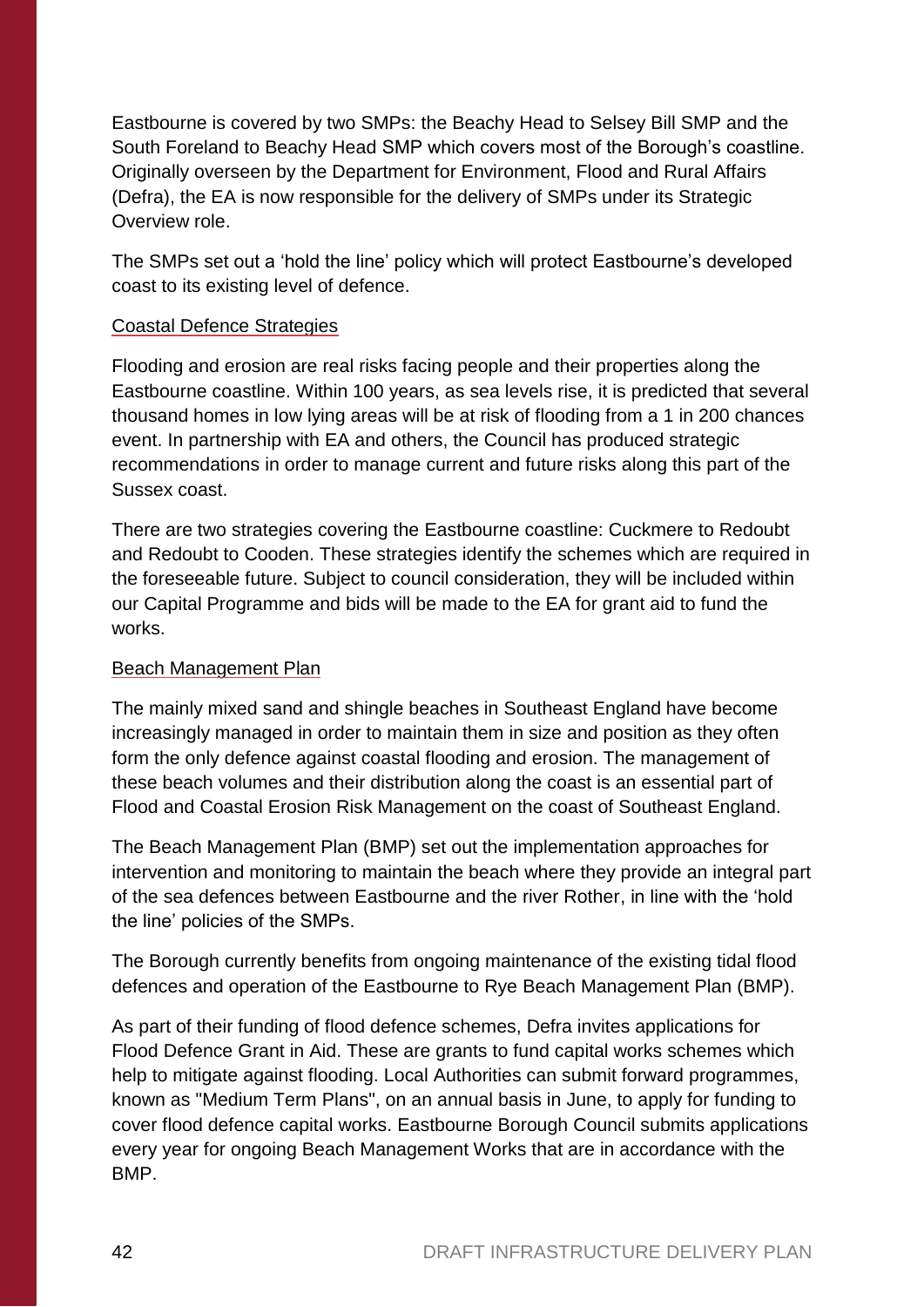Eastbourne has been successful on previous rounds of applications, securing funding for the Beach Management Works and steps are currently being taken to ensure that we have a robust and well prepared application in place for the continuation of this work.

A business case for a 5 year beach management scheme was submitted to the EA National Review Group in June 2011, and technical approval of the scheme has been secured. In 2012, the EA funded a £4.5m coastal protection scheme to import shingle to Eastbourne in order maintain the 'Standard of Protection' required.

### Pevensey Coastal Defences

The Pevensey Coastal Defences from Sovereign Harbour, through Pevensey Bay, to Cooden Beach are managed by a Public Private Partnership (PPP) funded by Defra. Pevensey Coastal Defence Ltd (PCDL) was set up to manage and maintain these sea defences. PCDL is contracted and has funding to do this for 25 years. There are still 6 years left to run covering the period up to 2025.

Pevensey Coastal Defence Ltd is funded year on year to undertake its maintenance duties. They receive the money from EA, which is assured by Central Government through Defra. They have authority to undertake works as and when they are required. The types of work that the PCDL undertake are:

- ongoing surveys to monitor the frontage and identify if and where any maintenance is needed;
- mend any weaknesses in the defences to maintain its integrity; and
- maintain the defences (should a storm for example) result in a need for urgent repair work.

The required flood defence work will be achieved through beach replenishment – recycling existing beach material through the process of dumping or pumping shingle from elsewhere onto an eroding shoreline to replenish or widen the existing beach. The Council does not propose any new flood defences using specific mineral resources such as clay or chalk.

### **Funding sources**

Coastal defences are funded through capital funding, revenue funding and partnership funding including developer contributions.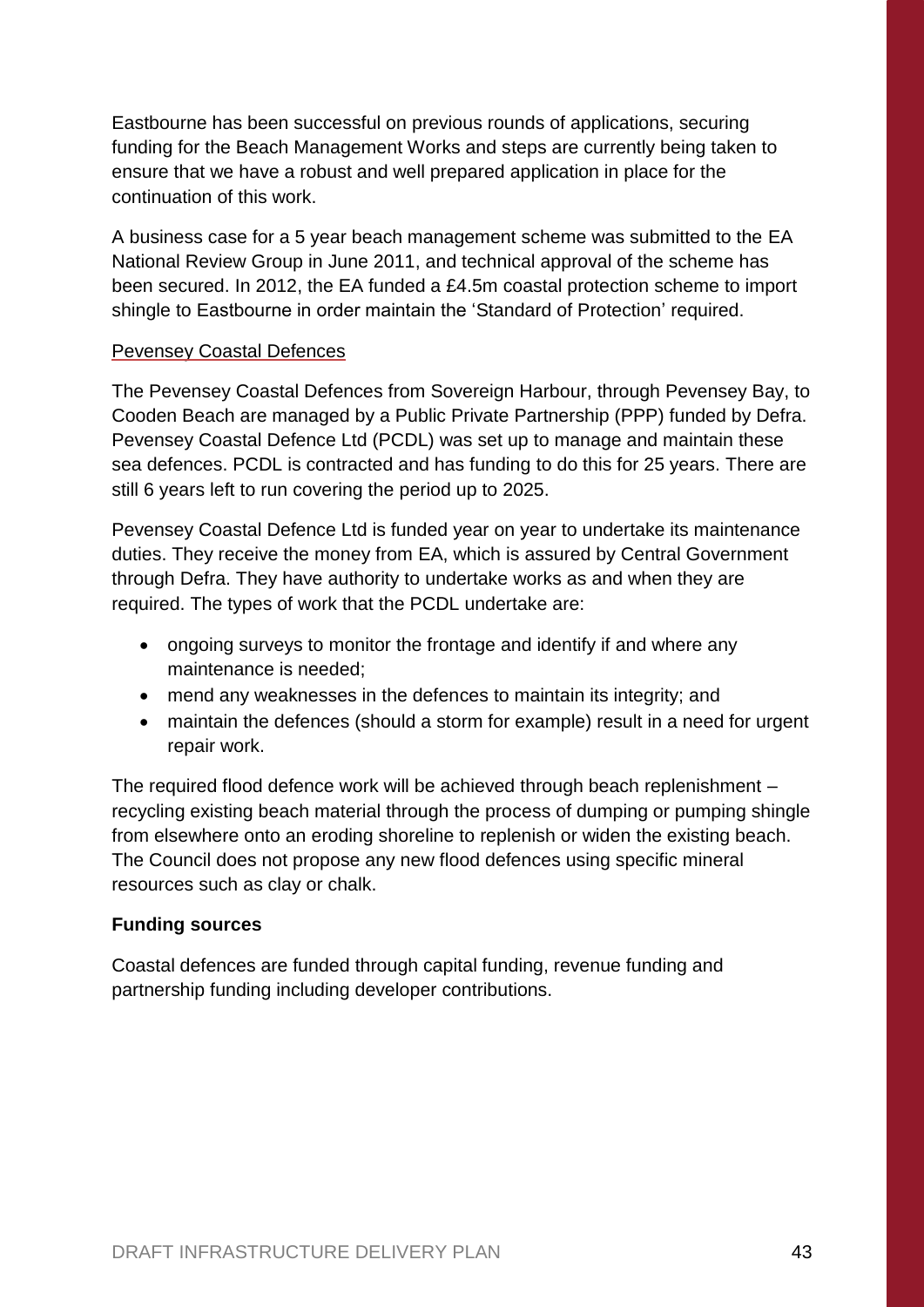# **SOCIAL AND COMMUNITY INFRASTRUCTURE**

### **EDUCATION**

### **Lead organisation**

The responsibility for education infrastructure provision is shared between organisations.

ESCC has a statutory duty to ensure there is sufficient capacity to meet current and future demand for early years, primary, secondary and special school places. It seeks to achieve this in partnership with key stakeholders including early years settings, schools, academies, parents and carers, dioceses, borough and district councils and local communities.

Sixth forms, colleges and universities provide respectively further and higher education.

The Office for Standards in Education, Children's Services and Skills, Ofsted, is responsible for inspecting a range of educational institutions, including state school and some independent schools, up to and including further education institutions.

### **Assessment of education provision (ESCC)**

#### Early years and childcare

ESCC's Childcare Sufficiency Assessment (CSA) is a statutory report looking at the sufficiency of childcare and the state of the childcare market across East Sussex. The CSA was approved for publication in October 2019 and is updated annually.

#### School places

To assist with fulfilling its duty, ESCC publishes an School Orgnisation Plan which sets out how ESCC, as strategic commissioner for school places, seeks to meet the challenge of ensuring there are sufficient places to meet the demand. It is a contextual document, providing the framework within which proposals for change may be brought forward. Any reviews of school provision undertaken by the Council and recommendations for school reorganisation (e.g. opening, closing, federating, amalgamating, enlarging or contracting of schools) will in part, be based on information contained in the plan.

School Organisation Plans are four years rolling plans updated annually. Therefore, information contained in this section of the IDP is subject to change once newer versions are published. The latest Plan covers the period 2019-2023 and was approved for publication in October 2019.

At this stage in the preparation of our Local Plan, ESCC was not able to provide a full response on likely education impacts and infrastructure requirements to 2038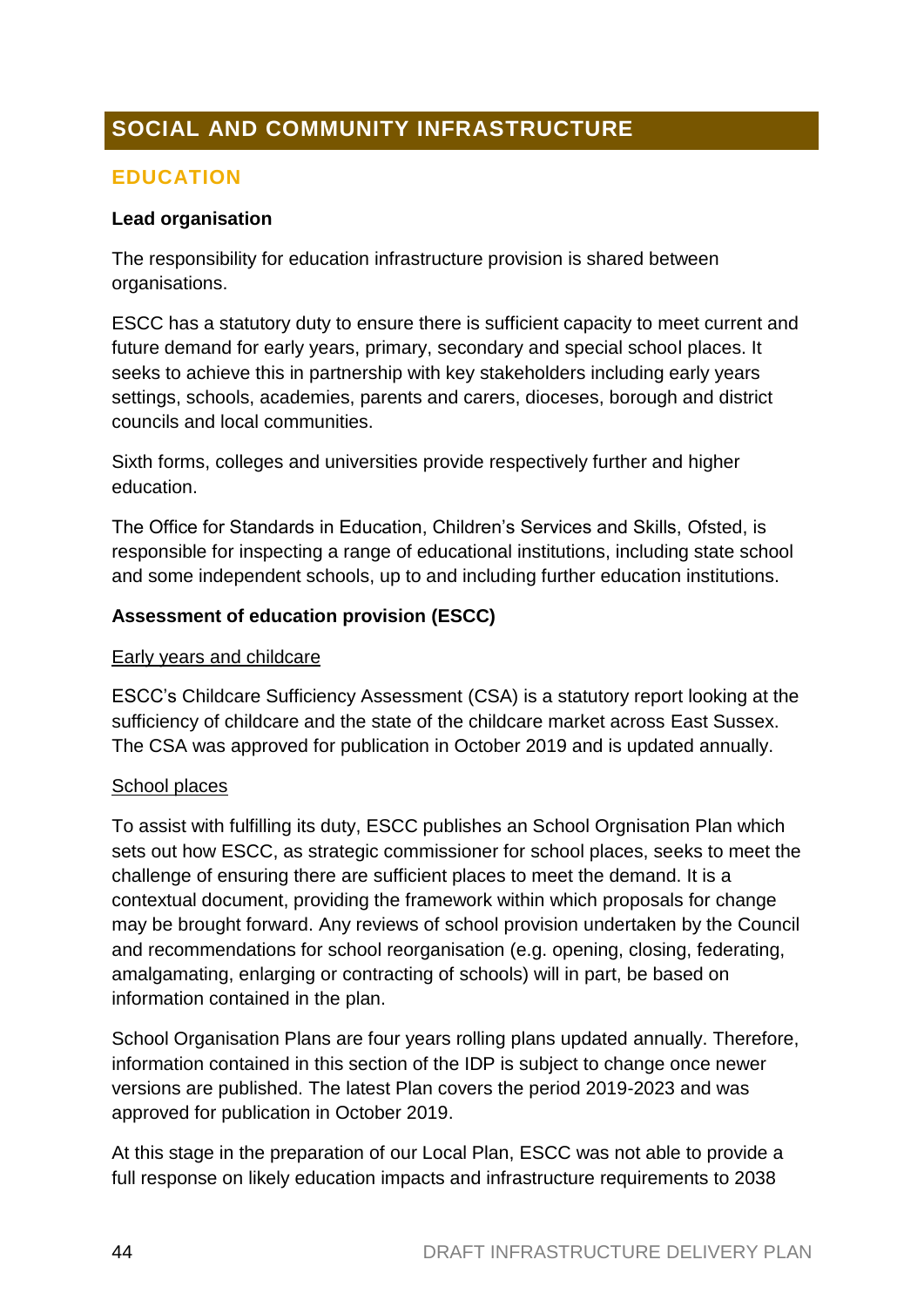until housing options have been refined and we are in a position to confirm a proposed housing trajectory. However, the current position for the Borough based on the falling birth rate in the town is included within the School Organisation Plan.

### Special Education Needs and Disabilities

The East Sussex Special Educational Needs and Disabilities (SEND) Strategy 2019- 2021 sets out the shared aims for children and young people with SEND in East Sussex, including high quality provision to meet demand. The strategy is subject to a continuous review cycle.

### **Main sources of information**

School Organisation Plan 2019-2023, ESCC Childcare Sufficiency Assessment 2019, ESCC The East Sussex Special Educational Needs and Disabilities (SEND) Strategy 2019- 2021, ESCC

### **Funding sources**

ESCC receives basic need grant funding from the Education and Skills Funding Agency (ESFA) to help with the cost of providing additional early years, primary and secondary school places. The funding is based on annual submission to the ESFA of predicted numbers of pupils.

Other sources of funding are used to supplement the basic need funding, including ESCC's own capital programme and developer contributions.

The Education and Skills Funding Agency funds 16-19 education provision in further education colleges, sixth form colleges and independent providers.

## EARLY YEARS AND CHILDCARE

### **Existing provision**

There is a range of different early years providers in the District. Four primary schools have nursery facilities, with the remainder provided by the private, voluntary and independent sectors.

There are currently three separate government funded childcare schemes that offer free childcare for children aged two, three and four:

- 15 hours free childcare for 2-year-olds available for families in receipt of low-income benefits
- 15 hours free childcare for all 3 and 4-year olds
- 30 hours free childcare for 3 and 4-year-olds available for eligible families in work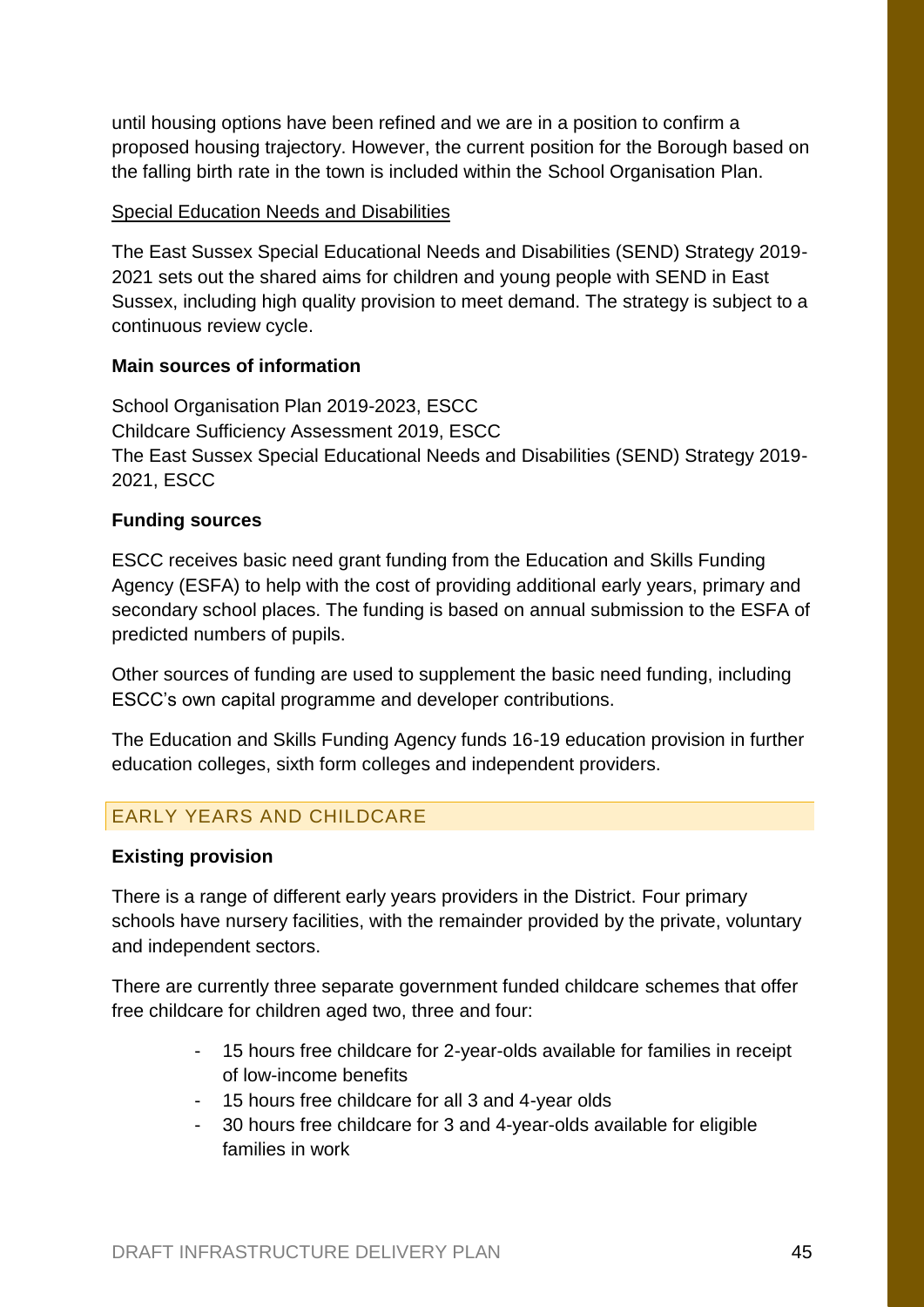### **Future provision**

In line with the falling birth rate, current early years forecasts indicate that in Eastbourne there is sufficient capacity within the sector to meet demand. However the situation will be monitored and any future requirements reported in the Childcare Sufficiency Assessment and future versions of the IDP.

### PRIMARY SCHOOLS

### **Existing provision**

There are nineteen state-funded primary schools and two all-through schools. Of the nineteen primary schools, six are infant schools and five are junior schools.

In line with the falling birth rate in Eastbourne, ESCC anticipates that pupil numbers in the town will generally fall away, at least until the middle of the next decade. There should be sufficient capacity to meet demand for places in the future.

Many Eastbourne pupils occupy places in the surrounding schools such as Polegate School, Willingdon Primary School, Hankham Primary School, Pevensey and Westham CE Primary School and Stone Cross School.

All these schools are full or close to full. High levels of new housing (recent and planned) in Polegate and Stone Cross will put additional pressure on places at these schools. The permanent expansion of Polegate School from two forms of entry to three forms of entry with effect from 2019/20 should help to alleviate pressures. Nevertheless, rising in-area numbers at Stone Cross and Hankham in particular could result in some demand from Eastbourne children being redirected by the school admissions system into the town in the medium to longer term.

### **Future provision**

ESCC has no plan for further primary school places in the Borough at this time. However the situation will be monitored and any future requirements reported in the School Organisation Plan and future versions of the IDP.

### SECONDARY SCHOOLS

### **Existing provision**

There are four state-funded secondary schools in the Borough and two all-through schools.

Based on the numbers coming through primary schools, secondary school numbers are forecast to rise in the coming years. Numbers could be tight from the turn of the decade with potential shortfalls emerging in some years.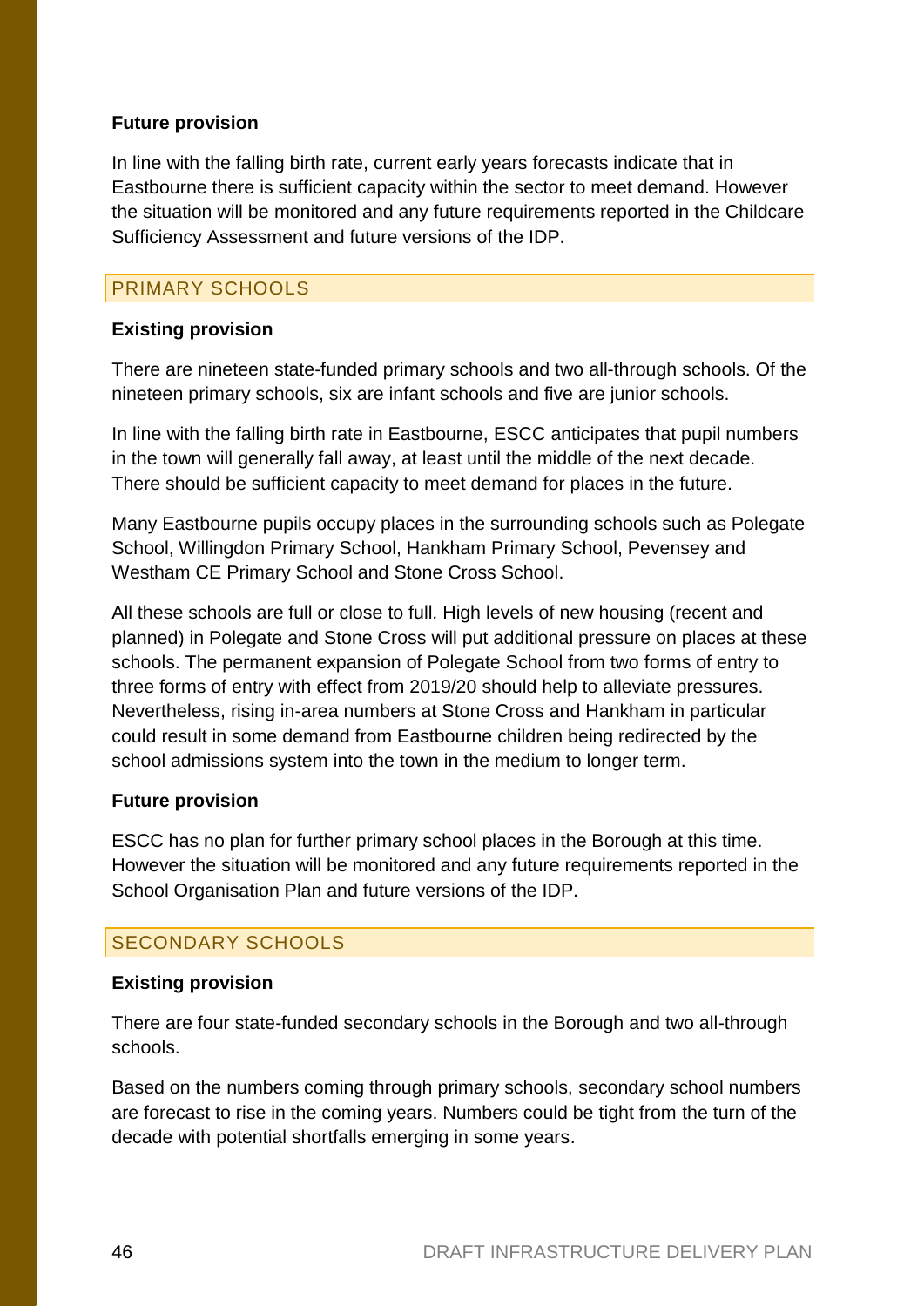There are significant inflows of pupils from and outflows to Willingdon Community School.

### **Future provision**

There are plans to increase capacity at Willingdon Community School as a result of building works there to provide additional accommodation. ESCC will work with all schools in the Eastbourne area to agree strategies for dealing with any shortfalls at the appropriate time as the actual demand becomes clearer. The situation will be monitored as the preparation of the Eastbourne Local Plan progresses and any future requirements reported in the School Organisation Plan and future versions of the IDP.

## SPECIAL SCHOOL PLACES

### **Existing provision**

There are three special schools in Eastbourne.

ESCC projections of future demand show an overall growth in the numbers of Education, Health and Care Plans (EHCPs), with significant increases in the number of pupils with EHCPs for Social, Emotional and Mental Health and Autistic Spectrum Condition.

### **Planned provision**

ESCC has commissioned new specialist provision to meet need in future years, including additional specialist facilities in mainstream schools and four new special free schools, one of which will be located in Eastbourne. The Summerdown School is due to open in September 2021 and will provide 84 places for pupils aged 5-16 with autism and speech language and communication needs as well as 51 places for pupils with Profound and Multiple Learning Difficulties (PMLD) including 6 places for nursery age children.

## FURTHER EDUCATION

### **Existing provision**

East Sussex College, formed in March 2018 as a result of a merger between Sussex Coast College Hastings and Sussex Downs College, is the main source of further education provision for 16-19 years olds living in the Borough. The merged college has four campuses at Hastings, Eastbourne, Newhaven and Lewes. The College's Eastbourne campuses are accessed by student living in other Districts and Boroughs.

Plumpton College, as a specialist agricultural college, serves a very wide catchment area. Around 50% of its 16-19 year old students are residents outside East Sussex.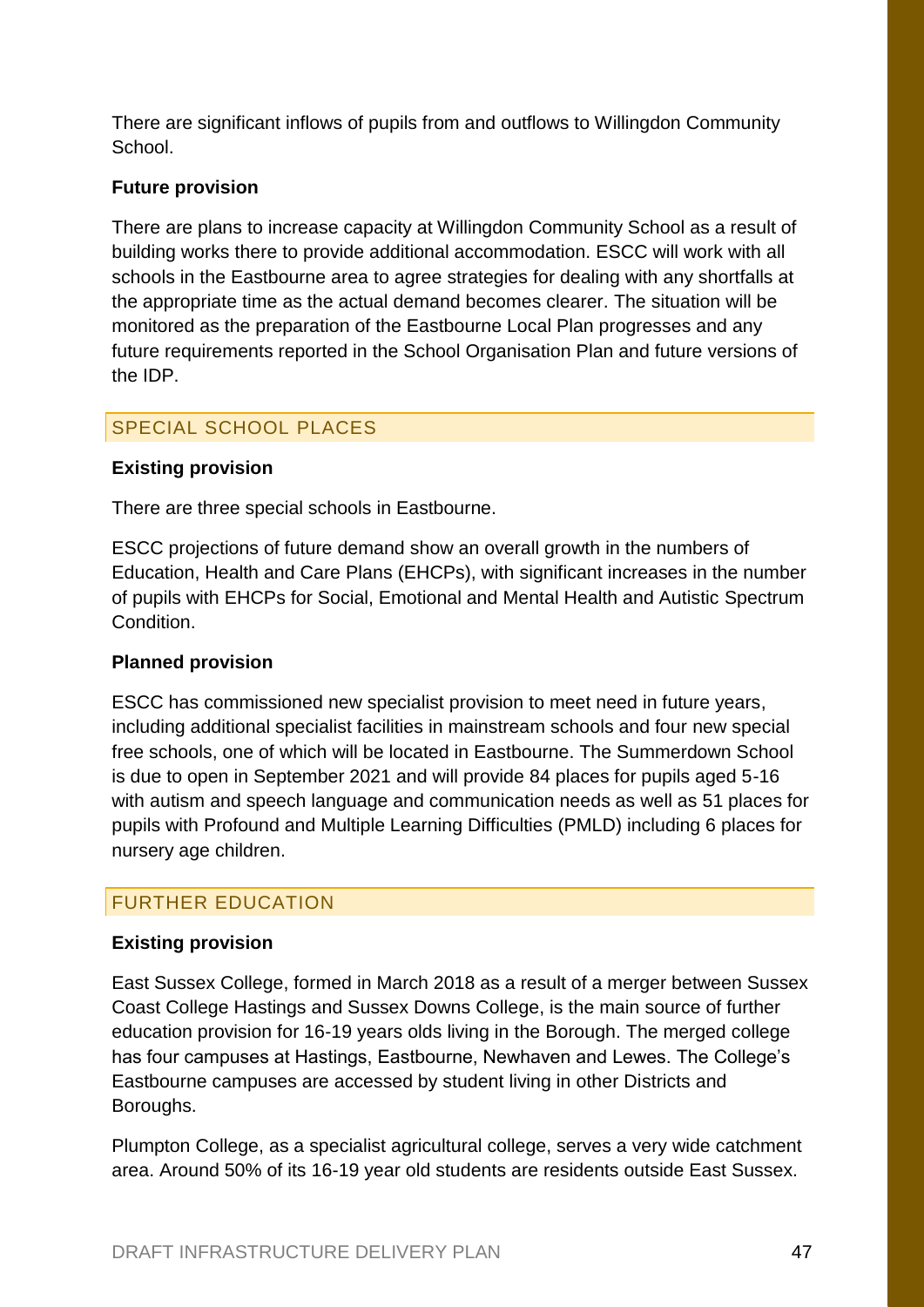The remaining students come from locations across the County and it is appropriate that all Districts and Boroughs IDPs record a share of any infrastructure requirements arising at the college.

#### **Future provision**

*Pending Information*

### HIGHER EDUCATION

### **Existing provision**

The Universities of Brighton and Sussex are significant in terms of being geographically close to the Borough and able to provide access to higher level provision.

### **Future provision**

Both universities have proposals to extend and enlarge their campuses.

*Pending Information*

### **COMMUNITY FACILITIES**

### INDOOR SPORTS/LEISURE FACILITIES

*Pending Information*

### COMMUNITY CENTRES/MEETING HUBS

#### **Lead organisation**

Community lead

#### **Main sources of information**

Community Facilities Assessment, EBC, 2019 Shaping Neighbourhoods - A Guide for Health, Sustainability and Vitality, Hugh Barton, Marcus Grant and Richard Guise, 2013

### **Existing provision**

For the purpose of the Eastbourne Local Plan, a community centre is defined as a venue or meeting place that can be used or hired by the public or community organisation for meetings and events.

The traditional view of the 'Community Centre' is possibly the best and most basic example. However, these purpose built buildings make up a small amount of the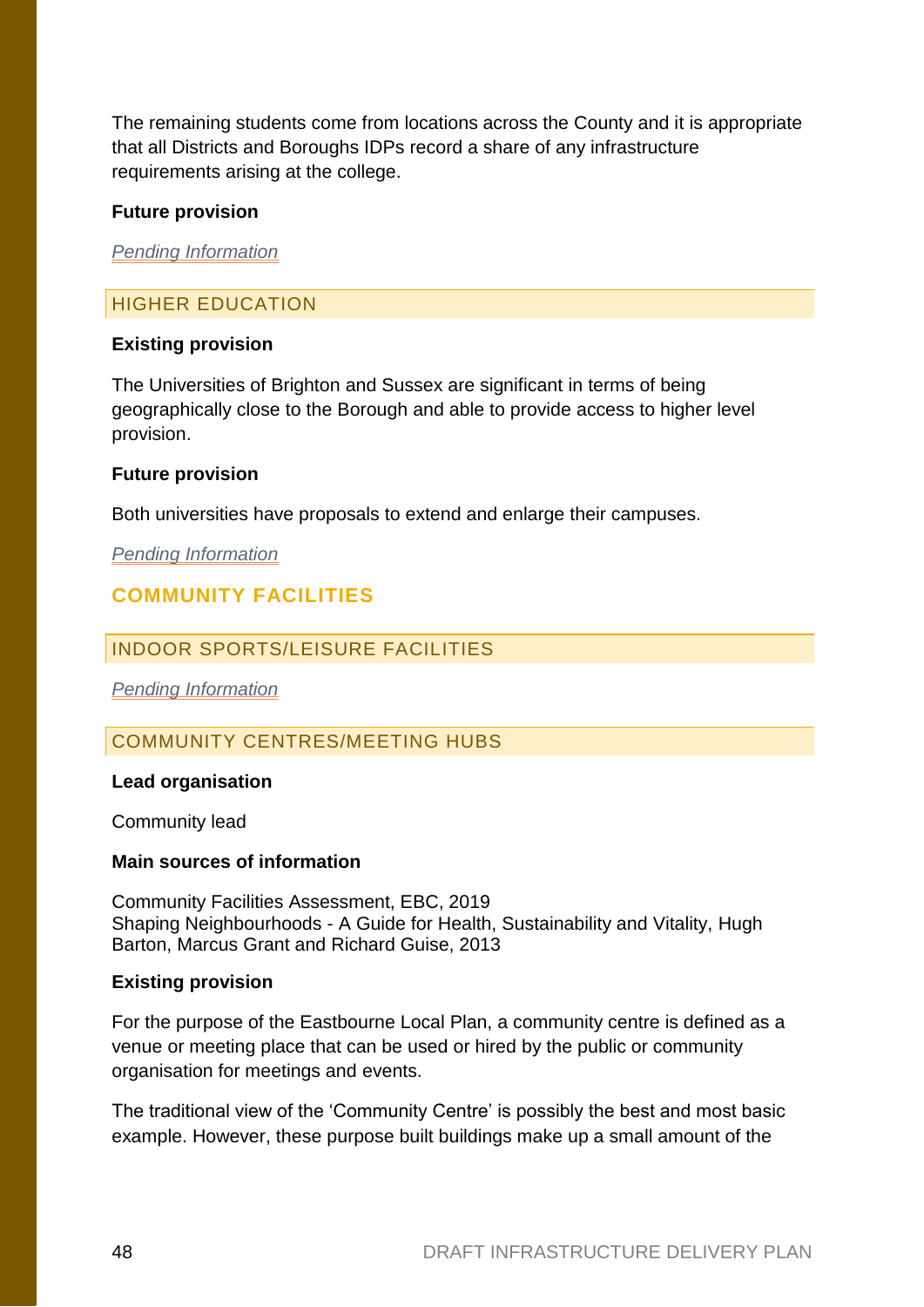provision within the Borough. Any room which may be hired for a community function, whether privately or publicly owned can be counted as a community facility.

In order to ensure that community has local accessibility to community facilities, the Council proposes a target standard for the maximum time that a resident should walk to access a community centre/meeting hub for 10 minutes, equivalent to a walking distance of 800 metres.

There are 65 facilities identified within the boundary of Eastbourne Borough. A further 3 facilities are within useable distance from the boundary. As there could be other facilities that have not been identified, this should be considered as a minimum level of provision.

Applying the walking distance standard to each community centre and mapping accessibility by neighbourhoods, the vast majority of properties within the Borough have access to at least an identified community centre/meeting hub and there is no obvious gap in the provision.

The areas of Meads (neighbourhood 11), Old Town (neighbourhood 4) and Ratton and Willingdon Village (neighbourhood 12) which are the closest to the boundary with the SDNP lack a 10-minute provision. Some residences around Langney Point (neighbourhood 8), Sovereign Harbour (neighbourhood 14) and Shinewater (neighbourhood 9) also do not have a 10-mintue provision. The Town Centre (neighbourhood 1), the area most easily accessible by public transport, has a very rich provision. On the whole, easy accessibility to community centres/meeting hubs may be more relevant than blanket coverage of the area.

The buildings are generally quite old and not always equipped for modern needs. Only 5 facilities have been built in the last 20 years. a brand new community centre was built in Sovereign Harbour in 2019 and should be serving the public soon.

There is little official guidance on minimum standards for the provision of community centre. Best practice has been considered based on the 'Shaping Neighbourhoods' handbook which suggests that the catchment population required to sustain one community centre in a neighbourhood is around 4,000 people. The current provision gives one community centre for 1,587 residents.

#### **Funding sources**

Funding for community centres and meeting hubs come from various sources.

### CULTURAL FACILITIES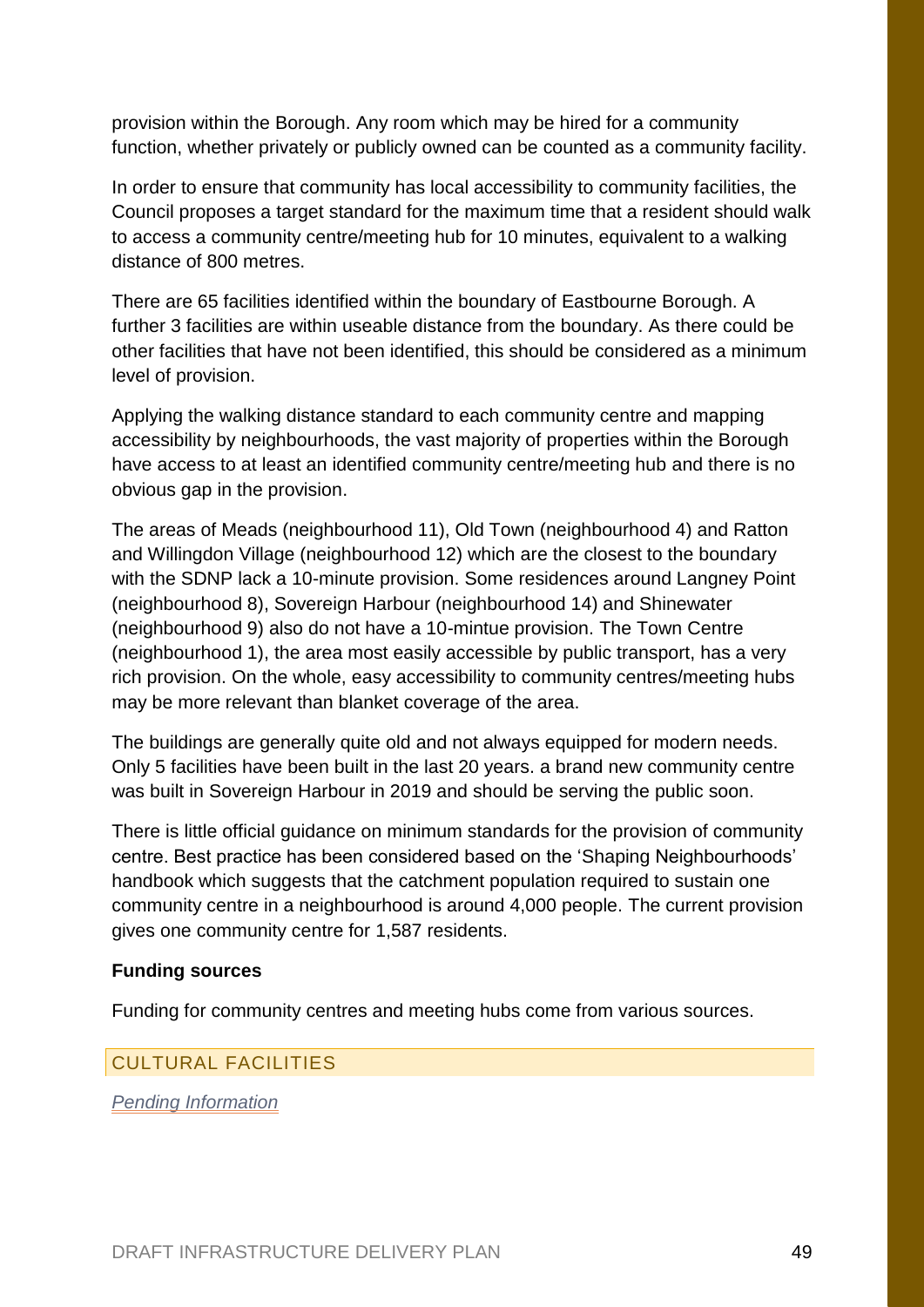### **LIBRARIES**

### **Lead organisation**

ESCC is responsible for providing library and information services. Some community groups are also providing this service in the Borough.

### **Main sources of information**

East Sussex Libraries The Way Forward Strategic Commissioning Strategy 2018/19 to 2022/23, ESCC

### **Existing provision**

ESCC published a Libraries Strategic Commissioning Strategy as part of a wider Libraries Transformation Programme to review their Library and Information Service. The objective of the programme is to deliver a modern and sustainable service considering the current and future needs for the county. It is designed to address the challenges the service faces, both in terms of resources available and the changing ways that people are using library services, including fewer visits and issues but increasing use of the eLibrary. The strategic outcomes set out in the strategic are:

- Improving child and adult literacy and numeracy
- Supporting the economy
- Better health and wellbeing
- Increasing digital inclusion

The strategy targets ESCC's limited resources on the areas of the county where needs are greatest around these four strategic outcomes. There is a shift away from provision solely from library buildings, with more resources allocated to the eLibrary, enabling people to access the service remotely, as well as supporting an outreach programme which seeks to engage the county's most disadvantaged communities with the service.

This programme resulted in major changes across the county for the library and information service, including the closure of 7 libraries across the county and the end of the Mobile Library Service. Within Eastbourne Borough, the Langney Library closed down in May 2018 with alternative provision in Hampden Park and Eastbourne Town Centre. In addition, ESCC announced that part of the outreach programme for children and families would be delivered in Langney from the Shinewater Children's Centre.

There are two libraries within the Borough manged by ESCC. The library in Eastbourne Town Centre is open 6 days a week and the facilities at Hampden Park are open 5 days a week.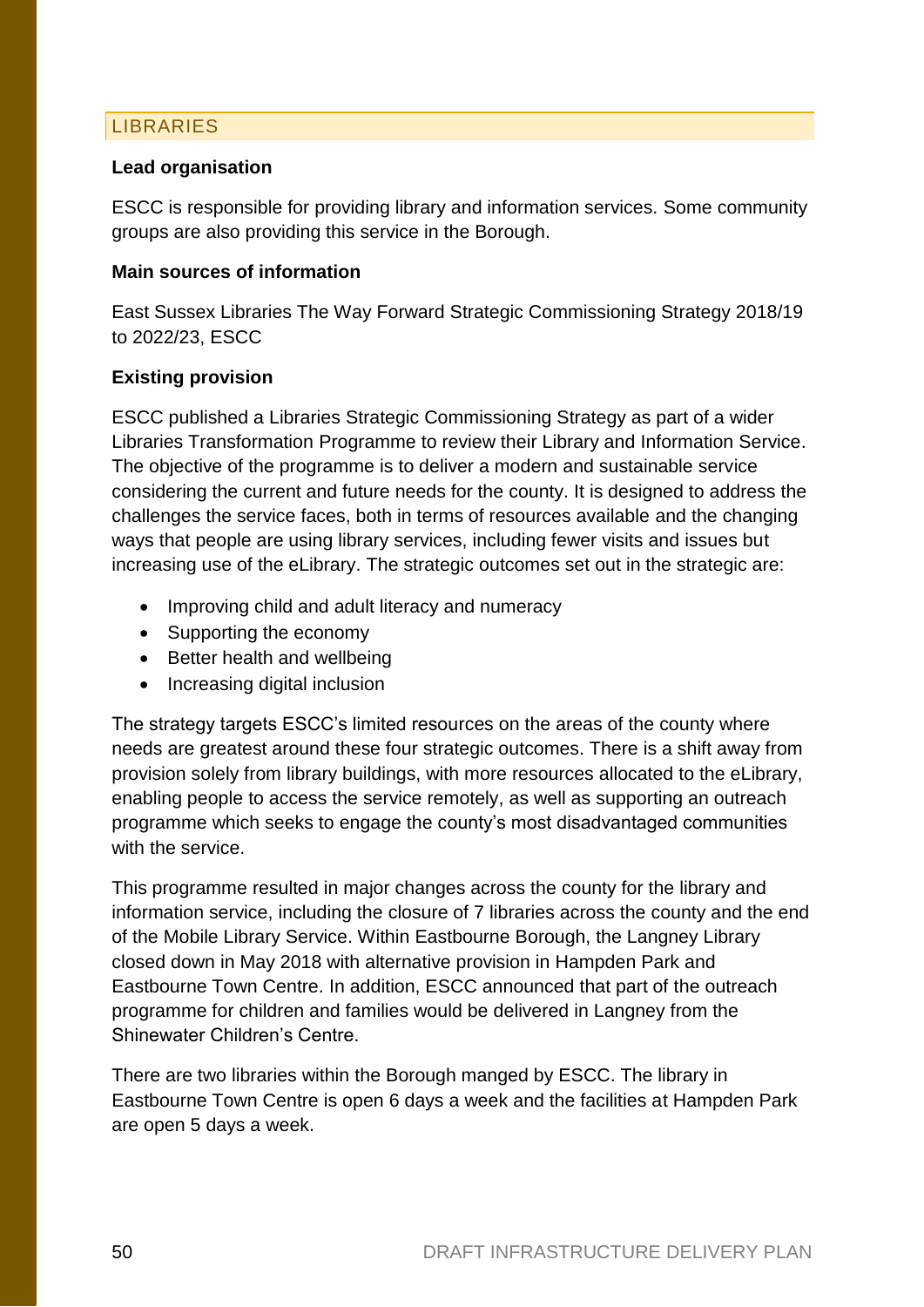Further to the closure of the Langney Library, a community group took the initiative to volunteer-run the library in a new unit in the Langley Shopping Centre and came to an agreement with ESCC for an initial three-year deal to provide library stock, fixtures and fittings. The library is open 4 days a week.

A second volunteer-run community library operates in the Old Town Tuesday to Saturday.

### **Planned provision**

Changes to the layout and service provision in Eastbourne Library were made this year (2019/2020) to increase the space for computer users, significantly increase the size of the children's area and create a dedicated Learning and Information Suite where customers can complete essential qualifications in Maths, English and ICT. These changes are designed to support delivery of the strategic objectives.

### **Future provision**

While the core need for libraries remains, the change in the way that people are using library services means that existing library provision is likely to be able to accommodate potential increase in library users from the possible new development in the Borough. It is unlikely, therefore that new libraries will need to be built.

Furthermore, ESCC's strategy for the Library and Information Service recognises that public services need to think beyond bricks and mortar and consider a variety of different ways to engage effectively with the communities who could most benefit from the services they offer. The Library and Information Service will need to continue to evolve both to meet changing needs and to make use of new technologies that enable those needs to be met. This will mean making enhancements and changes to existing library buildings to enable this evolution to take place.

Should pockets of high need arise within the Borough, ESCC would operate targeted outreach programs such as working with Children's Centres or providing free teacher support.

### **Funding sources**

The ten year capital improvement program is funded by ESCC capital fund and the application of S106 contributions where appropriate.

Outreach projects are currently funded by revenue or one-off funding support programs from external partners. As the outreach program is developed to target key areas of need and local improvements for residents, including those to cater for additional demand arising from new development, S106 and CIL funding will be explored.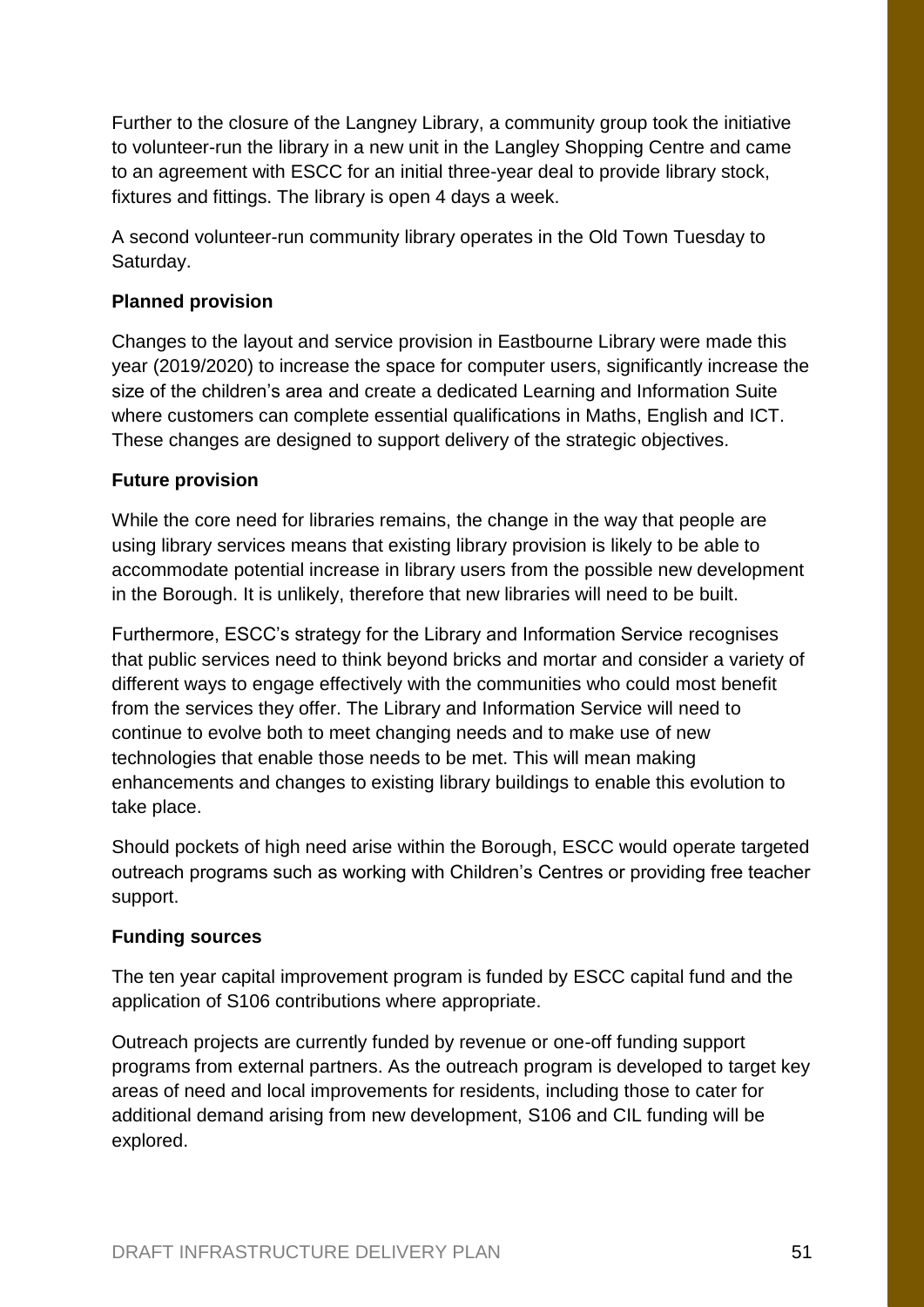### PLACE OF WORSHIP

*Pending Information*

### BURIAL SPACE

#### **Lead organisation**

Eastbourne Borough Council manages Eastbourne crematorium, Ocklynge cemetery and Langney cemetery.

#### **Main sources of information**

[Lewes and Eastbourne Councils website](https://www.lewes-eastbourne.gov.uk/cemeteries-and-crematorium/)

#### **Existing provision**

There are two cemeteries in Eastbourne Borough: Ocklynge Cemetery (neighbourhood 5) and Langney Cemetery (neighbourhood 8) and one crematorium (neighbourhood 8).

*Pending Information*

#### **Future provision**

*Pending Information*

#### **Funding sources**

Burial space is funded by Eastbourne Borough Council and the private sector.

### RESIDENTIAL CARE (EXTRA CARE HOUSING AND SUPPORTED HOUSING)

*Pending Information*

### **HEALTHCARE FACILITIES**

### PRIMARY CARE (GPS, DENTISTS AND PHARMACIES)

*Pending Information*

#### SECONDARY CARE

*Pending Information*

#### SOCIAL CARE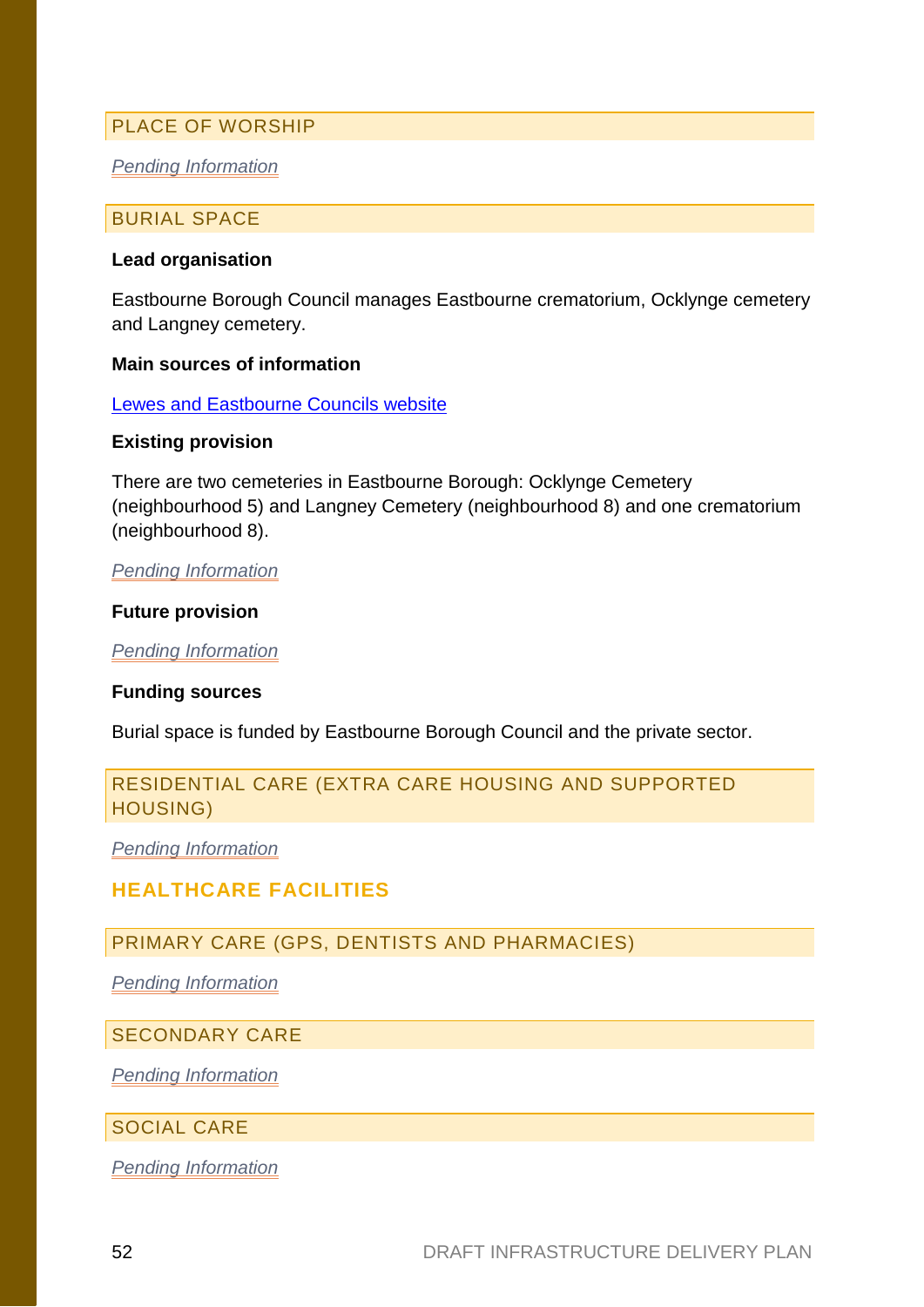## **EMERGENCY SERVICES**

#### FIRE AND RESCUE

#### **Lead organisation**

East Sussex Fire and Rescue Service (ESFRS) provides the fire and rescue services for the City of Brighton and Hove and East Sussex.

Management of the service in the borough is coordinate by the Eastbourne Borough Commander, who is based in Eastbourne.

#### **Main sources of information**

Station Action Plan, ESFRS

#### **Existing provision**

The Borough is served by a 'day-crewed' fire station (i.e. personnel is on site ready to respond, as opposed to retained stations where the crew is not on site but within the locality and rush to the station to respond to emergencies). The station covers the Borough as well as the outlying villages and towns of Jevington, Polegate, Stone Cross, Willingdon, East Dean and parts of Westham.

#### **Future provision**

Developers will need to ensure that suitable access is available for fire and rescue services and that sufficient water in terms of volume and pressure is available for fire-fighting.

#### **Funding sources**

Funding for the Fire Service comes from two principal sources:

- Precept: an amount of money collected by a Local Authority from individuals, via Council Tax, which goes towards the cost of funding the service - Grant settlement: the remainder of funding comes from a Central Government grant settlement paid to each Fire Authority. Each Fire and Rescue Service negotiates its own grant according to size and demand on its services.

In addition, developers are required to contribute towards work that may be necessary to fulfil the Fire Authority's duty to ensure the provision of adequate access and supply of water for fire-fighting.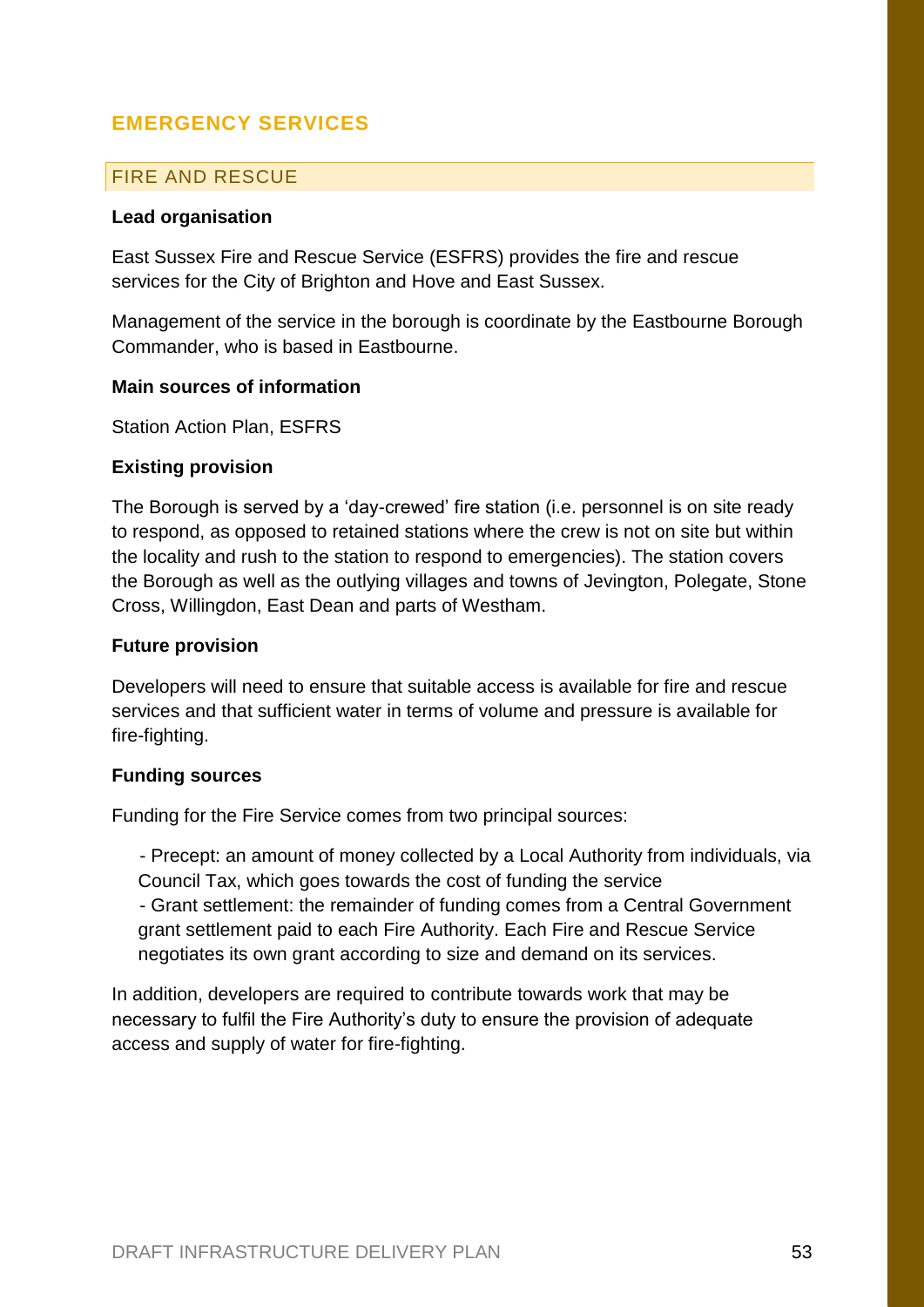### POLICE

#### **Lead organisation**

Sussex Police serve East and West Sussex and the City of Brighton and Hove. The Sussex Police and Crime Commissioner is responsible for policing and crime across the Sussex Police area.

#### **Main sources of information**

Sussex Police & Crime Plan 2017/21, Sussex Police & Crime Commissioner 2018-22 Transformation Strategy, Sussex Police

#### **Existing provision**

At September 2019, Sussex Police employ almost 2,700 officers in active duty delivering policing to the residents of Sussex. These roles can be categorised into dedicated policing teams delivering neighbourhood policing; divisional policing delivering specialist services such as response roles and investigations; and Forcewide policing teams delivering specialist policing across the county such as firearms, major crime and counter terrorism.

The force also has over 2,200 support staff in either dedicated, divisional or Forcewide roles, including Police Community Support Officers (PSCOs) and a team of dedicated volunteers with over 400 Special Constables and around 180 Police Cadets. Policing involves a wide range of different functions, many of which are not visible to the public but are nonetheless an essential part of policing.

The Sussex Police Head Quarters is based in Lewes.

There are 2 Police Station in Eastbourne Borough on Grove Road and Hammonds Drive and a custody centre at Hammonds Drive. At the present, Eastbourne is served by 179 officers and 169 support staff.

#### **Required provision to support the Local Plan**

Sussex Police have indicated that the maximum additional population to be generated through the growth envisaged in the Local Plan will place further demand upon the existing level of policing for the area. Securing developer contributions for policing infrastructure will be essential to retain the level of policing that is currently offered in the Borough.

Sussex Police have undertaken an assessment of the implications of the maximum growth and the delivery of housing upon policing to extrapolate the future requirement to support growth. The following will be required:

- Capital start-up cost for 21 officers and 20 support staff
- 9 additional vehicle , including replacement after 4 years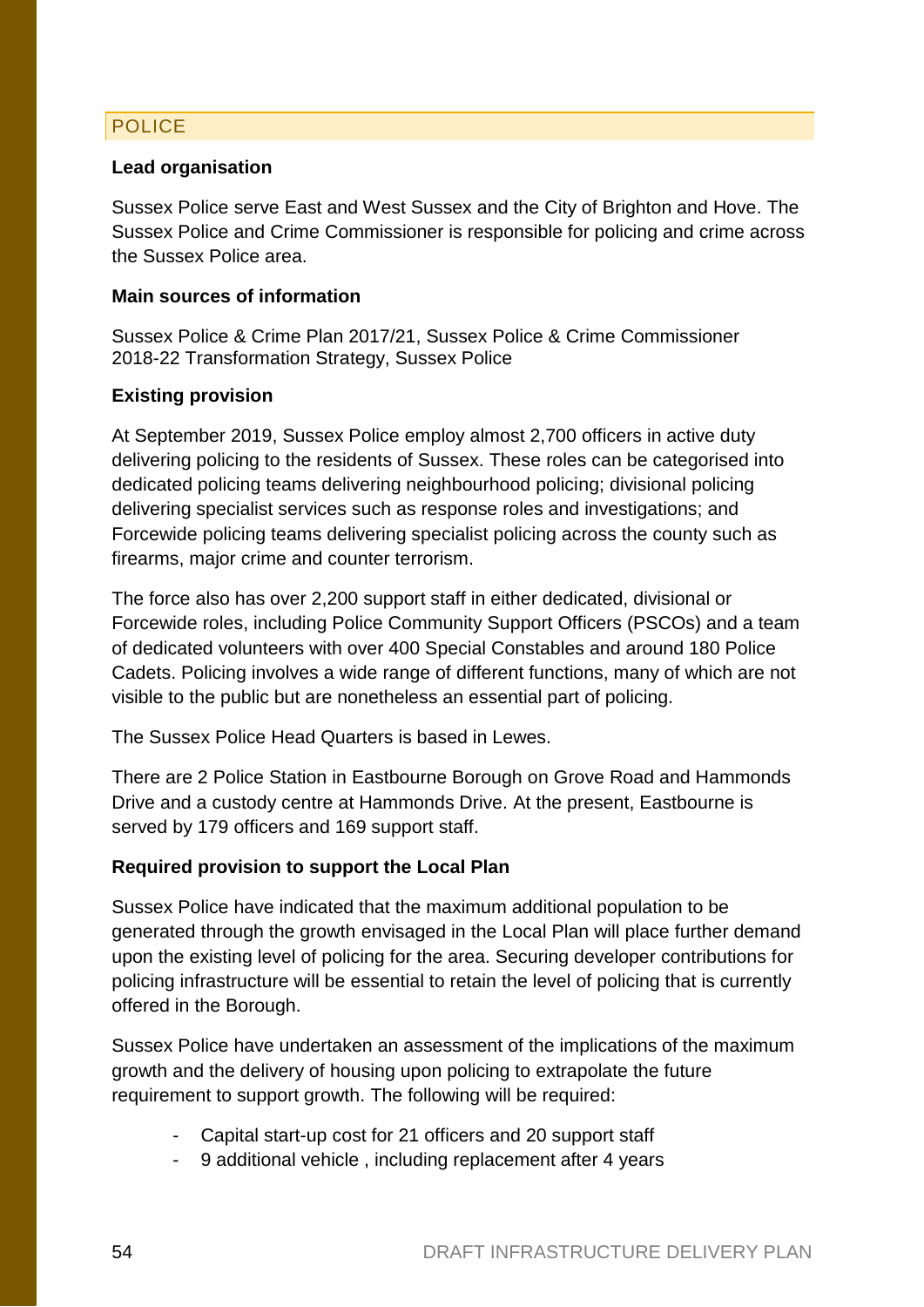- Capital cost for accommodating new personnel at Eastbourne Hammonds Drive premises
- Additional ANPR cameras (6 fixed and 8 mobile)
- Provision of new CCTV in Eastbourne Town Centre
- Additional space at Hammonds Drive custody centre

### **Funding sources**

Funding for police services comes from Central Government through the Revenue Support Grant, Home Office Grant and specific limited grants, from the Police Precept taken from Council Tax, and from the Community Safety Grant.

Police funding is divided into revenue and capital funding. The revenue funding stream related broadly to the day-to-day running costs of the Police Force. The capital funding stream relates to the provision of additional buildings, information technology, vehicles, equipment and other infrastructure items required for assets.

Despite the recent increase in revenue from the Council Tax precept and additional investment from Central Government, Sussex Police have identified a growing funding gap. This is due to inflation and other cost pressures, meaning that the funding gap is likely to continue increasing.

Whilst national and local funding must continue to cover salary and maintenance costs, there is insufficient funding to provide the infrastructure required for officers to carry out their jobs effectively, Sussex Police consider that these infrastructure costs arising directly as a result of the development proposed and that funding for the police under developer contributions is necessary.

### AMBULANCE

### **Lead organisation**

Ambulance services within the Borough are provided by the South East Coast Ambulance Service NHS Foundation Trust (SECAmb). SECAmb operates over a wider geographical area covering Sussex, Surrey and Kent.

#### **Main sources of information**

Estates Strategy 2018-2023 'Overview', SECAmb Five Year Strategic Plan 2017-2022, SECAmb

### **Existing provision**

SECAmb has an Ambulance Station and an Ambulance Community Response Post (ACPR) in Eastbourne, as well as a vehicle Commissioning Centre. The Lewes ACPR is also considered relevant to the Borough.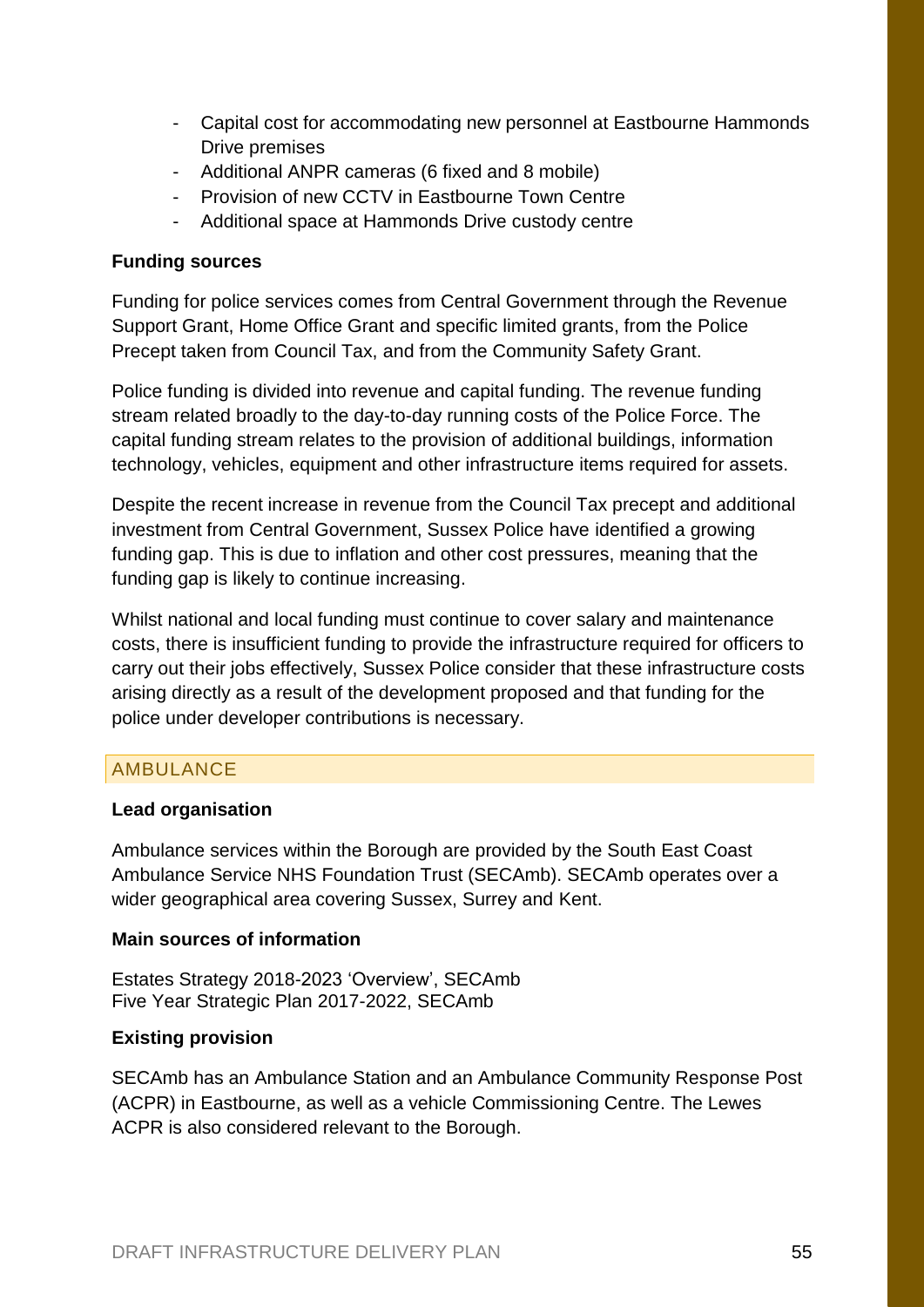SECAmb is implementing a new system of service delivery with the development of a 'hub and spoke' system with 'Make Ready Centre' (MCR's) acting as 'hubs' where ambulances are cleaned and restocked and where crew can and ACPR's acting as 'spokes' where crews rest between emergency calls, located in places where the crew can respond and get to people are quickly as possible. There is a MCR serving Eastbourne in Polegate, adjacent to the Cophall Roundabout.

SECAmb also works with Community First Responders (CFRs) from the local community. They are trained to respond to emergency calls within the local areas where they live and work, and are able to attend the scene of an emergency within a few minutes until and ambulance crew arrives.

### **Future provision**

There is currently no spare capacity within the ambulance service for the Borough. SECAmb is in the process of expanding staff and vehicle resources to meet the increased demand in particular in for the east Eastbourne area.

#### **Required provision to support the Local Plan**

The changing demand in Eastbourne has led to a deficit in the ambulance service as the ambulance station does not provide the correct location to respond from any longer. Therefore a new Ambulance Community Response Post (ACRP) for the east of the Borough will be essential to provide cover from an effective location.

#### **Funding source**

The majority of the Trust's funding comes from one key Accident and Emergency service level agreement with the region's Primary Care Trusts. The Patient Transport Service and Commercial Services are another source of income. Funding may be sought through developer contributions.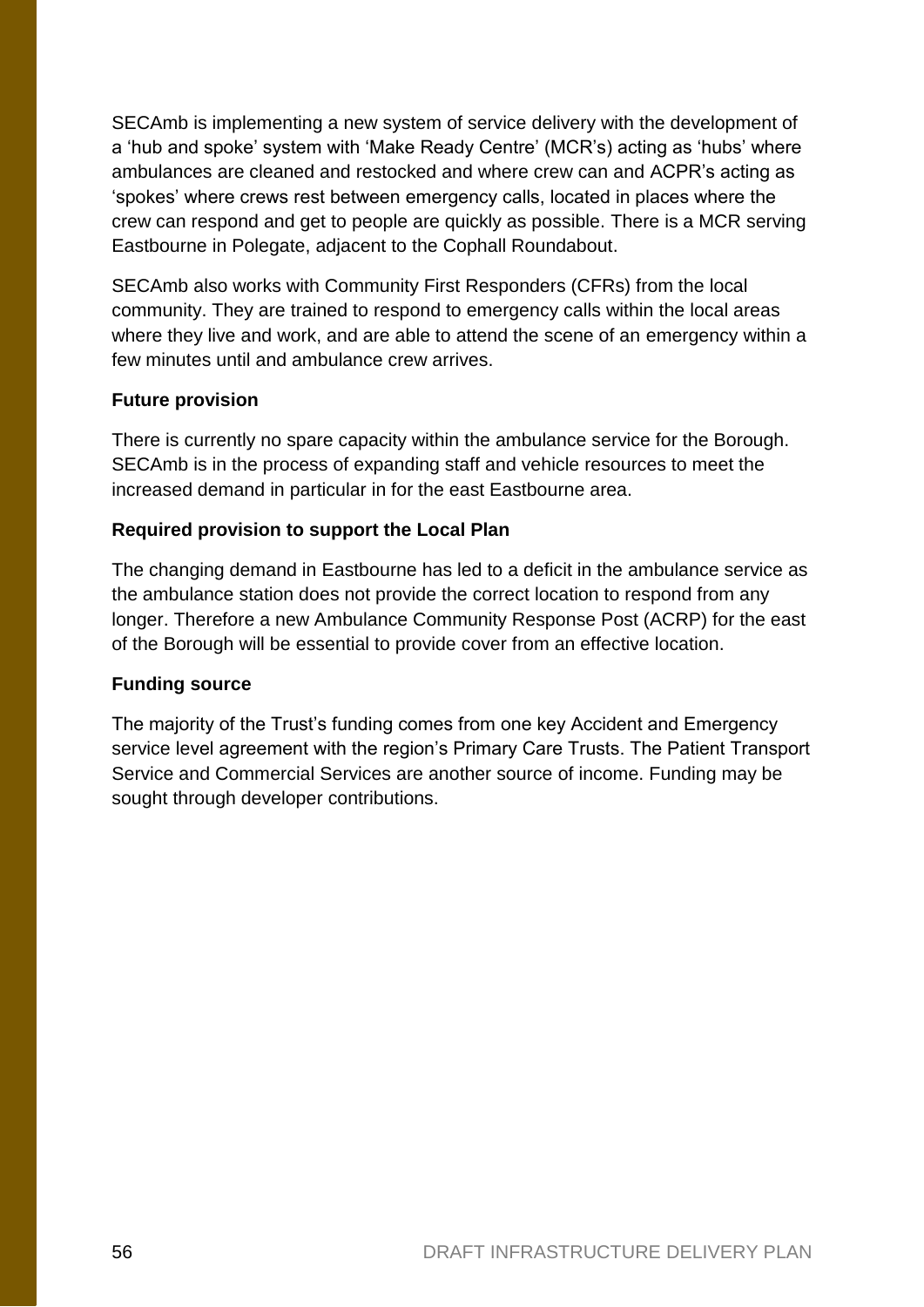# **GREEN INFRASTRUCTURE**

#### **Main sources of information**

Quantitative Open Space Assessment, EBC, 2019 Eastbourne Open Space Assessment, EBC, 2007

#### **Standards of provision**

The best known standard for open space is that developed and defended by Fields in Trust – the 'Six Acre Standard'. It is a minimum standard for outdoor playing space of 2.4 hectares (6 acres) per 1000 population, comprising 1.6 hectares (4 acres) for outdoor sport and 0.8 hectares (2 acres) for children's play. However, the standard has been criticised for being inflexible and not related to local needs.

The 2007 Open Space Assessment of the provision and the local needs in the Borough showed that despite a low provision compared to other local authorities, people were generally satisfied with open space, with the exception of provision for children and young people. The research suggested that the presence of vast areas of beach and downland surrounding Eastbourne compensate for any theoretical under-supply of open space within the town.

This study led to the adoption of the open space standards presented in the table below. National standards have also been included in the table for reference.

| <b>Type</b>              | EBC adopted quantity standards<br>(ha/1000 population) | National standards<br>(ha/1000 population) |
|--------------------------|--------------------------------------------------------|--------------------------------------------|
| <b>Parks and Gardens</b> | 0.75                                                   | 0.8                                        |
| <b>Natural Areas</b>     |                                                        | 1.8                                        |
| <b>Amenity Areas</b>     | 0.6                                                    | 0.6                                        |
| <b>Play Areas</b>        | 0.1                                                    | 0.25                                       |
| <b>Allotments</b>        | 0.2                                                    |                                            |
| Sport pitches            | 1.5                                                    | 1 6                                        |

#### **Table 1 Existing open space standards**

### OUTDOOR SPORT FACILITIES

#### **Lead organisation**

Eastbourne Borough Council

Sport England is a statutory consultee in the planning system. This means that local planning authorities are required to consult Sport on planning applications they receive which affect playing fields.

#### **Existing provision**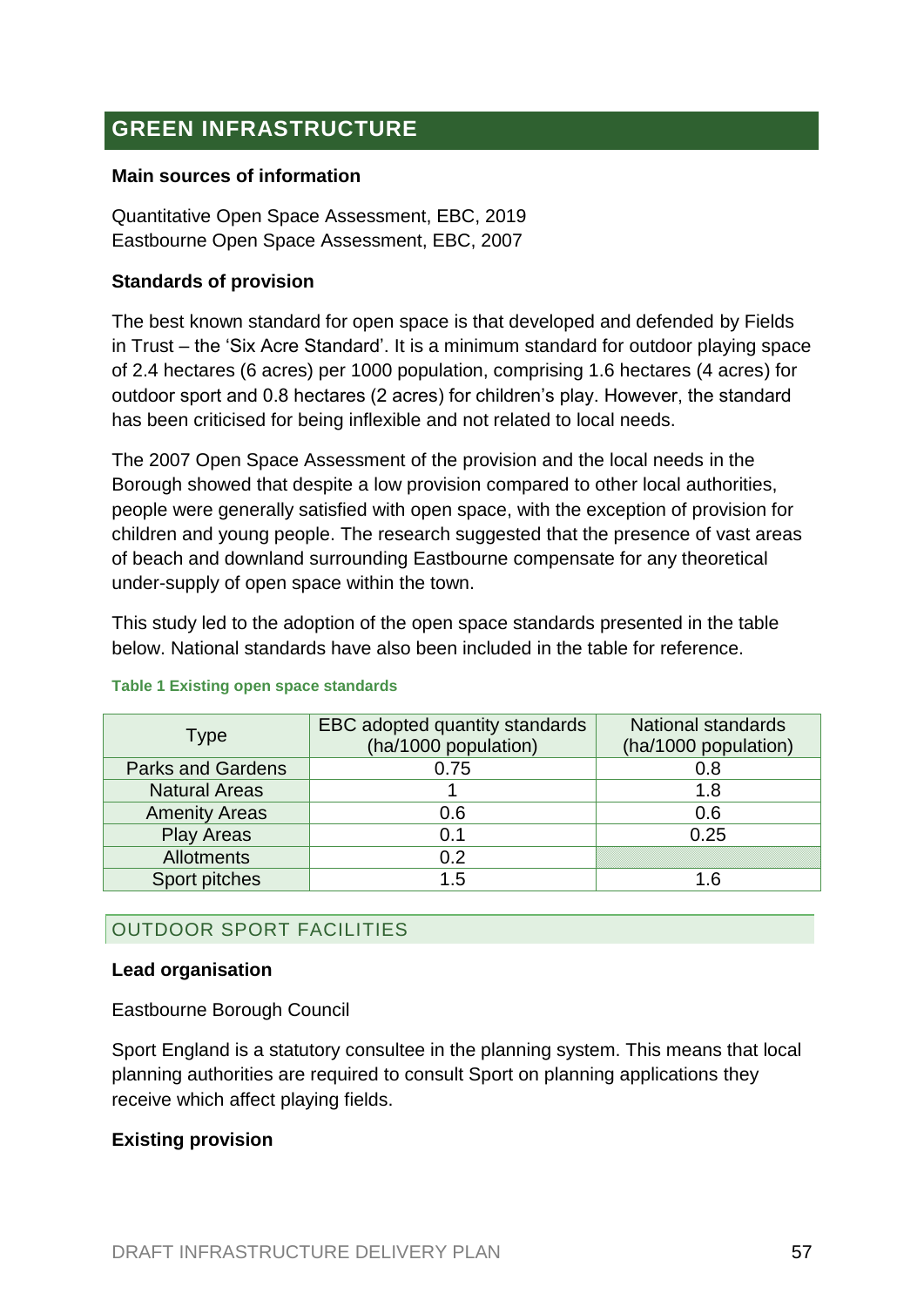Although tennis courts and bowling greens are not always included within the Sport England definition of a playing pitch, they have been accounted for the purpose of this report.

Facilities such as tennis courts, football pitches, and bowling greens all cater for the population of the whole town, and as such are scattered in various locations across the Borough. A number of sporting facilities are generally grouped together on the same site. The requirement for changing facilities makes it more efficient to provide sporting facilities in one location, rather than providing a facility that is accessible to each neighbourhood. It is therefore relevant to look at the requirements and demands for sporting facilities at a Borough level.

There is a shortfall in the provision of playing pitches in the Borough with the level of provision of 1.31 hectares per 1000 population, compared with the local standard is 1.5 hectares per 1000 population. Of note, the provision of sport pitches has decreased by around 2 hectares since 2007 due to the development near the Old Hospital.

There is a reliance on local schools to provide outdoor facilities as the existing facilities are fully used. This secondary role for schools will be important in ensuring the Council can address the shortfall in provision but relies on effective management of school opening up facilities outside of school hours.

### **Future provision**

To meet the Council's adopted standards (1.5ha/1000 population) by 2038, an additional 25.21 hectares of playing pitches will be required during the Plan period.

### **Funding sources**

The provision of additional playing fields and sport pitches will be delivered in part (or wholly) through developer contributions collected through the Council's CIL. The reason for this is Eastbourne's limited number of large sites capable of accommodating on-site provision.

### OUTDOOR CHILDREN'S PLAY AREAS

#### **Lead organisation**

The Council manages and maintains children's play area in the Borough. They can be defined as area designed primarily for play and social interaction involving children and young people, including playgrounds and skateboarding areas. Play grounds on school fields are not included because as they are not publicly accessible.

### **Existing provision**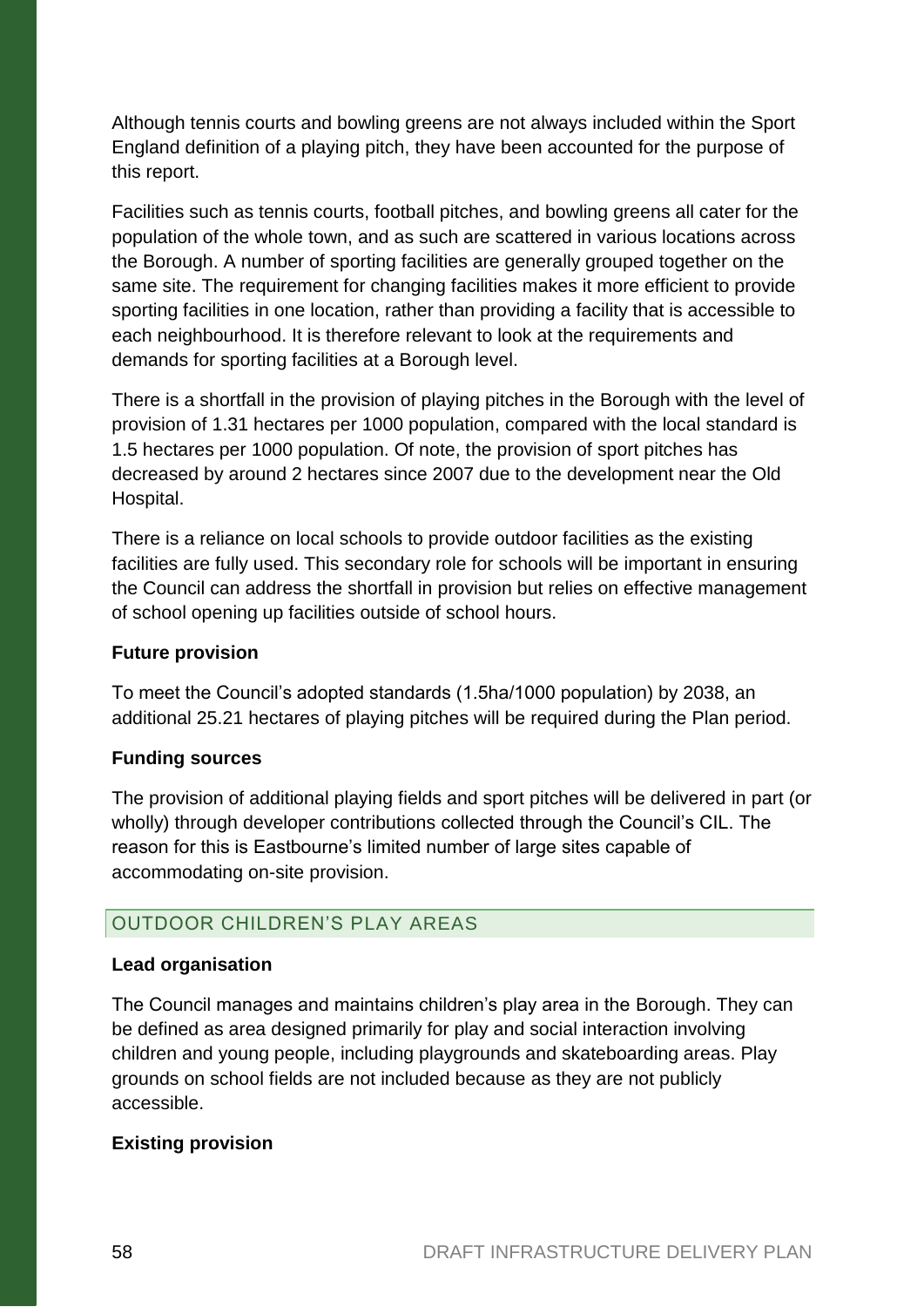The provision of children's play space has increase from 5.43 hectares in 2007 to 5.91 hectares in 2019 as new areas were created in Hartfield Square and Holly Park.

There is a shortfall in the level of provision of children's play area in the Borough, with 0.06 hectares per 1000 population, when measured against the Council's adopted standards (0.1ha/1000 population) and national standards (0.25 ha/1000 population). The shortfall analysis indicates that there are very few children's playground facilities in the Town Centre, Upperton and Meads neighbourhoods. There are also deficiencies in the Ratton and Sovereign neighbourhoods.

### **Future provision**

To meet the Borough's adopted standards, an additional 4.76 hectares of children's play area will need to be provided by 2038. As land is limited in the Borough, the potential to maximise efficiency and use through the sharing of facilities is encourages. Imaginative and flexible design of facilities will create spaces which have multi-functional uses, for instance new children's play space could be located on an unused part of a playing field.

### **Funding sources**

Outdoor children's play area can be provided on-site as part of the development or developer contributions may be sought to secure fund for off-site provision.

### PARKS AND GARDENS

### **Lead organisation**

The Council maintains and manages parks and gardens in the Borough. They can be defined as traditional managed public and accessible parks and gardens with high opportunities for informal recreation and community events. It includes seaside promenades for public recreational use but excludes private gardens and school and university parks and gardens.

### **Existing provision**

The provision of parks and gardens has increased from 68.56 hectares in 2007 to 92.66 hectares in 2019. This is mainly due to the inclusion of cemeteries and the seaside promenade in parks and gardens.

The current provision of parks and gardens in the Borough is above the Council's adopted standards (0.75ha/1000 population) and national standards (0.8ha/1000 population). Of note, 21 sites in Eastbourne are protected under the Fields in Trust QEII Fields Challenge and three parks have received the Green Flag Award.

### **Future provision**

There are sufficient parks and gardens to meet the future needs to 2038.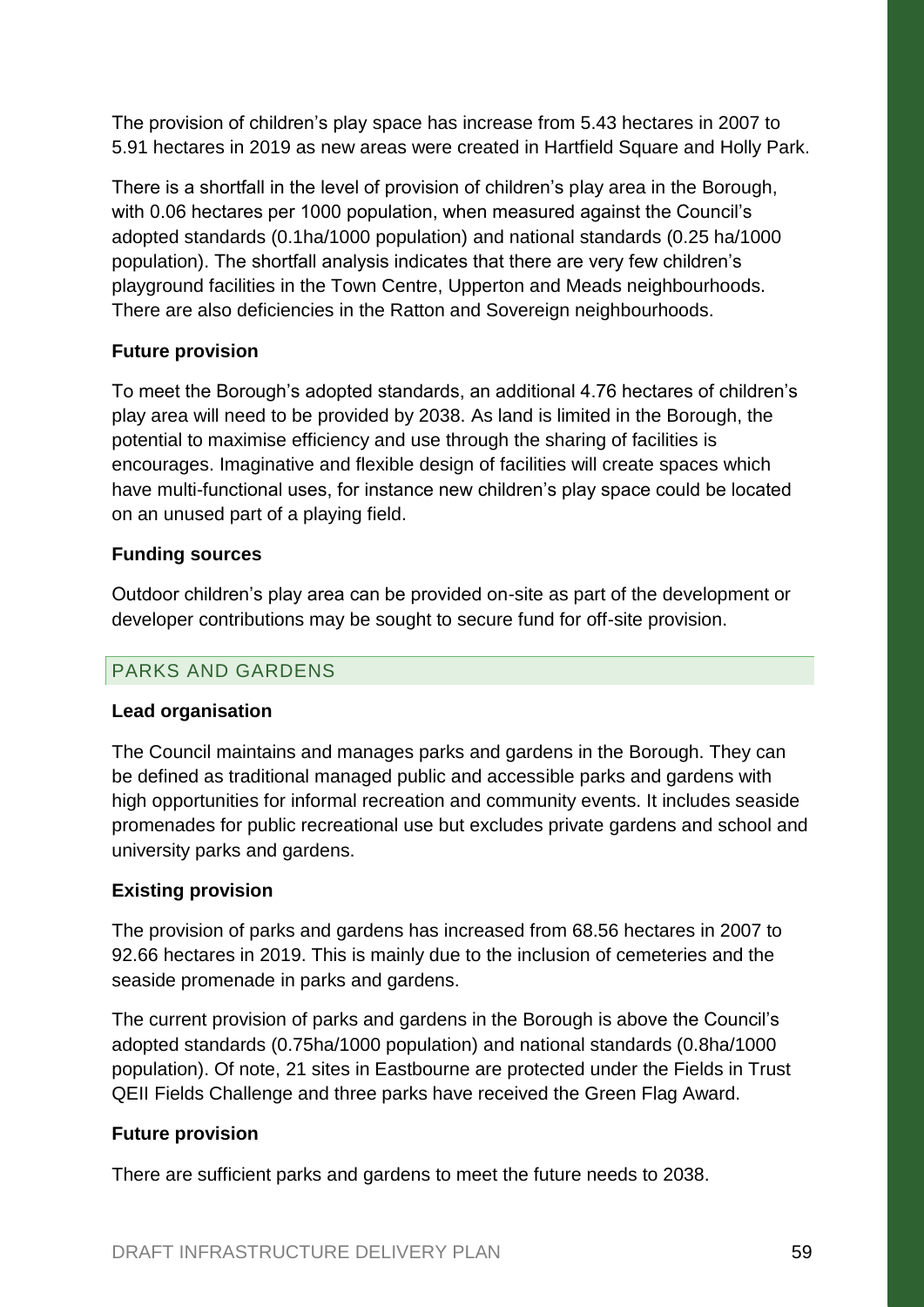### **Funding sources**

*Pending Information*

### AMENITY AREAS

#### **Lead organisation**

Amenity areas are most commonly found in housing areas. It includes information recreation spaces and green spaces, with a primary purpose for providing opportunities for informal activities close to home or work and enhancing the appearance of residential and other areas. Therefore Eastbourne Borough Council is responsible for ensuring that amenity areas are secured through the planning process.

### **Existing provision**

Amenity areas have increased from 42.53 hectares in 2007 to 51.69 hectares in 2019. However the increase is mainly due to the review of the existing classification, with previous natural areas becoming amenity areas. A new amenity area has also been provided near the Sovereign roundabout.

There is a shortfall in the level of provision of amenity areas in the Borough, with 0.5 hectares per 1000 population, when measured against the national and Council's adopted standards (0.6ha/1000 population).

#### **Future provision**

To meet the Council's standards, an additional 12.29 ha of amenity areas will need to be provided to 2038.

#### **Funding**

#### *Pending Information*

### ALLOTMENTS AND COMMUNITY GARDENS

#### **Lead organisation**

Eastbourne Allotments and Gardens Society (EAGS) manages the allotments across the Borough on behalf of Eastbourne Borough Council.

#### **Existing provision**

EAGS manages 1,178 allotments over 13 sites on behalf of the Council. The maintenance, provision and enhancement of allotments are critical in order to support the delivery of green networks between areas of open space. Along with providing land to grow produce they also act as important areas of biodiversity and attract abundance of wildlife.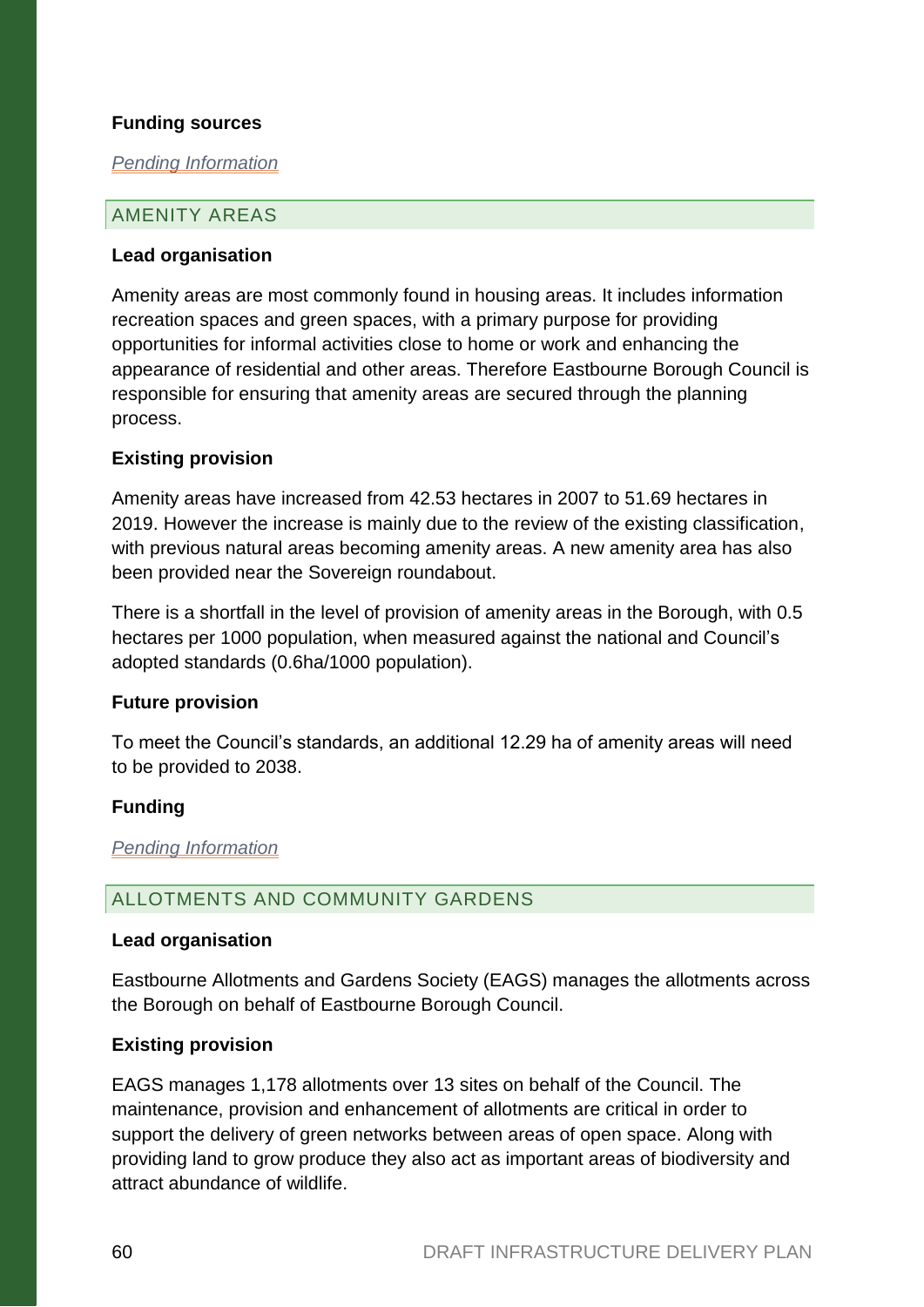The provision of allotments has increased from the 2007 position from 17.59 hectares to 21.28 hectares following the extension of existing allotment areas in Hampden Park (Bodiam Crescent), Roselands/Bridgemere (Churchdale) and Upperton (Gorringe Road). The current provision of allotment in the Borough meets the standards (0.2ha/1000 population).

It was identified that in order to meet demand for new allotment provision the standard size for allotment plots should be reduced within the existing allotment sites. Existing allotment users and people on the waiting list mainly required a 5 rod (0.0125ha) size plot as opposed to the standard size of 10 rods plot. The reconfiguration of allotment sites allows for extra plots to be provided and would meet the demand identified on existing waiting list. EAGS is continuing to actively subdivide plots as they are being handed back, so plot numbers will continue to increase in future years.

### **Future provision**

Based on the population projection for the Plan period and the Councils set provision standards, there will be a need for an additional 0.7 hectares to 2038.

There may be opportunities on larger residential development sites to integrate allotment land within the development, and this will be assessed on a site by site basis, once planning applications are submitted.

#### **Funding sources**

*Pending Information*

### NATURAL AND SEMI-NATURAL URBAN GREEN SPACES

#### **Lead organisation**

#### *Pending Information*

#### **Existing provision**

There is currently 181.63 hectares of natural areas in the Borough including beaches and Eastbourne Park which largely exceeds the Council's adopted standards of 0.6ha per 1000 population.

#### **Future provision**

The level of natural areas within the Borough will satisfactorily provide for the needs of the Eastbourne population to 2038, although accessibility of these areas would need to be investigated further.

#### **Funding sources**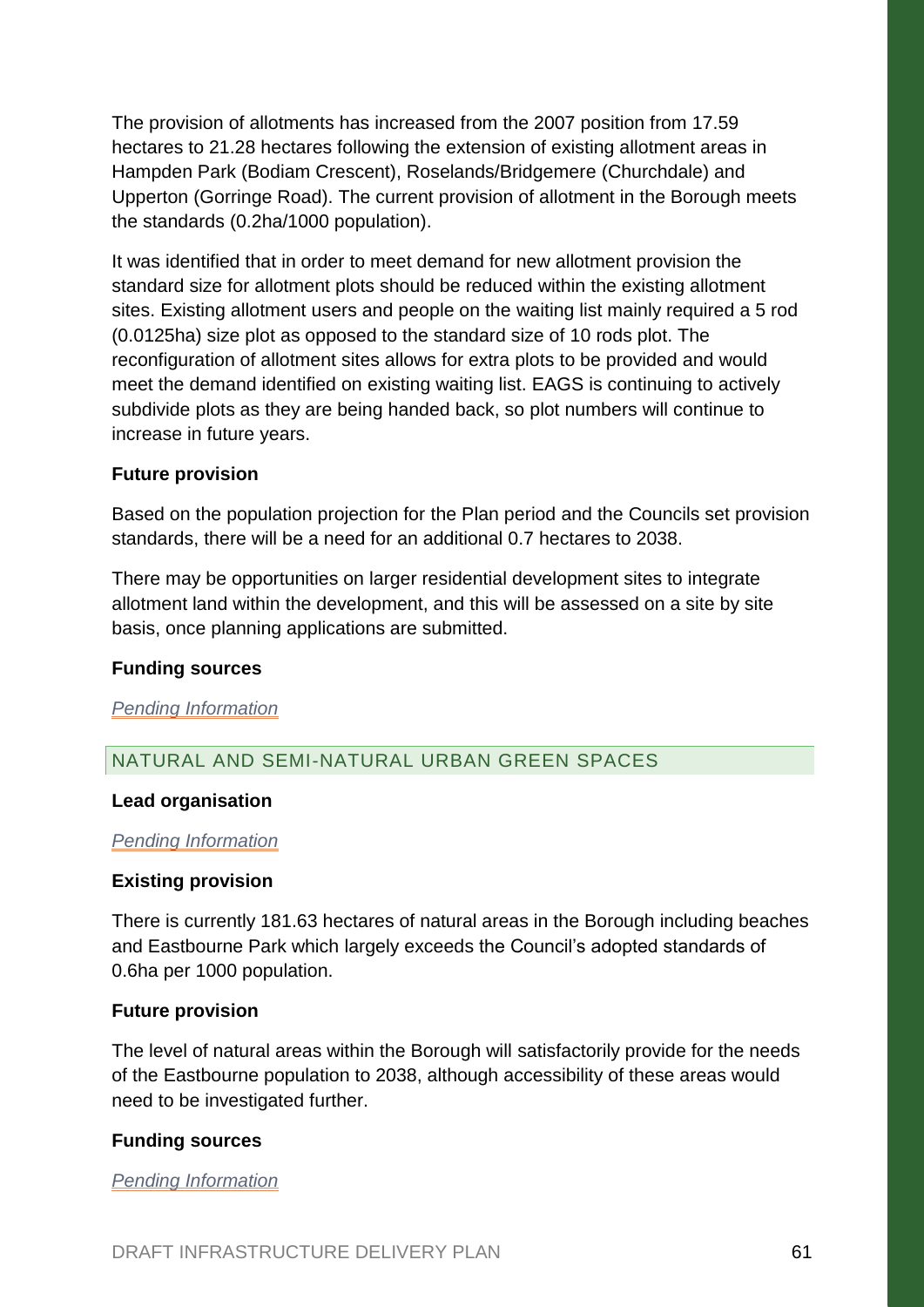### EASTBOURNE PARK

#### **Lead organisation**

Eastbourne Borough Council

### **Existing provision**

Eastbourne Park, also known as Eastbourne Marshes, is an identified Biodiversity Opportunity Area (BOA). BOAs identify the most important areas of wildlife conservation in Sussex, where targeted conservation action will have the greatest benefit to wildlife. The main aim with BOAs is to restore biodiversity at a landscape scale through the maintenance, restoration and creation of Biodiversity Action Plan (BAP) priority habitats. Two other BOAs fall within the Borough boundary: Seaford to Eastbourne Downs and the Pevensey Levels.

The BOA designation provides further flood management benefits and wetland biodiversity for Eastbourne Park.

The Environment Agency, in partnership with the Sussex Wildlife Trust and Sussex Biodiversity Partnership, has identified the need to improve and protect the value of Eastbourne Marches, enhancing the green infrastructure associated with its habitats, making them more resilient to development pressures and climate change.

### **Future provision**

A supporting Supplementary Planning Document provides detailed policy guidance for the future development of Eastbourne Park. The types of infrastructure and initiatives required to deliver improvements to Eastbourne Park are identified in the Eastbourne Park SPD and include:

- A wetland visitor centre and educational resource centre which would require funding from an external partner or organisation;
- An improved cycle and pedestrian network across Eastbourne Park;
- A continued commitment to the Eastbourne Park Flood Storage Scheme;
- Opening areas of open space for recreational use including sports pitches and children's play space;
- An increased provision of allotment land;
- Landowners and tenants are encouraged to undertake environmental stewardship to deliver effective environmental management of land in Eastbourne Park. Grants are available for environmental improvements from DEFRA but landowners have to show they are proactive with agreed objectives.

#### **Funding sources**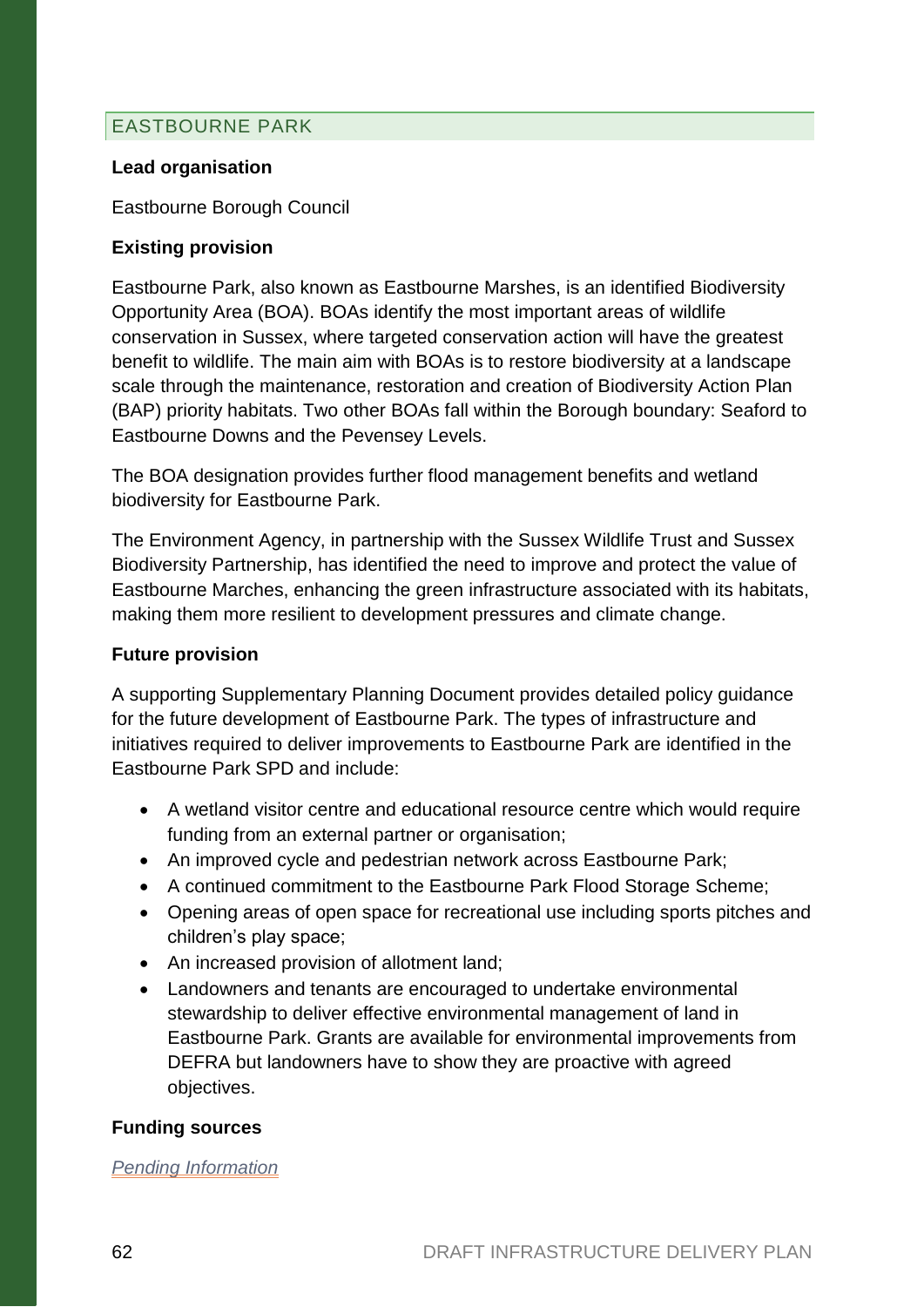### GREEN CORRIDORS

#### **Lead organisation**

#### *Pending Information*

#### **Existing provision**

The creation of a green network across the Borough consisting of a number of wildlife corridors would encourage the migration of species as a consequence of climate change. It would also help to link together the Borough's three BOAs, the Borough's Site of Nature Conservation Interest (SNCIs) and the coastal strip. Six green networks corridors have been identified:

- Hampden Park North West Corridor
- Shinewater Park Corridor
- Langney North East Corridor
- Langney Sewer Corridor
- Crumbles Sewer Corridor
- Horsey Sewer Corridor

#### **Funding sources**

Improvements to the green network will be sought through developer contributions, enhancing and maintaining the identified green corridors.

### ACCESSIBLE COUNTRYSIDE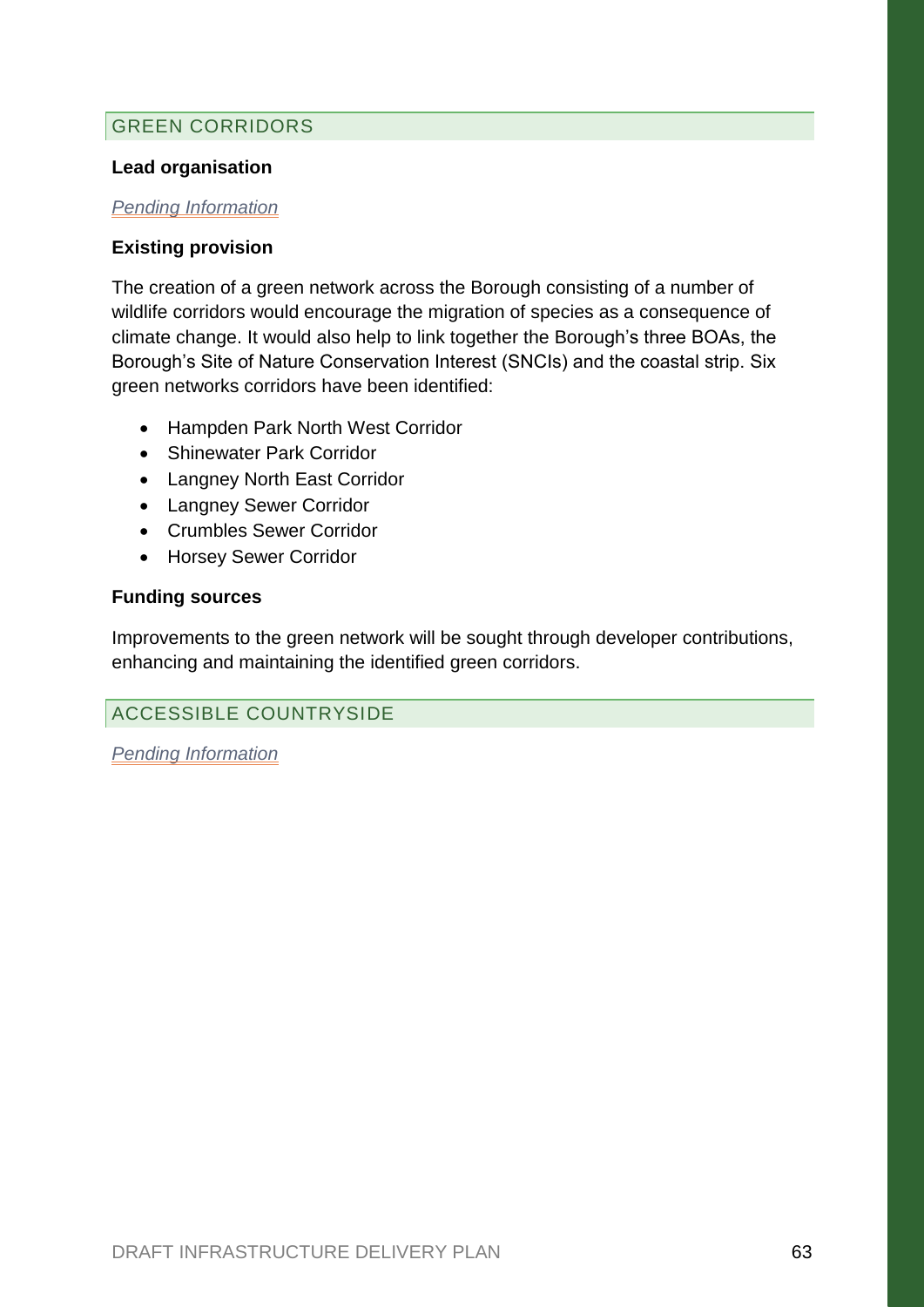# **INFRASTRUCTURE DELIVERY SCHEDULE**

The Infrastructure Delivery Schedule sets out the key items of additional infrastructure that are considered necessary to deliver the Local Plan and identify the costs, funding timescale for delivery and responsibilities for provision, over time, the Schedule will also provide a monitoring tool against which progress and delivery can be assessed.

The Schedule is at an early stage of preparation. It has been collated in close consultation with infrastructure providers. It reflects the information provided when we consulted them from August 2019 but does not at this stage establish the totality of additional infrastructure that will be required to support the Local Plan.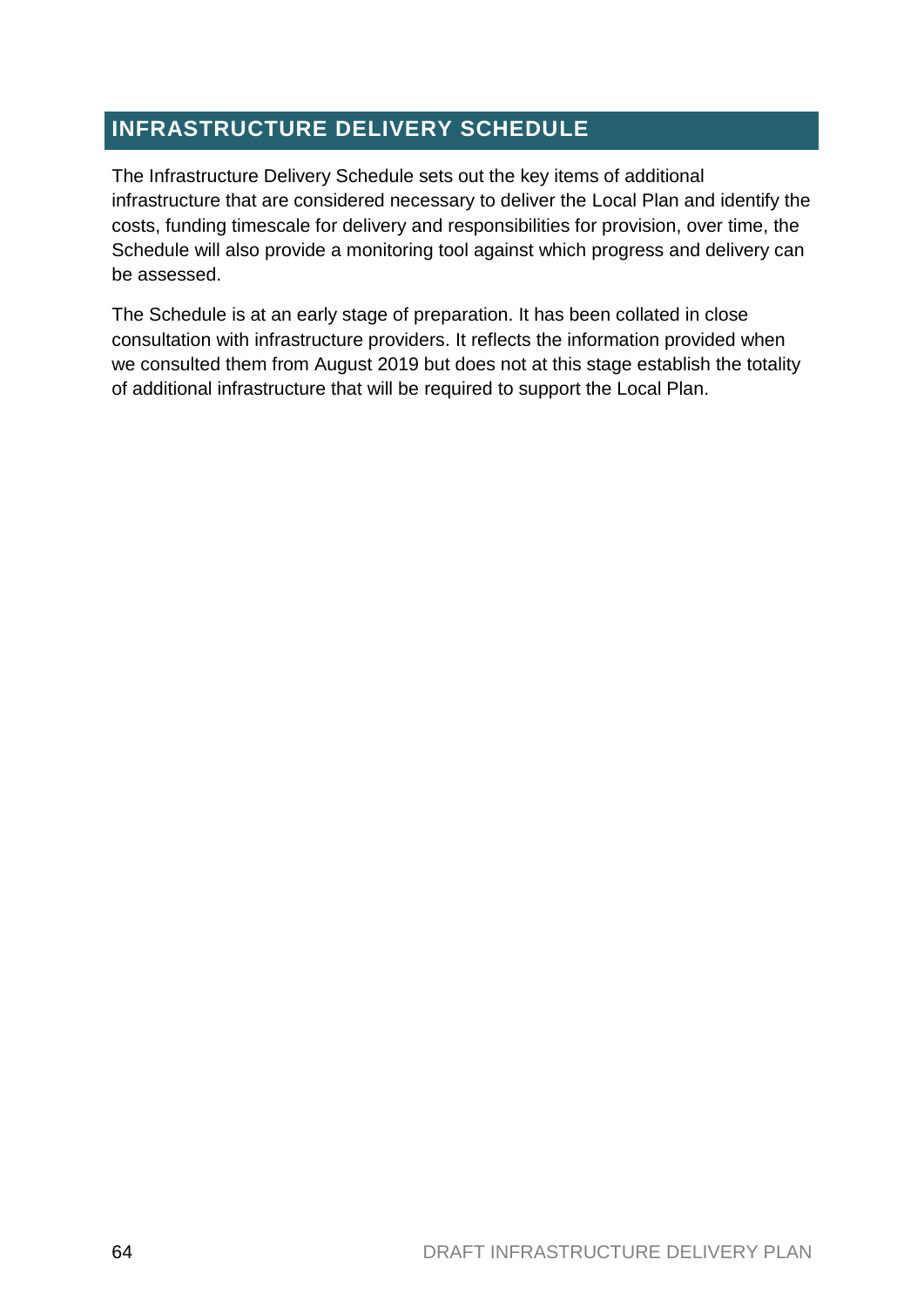## **PHYSICAL INFRASTRUCTURE**

### **TRANSPORT**

|           | <b>INANUE UN I</b>                                                                                   |                                                                                                                                                                                |                                                                                                         |                                                              |                                                                                                                                                                                                   |                                                                                                |                                                                                                                                                                |                                                                                                                                                                                                                                                                                                                                                                                                                                                                                                                                                                                       |                                                     |                                                    |                                                                   |      |
|-----------|------------------------------------------------------------------------------------------------------|--------------------------------------------------------------------------------------------------------------------------------------------------------------------------------|---------------------------------------------------------------------------------------------------------|--------------------------------------------------------------|---------------------------------------------------------------------------------------------------------------------------------------------------------------------------------------------------|------------------------------------------------------------------------------------------------|----------------------------------------------------------------------------------------------------------------------------------------------------------------|---------------------------------------------------------------------------------------------------------------------------------------------------------------------------------------------------------------------------------------------------------------------------------------------------------------------------------------------------------------------------------------------------------------------------------------------------------------------------------------------------------------------------------------------------------------------------------------|-----------------------------------------------------|----------------------------------------------------|-------------------------------------------------------------------|------|
|           |                                                                                                      |                                                                                                                                                                                |                                                                                                         |                                                              |                                                                                                                                                                                                   |                                                                                                | Development in                                                                                                                                                 |                                                                                                                                                                                                                                                                                                                                                                                                                                                                                                                                                                                       | <b>Timeframe for</b>                                |                                                    | <b>LOCAL PLAN</b>                                                 |      |
| Reference | <b>Service and</b><br>issue                                                                          | Output                                                                                                                                                                         | <b>Justification</b>                                                                                    | Lead Body,<br>partners and<br>Cost<br>supporting<br>bodies   | <b>Funding</b><br><b>Local Plan which</b><br>depends on<br>arrangements<br>output                                                                                                                 | <b>Scheme Status</b>                                                                           | delivery of output<br>Short term $<$ 5 yrs<br>Medium term 5 to 10 yrs<br>Long term $> 10$ years                                                                | Importance<br>to Strategy<br>Critical<br>Important<br>Desirable                                                                                                                                                                                                                                                                                                                                                                                                                                                                                                                       | <b>Risk to</b><br>delivery<br>High<br>Medium<br>Low | <b>Alternatives</b><br>and/or other<br>mitigations |                                                                   |      |
|           | <b>MULTI-MODAL SCHEMES</b>                                                                           |                                                                                                                                                                                |                                                                                                         |                                                              |                                                                                                                                                                                                   |                                                                                                |                                                                                                                                                                |                                                                                                                                                                                                                                                                                                                                                                                                                                                                                                                                                                                       |                                                     |                                                    |                                                                   |      |
|           | Delivery of<br>the Hailsham<br>Polegate<br>Eastbourne<br>Movement<br>Access<br>Corridor<br>(HPE MAC) | Improvements for<br>public transport<br>users, cyclists and<br>pedestrians and<br>increase capacity at<br>existing signalised<br>junctions                                     | <b>East Sussex LTP</b><br>2011-2026<br><b>LTP</b> Implementation<br>Plan 2016-2021<br><b>WLPTS 2018</b> | Lead:<br><b>ESCC</b><br>Partner:<br><b>EBC</b><br><b>WDC</b> | Phase 1<br>Willingdon<br>£2.1<br>Phase 2<br>Kings<br>Drive & 3<br>Old Town<br>£4.5m<br>Phase 4<br>Polegate<br>& 5<br>Hailsham<br>£2.5m<br>Costs<br>subject to<br>change<br>with<br>design<br>work | Developer<br>contributions<br>Local Growth<br>Fund funding of<br>£2.1m secured<br>in 2016/2017 | All existing and<br>future<br>development<br>within South<br>Wealden and<br>Eastbourne                                                                         | Phase $1 -$<br><b>Detailed Design</b><br>Preliminary design<br>stage for<br>improvements as<br>part of the HPE<br>MAC package.<br>Part of Phase 1<br>(Willingdon) and<br>consultation<br>undertaken in<br>September 2017<br>and approved to<br>progress to<br>detailed design in<br>June 2018. Final<br>design and TROs<br>programmed for<br>completion by end<br>of 2019/20.<br>Construction<br>programmed<br>2020/21<br>Phases $2-5$ –<br>Preliminary<br><b>Design</b><br>carried out by<br>consultants for<br>ESCC.<br>No consultation<br>undertaken to<br>date on Phases 2-<br>5. | Short                                               | Critical                                           | <b>Medium</b><br>Further<br>funding<br>required for<br>phases 2-5 | None |
|           |                                                                                                      | <b>STRATEGIC ROAD NETWORK</b>                                                                                                                                                  |                                                                                                         |                                                              |                                                                                                                                                                                                   |                                                                                                |                                                                                                                                                                |                                                                                                                                                                                                                                                                                                                                                                                                                                                                                                                                                                                       |                                                     |                                                    |                                                                   |      |
|           | Strategic<br>Road<br>Network:<br>safety,<br>capacity,<br>sustainability<br>and<br>accessibility      | Improvements to A27,<br>Station Road and<br><b>Alfriston Road</b><br>(Drusilla's<br>Roundabout)<br>To mitigate<br>congestion and<br>achieve acceptable<br>operating conditions | East Sussex LTP<br>2011-2016<br><b>WLPTS 2018</b>                                                       | Lead:<br><b>HE</b>                                           | £12 m                                                                                                                                                                                             | RIS:<br>A27 east of<br>Lewes<br>allocation                                                     | All development<br>in the Borough<br>and South<br>Wealden area not<br>yet permitted.<br>It will also support<br>built and already<br>committed<br>development. | Preliminary<br>design<br>Construction to<br>commence by<br>March 2020 and<br>completion by<br>March 2022                                                                                                                                                                                                                                                                                                                                                                                                                                                                              | Short term                                          | Critical                                           | Medium                                                            | N/A  |
|           | Strategic                                                                                            | Improvements to                                                                                                                                                                | <b>SWETS 2010</b>                                                                                       | Lead:                                                        | £28m                                                                                                                                                                                              | RIS:                                                                                           | All development                                                                                                                                                | Preliminary                                                                                                                                                                                                                                                                                                                                                                                                                                                                                                                                                                           | Short term                                          | Critical                                           | Medium                                                            | N/A  |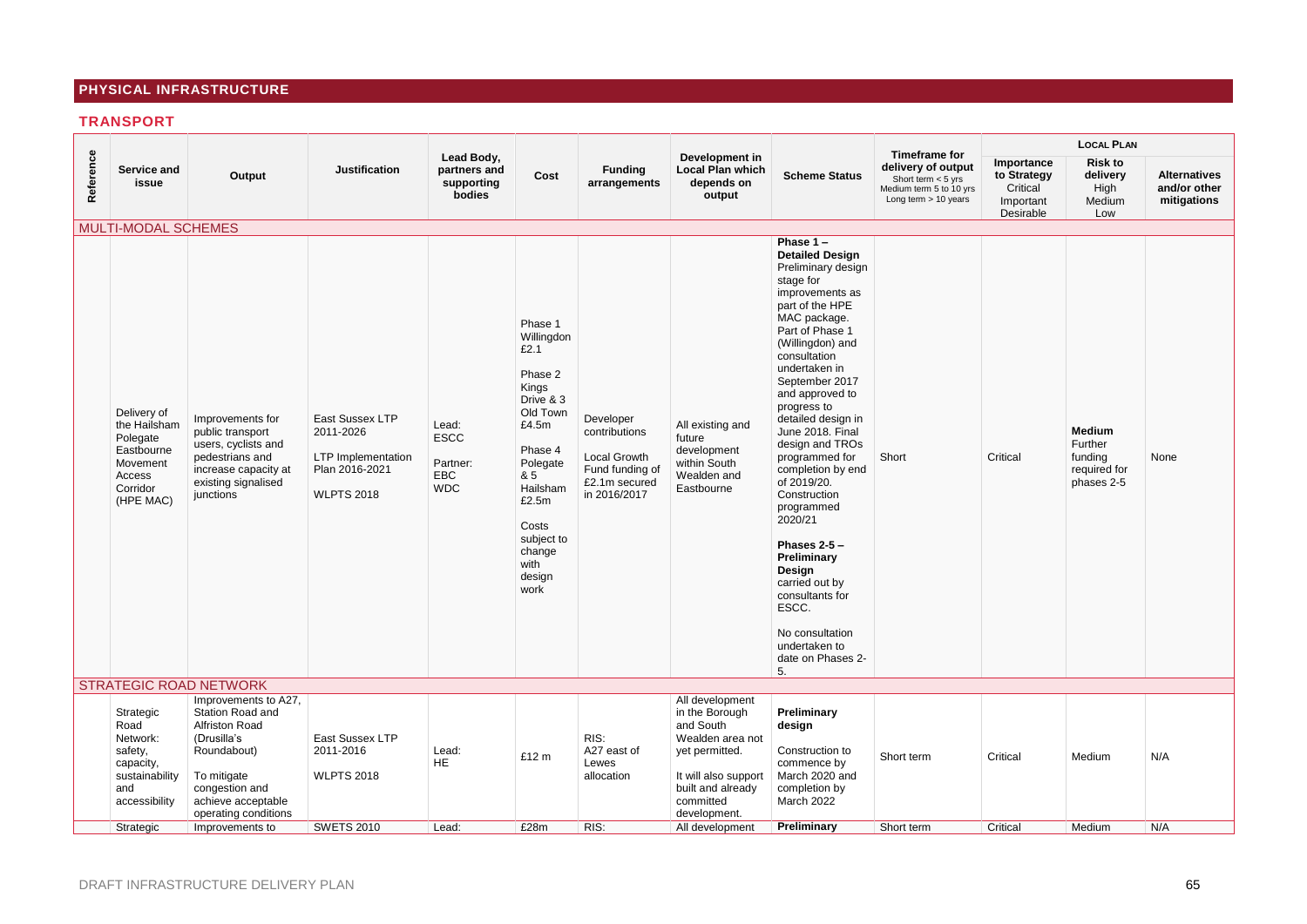|           |                                                                                    |                                                                                                                                                                                                                                                                  |                                                                                            |                                                                       |                   | Development in                                                                                                                               |                                                                                                                                                                |                                                                                                                                                                                                                  |                                                                                                                  | <b>LOCAL PLAN</b>                                                                                                                                      |                                                                                                                                 |                                                    |
|-----------|------------------------------------------------------------------------------------|------------------------------------------------------------------------------------------------------------------------------------------------------------------------------------------------------------------------------------------------------------------|--------------------------------------------------------------------------------------------|-----------------------------------------------------------------------|-------------------|----------------------------------------------------------------------------------------------------------------------------------------------|----------------------------------------------------------------------------------------------------------------------------------------------------------------|------------------------------------------------------------------------------------------------------------------------------------------------------------------------------------------------------------------|------------------------------------------------------------------------------------------------------------------|--------------------------------------------------------------------------------------------------------------------------------------------------------|---------------------------------------------------------------------------------------------------------------------------------|----------------------------------------------------|
| Reference | <b>Service and</b><br>issue                                                        | Output                                                                                                                                                                                                                                                           | <b>Justification</b>                                                                       | Lead Body,<br>partners and<br>supporting<br>bodies                    | Cost              | <b>Funding</b><br>arrangements                                                                                                               | <b>Local Plan which</b><br>depends on<br>output                                                                                                                | <b>Scheme Status</b>                                                                                                                                                                                             | Timeframe for<br>delivery of output<br>Short term $<$ 5 yrs<br>Medium term 5 to 10 yrs<br>Long term $> 10$ years | Importance<br>to Strategy<br>Critical<br>Important<br>Desirable                                                                                        | <b>Risk to</b><br>delivery<br>High<br>Medium<br>Low                                                                             | <b>Alternatives</b><br>and/or other<br>mitigations |
|           | Road<br>Network:<br>safety,<br>capacity,<br>sustainability<br>and<br>accessibility | A27/A2270 signalised<br>junction and link<br>between A27/A22<br><b>Cophall Roundabout</b><br>and A27/A2270<br>signalised junction                                                                                                                                | <b>East Sussex LTP</b><br>2011-2026<br><b>PMAS 2013</b><br><b>WLPTS 2018</b>               | <b>HE</b><br><b>ESCC</b><br>Partners:<br>EBC<br><b>WDC</b>            |                   | A27 east of<br>Lewes<br>allocation                                                                                                           | in the Borough<br>and South<br>Wealden area not<br>yet permitted.<br>It will also support<br>built and already<br>committed<br>development.                    | <b>Design</b><br>Construction to<br>commence by<br>March 2020 and<br>completion by<br>March 2022                                                                                                                 |                                                                                                                  |                                                                                                                                                        |                                                                                                                                 |                                                    |
|           | Strategic<br>Road<br>Network:<br>additional<br>capacity                            | Improvements to<br>A22/A27 junction:<br>three lane<br>approaches on the<br>A27 northbound and<br>A27 westbound arms<br>plus signals at<br>Cophall Roundabout<br>Significant strategic<br>capacity-related<br>benefits, including<br>improved bus<br>movement     | <b>SWETS 2010</b><br>East Sussex LTP<br>2010-2026<br><b>PMAS 2013</b><br><b>WLPTS 2018</b> | Leads:<br>HE.<br><b>ESCC</b><br>Partners:<br><b>EBC</b><br><b>WDC</b> | Circa<br>£1.2-2m  | Existing:<br>Developer<br>contributions<br>Potential:<br>Development<br>contributions<br><b>Major Roads</b><br>Network funding<br>HE funding | All development<br>in the Borough<br>and South<br>Wealden area not<br>yet permitted.<br>It will also support<br>built and already<br>committed<br>development. | Design Work in<br>PMAS and<br>following WLPTS<br><b>Additional study</b><br>by HE for more<br>comprehensive<br>solution between<br>Lewes and<br>Polegate to be<br>considered under<br>RIS 2 (due<br>Autumn 2019) | Varies                                                                                                           | Critical:<br>A large<br>amount of<br>development<br>tis dependant<br>upon output to<br>reduce<br>congestion<br>and ensure<br>reliable<br>journey times | Medium:<br>Interface and<br>co-ordination<br>between<br>ESCC and<br>HE will be<br>required<br>Funding<br>needs to be<br>secured | N/A                                                |
|           |                                                                                    | MAJOR AND LOCAL ROAD NETWORKS                                                                                                                                                                                                                                    |                                                                                            |                                                                       |                   |                                                                                                                                              |                                                                                                                                                                |                                                                                                                                                                                                                  |                                                                                                                  |                                                                                                                                                        |                                                                                                                                 |                                                    |
|           | Major Road<br>Network<br>improvement                                               | Improvements to A22<br>Golden Jubilee Way<br>and B2247 Dittons<br>Road roundabout<br>three lane flare on the<br>northern approach<br>and longer two lane<br>flare on the western<br>approach<br>$OR$<br>Converting the<br>roundabout to a<br>signalised junction | <b>WLPTS 2018</b>                                                                          | Lead:<br><b>ESCC</b><br>Partner:<br><b>WDC</b>                        | Estimate<br>£8.5m | Existing:<br>Developer<br>contributions<br>Potential:<br>Developer<br>contributions<br>Major Road<br>Network funding                         | All development<br>in the Borough<br>and South<br>Wealden area not<br>yet permitted<br>It will also support<br>built and already<br>committed<br>developments  | Preliminary<br>Design and<br>costs<br>Outline business<br>case submitted to<br>DfT in July 2019<br>seeking funding                                                                                               | Medium term<br>Delivery required<br>before 2028                                                                  | Critical                                                                                                                                               | Medium:<br>Funding and<br>detailed<br>scheme<br>required                                                                        | None                                               |
|           | Major Road<br>Network<br>improvement                                               | Improvements to<br>A27/A22 Golden<br>Jubilee Way<br>roundabout                                                                                                                                                                                                   | <b>WLPTS 2018</b>                                                                          | Lead:<br><b>HE</b><br><b>ESCC</b><br>Partner:<br><b>WDC</b>           | Estimate<br>£5.7m | Existing:<br>Developer<br>contributions<br>Potential:<br>Developer<br>contributions<br><b>Major Route</b><br>Network funding                 | All development<br>in the Borough<br>and South<br>Wealden area not<br>yet permitted<br>It will also support<br>built and already<br>committed<br>developments  | Preliminary<br>Design and<br>costs<br>Outline business<br>case submitted to<br>DfT in July 2019<br>seeking funding                                                                                               | Medium term<br>Delivery required<br>before 2027                                                                  | Critical                                                                                                                                               | Medium:<br>Funding and<br>detailed<br>scheme<br>required                                                                        | N/A                                                |
|           | Major Road                                                                         | Re-built and                                                                                                                                                                                                                                                     |                                                                                            | Lead:                                                                 | Estimate          |                                                                                                                                              | All development                                                                                                                                                | Preliminary                                                                                                                                                                                                      | Medium term:                                                                                                     | Critical                                                                                                                                               | Medium:                                                                                                                         | N/A                                                |
| 66        |                                                                                    |                                                                                                                                                                                                                                                                  |                                                                                            |                                                                       |                   |                                                                                                                                              |                                                                                                                                                                |                                                                                                                                                                                                                  |                                                                                                                  |                                                                                                                                                        |                                                                                                                                 | DRAFT INFRASTRUCTURE DELIVERY PLAN                 |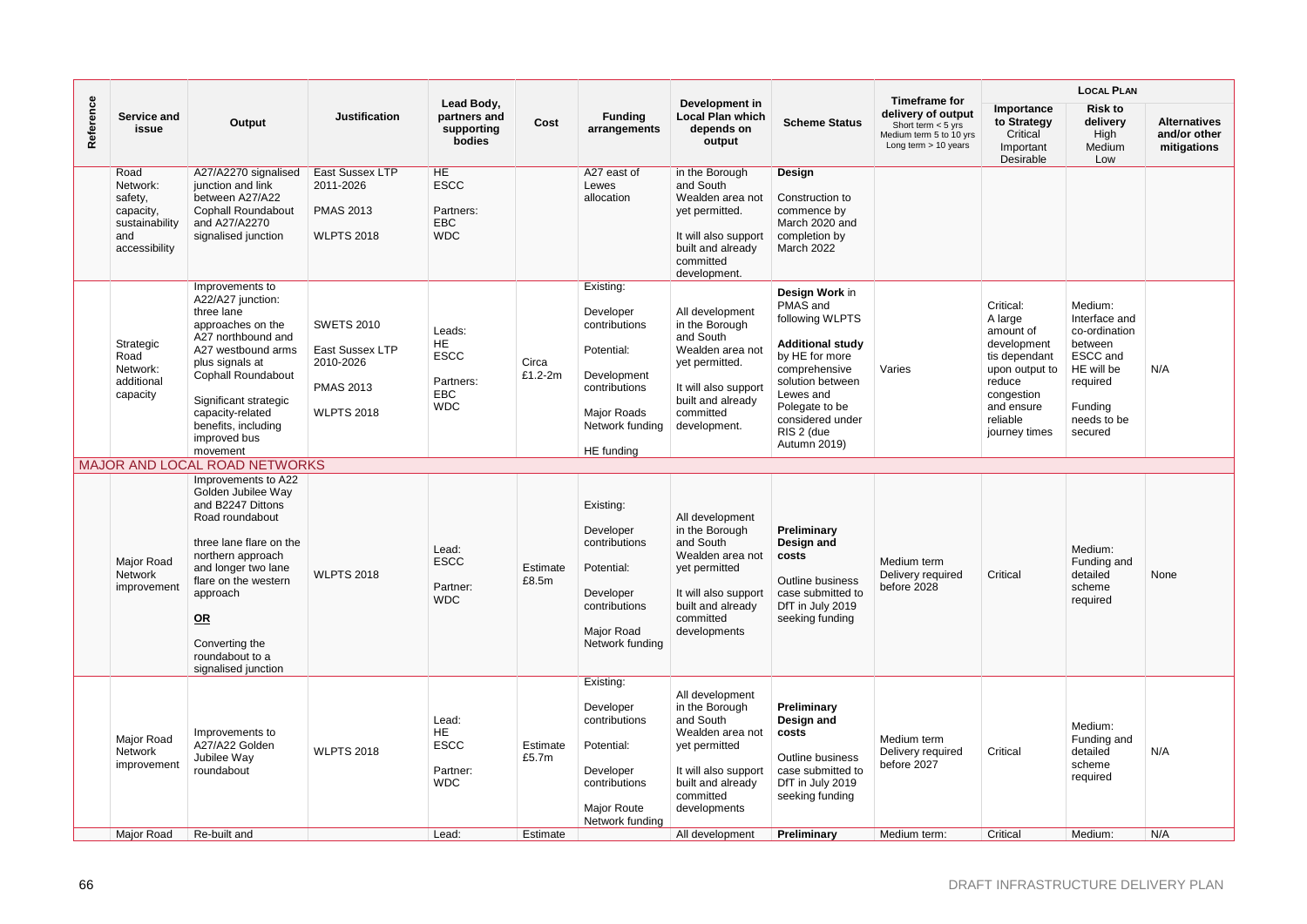|           |                                             |                                                                                                                                                                                           |                                                                                                        | Lead Body,                                     |                                  |                                                                                                                                                                                           | Development in                                                                                                                                                      |                                                                                                                          |                                                                                                                  | <b>LOCAL PLAN</b>                                                               |                                                                                                                                                                    |                                                    |  |
|-----------|---------------------------------------------|-------------------------------------------------------------------------------------------------------------------------------------------------------------------------------------------|--------------------------------------------------------------------------------------------------------|------------------------------------------------|----------------------------------|-------------------------------------------------------------------------------------------------------------------------------------------------------------------------------------------|---------------------------------------------------------------------------------------------------------------------------------------------------------------------|--------------------------------------------------------------------------------------------------------------------------|------------------------------------------------------------------------------------------------------------------|---------------------------------------------------------------------------------|--------------------------------------------------------------------------------------------------------------------------------------------------------------------|----------------------------------------------------|--|
| Reference | <b>Service and</b><br>issue                 | Output                                                                                                                                                                                    | <b>Justification</b>                                                                                   | partners and<br>supporting<br>bodies           | Cost                             | <b>Funding</b><br>arrangements                                                                                                                                                            | <b>Local Plan which</b><br>depends on<br>output                                                                                                                     | <b>Scheme Status</b>                                                                                                     | Timeframe for<br>delivery of output<br>Short term $<$ 5 yrs<br>Medium term 5 to 10 yrs<br>Long term $> 10$ years | Importance<br>to Strategy<br>Critical<br>Important<br>Desirable                 | <b>Risk to</b><br>delivery<br>High<br>Medium<br>Low                                                                                                                | <b>Alternatives</b><br>and/or other<br>mitigations |  |
|           | Network<br>improvement                      | signalised Boship<br>Roundabout<br>To achieve<br>acceptable operating<br>conditions.                                                                                                      | <b>WLPTS 20178</b>                                                                                     | <b>ESCC</b><br>Partner:<br><b>WDC</b>          | £9m                              | Potential:<br>Developer<br>contributions<br><b>Major Route</b><br>Network funding                                                                                                         | in the Borough<br>and South<br>Wealden area not<br>yet permitted.<br>It will also support<br>built and already<br>committed<br>developments.                        | Design and<br>costs<br>Outline business<br>case submitted to<br>DfT in July 2019<br>seeking funding                      | Delivery required<br>before 2027                                                                                 |                                                                                 | Funding<br>required                                                                                                                                                |                                                    |  |
|           | Major Road<br>Network<br>improvement        | Improvement to<br>A22/Hempstead Lane<br>Junction - All<br>movement junction<br>replacing the current<br>limited movement<br>junction<br>To achieve<br>acceptable operating<br>conditions. | <b>SWETS 2010</b><br><b>MASHH 2012</b><br><b>East Sussex LTP</b><br>$2011 - 2026$<br><b>WLPTS 2018</b> | Lead:<br><b>ESCC</b><br>Partner:<br><b>WDC</b> | Estimate<br>£5.4m                | Existing:<br><b>WDC</b><br>Development<br>Contributions -<br>£700k (East of<br>Park Rd,<br>Hailsham)<br>Potential:<br><b>Major Route</b><br>Network funding                               | All development<br>in the Borough<br>and South<br>Wealden area not<br>yet permitted.<br>It will also support<br>built and already<br>committed<br>developments.     | Preliminary<br>Design and<br>costs<br>Outline business<br>case submitted to<br>DfT in July 2019<br>seeking funding       | Medium term                                                                                                      | Critical                                                                        | Medium:<br>Funding<br>required                                                                                                                                     | None                                               |  |
|           | Major Road<br>Network<br>improvement        | Junction<br>Improvements A22<br>and A295 South<br>Road -<br>Three-lane flares on<br>the northern and<br>southern approaches<br>and a northeast-to-<br>south slip.                         | <b>WLPTS 2018</b>                                                                                      | Lead:<br><b>ESCC</b><br>Partner:<br><b>WDC</b> | Estimate<br>£6m                  | Potential:<br><b>Major Route</b><br>Network funding<br>Development<br>contributions                                                                                                       | All development<br>in the Borough<br>and South<br>Wealden area not<br>yet permitted.<br>It will also support<br>built and already<br>committed<br>developments.     | Preliminary<br>Design and<br>costs<br>Outline business<br>case submitted to<br>DfT in July 2019<br>seeking funding       | Medium term:<br>delivery require<br>before 2028                                                                  | Critical                                                                        | Medium:<br>Funding<br>required                                                                                                                                     | N/A                                                |  |
|           | <b>Local Road</b><br>Network<br>improvement | Junction<br>improvements at the<br>A2270 with Polegate<br>High Street and<br>Wannock Road.<br>To achieve<br>acceptable operating<br>conditions.                                           | <b>SWETS 2010</b><br><b>PMAS 2015</b><br><b>East Sussex LTP</b><br>$2011 - 2026$<br><b>WLPTS 2018</b>  | Lead:<br><b>ESCC</b><br>Partner:<br><b>WDC</b> | Estimate<br>£890,000<br>$-£1.2m$ | <b>Existing and</b><br>potential<br>Development<br>contributions<br>Local Growth<br>Fund funding<br>total of £2.1m<br>secured in<br>2016/17 for the<br>HPE MAC<br><b>External funding</b> | Development in<br>the Polegate, and<br>Willingdon area<br>which is not yet<br>permitted.<br>It will also support<br>built and already<br>committed<br>developments. | <b>Detailed design</b><br>Preliminary design<br>stage for<br>improvements as<br>part of the HPE<br>MAC<br>See project XX | Short term:<br>Depending on<br>timing of<br>development<br>coming forward.                                       | Critical:<br>A large<br>amount of<br>development<br>is dependent<br>upon output | Medium:<br>Options are<br>limited as<br>land is<br>constrained<br>Timeframe<br>for<br>A27/A2270<br>junction<br>improvement<br>could impact<br>upon the<br>delivery | None                                               |  |
|           | <b>Local Road</b><br>Network                | Lion Hill, Rattle Road,<br>Hailsham Road and                                                                                                                                              | <b>SWETS 2010</b>                                                                                      | Lead:<br><b>ESCC</b>                           | Estimate                         | Potential:                                                                                                                                                                                | Development in<br>the Stone Cross,                                                                                                                                  | Feasibility<br><b>Design</b>                                                                                             | Varies:<br>Term dependent on                                                                                     | Critical                                                                        | Medium                                                                                                                                                             | None                                               |  |
|           |                                             | DRAFT INFRASTRUCTURE DELIVERY PLAN                                                                                                                                                        |                                                                                                        |                                                |                                  |                                                                                                                                                                                           |                                                                                                                                                                     |                                                                                                                          |                                                                                                                  |                                                                                 |                                                                                                                                                                    | 67                                                 |  |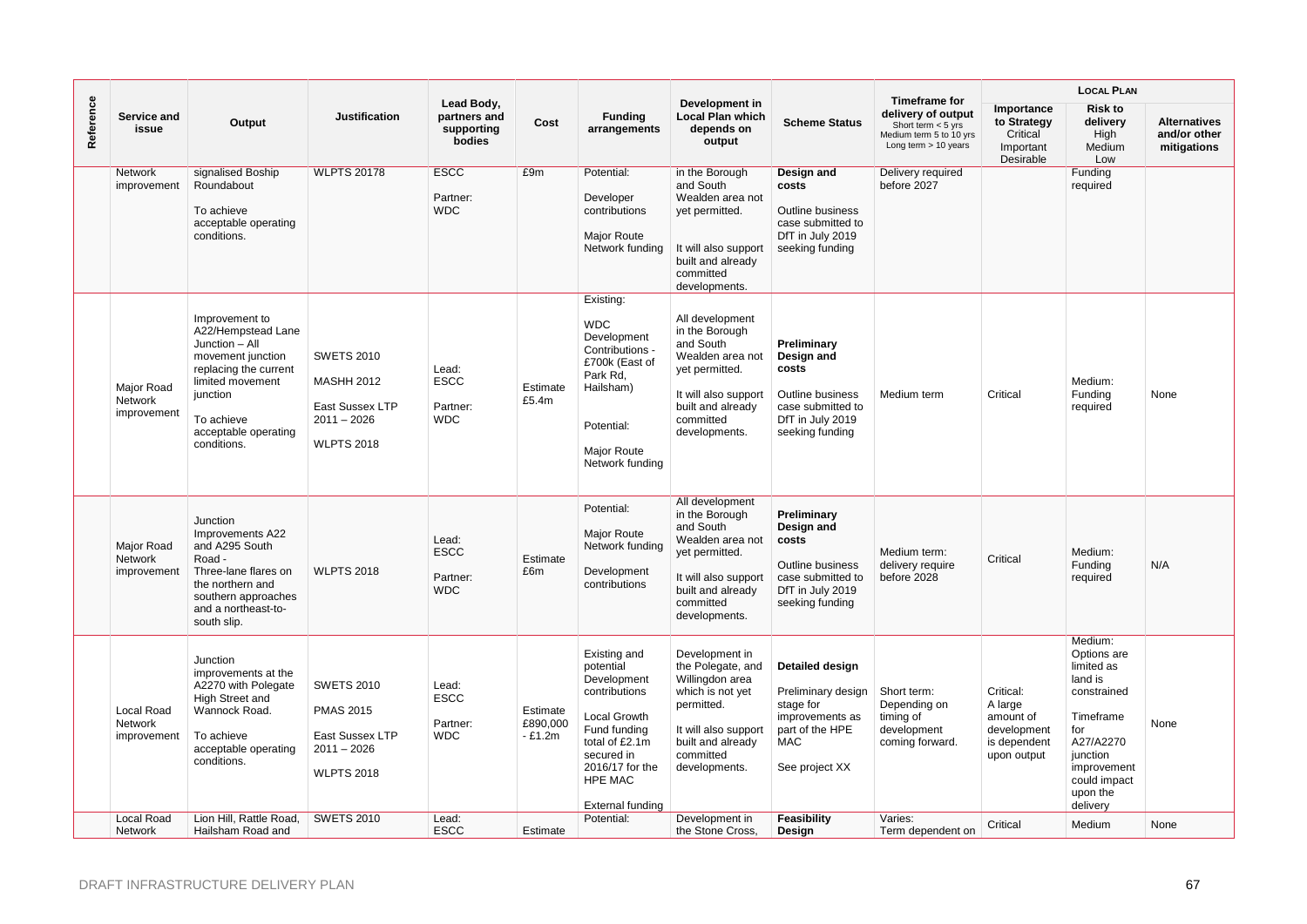|           |                               |                                                                                                                                                                             |                                                             |                                                                                                                  |                                                                                                      |                                                                                                                                                                  |                                                                                                                                                             |                                                                                                                                                                                                                                        | <b>LOCAL PLAN</b>                                                                                                |                                                                                                                                      |                                                                                                                                                                                                                                          |                                                    |
|-----------|-------------------------------|-----------------------------------------------------------------------------------------------------------------------------------------------------------------------------|-------------------------------------------------------------|------------------------------------------------------------------------------------------------------------------|------------------------------------------------------------------------------------------------------|------------------------------------------------------------------------------------------------------------------------------------------------------------------|-------------------------------------------------------------------------------------------------------------------------------------------------------------|----------------------------------------------------------------------------------------------------------------------------------------------------------------------------------------------------------------------------------------|------------------------------------------------------------------------------------------------------------------|--------------------------------------------------------------------------------------------------------------------------------------|------------------------------------------------------------------------------------------------------------------------------------------------------------------------------------------------------------------------------------------|----------------------------------------------------|
| Reference | <b>Service and</b><br>issue   | Output                                                                                                                                                                      | <b>Justification</b>                                        | Lead Body,<br>partners and<br>supporting<br>bodies                                                               | Cost                                                                                                 | <b>Funding</b><br>arrangements                                                                                                                                   | Development in<br><b>Local Plan which</b><br>depends on<br>output                                                                                           | <b>Scheme Status</b>                                                                                                                                                                                                                   | Timeframe for<br>delivery of output<br>Short term $<$ 5 yrs<br>Medium term 5 to 10 yrs<br>Long term $> 10$ years | Importance<br>to Strategy<br>Critical<br>Important<br>Desirable                                                                      | <b>Risk to</b><br>delivery<br>High<br>Medium<br>Low                                                                                                                                                                                      | <b>Alternatives</b><br>and/or other<br>mitigations |
|           | improvement                   | Dittons Road,<br>signalised junction<br>improvements.<br>To achieve<br>acceptable operating<br>conditions.                                                                  | <b>PMAS 2015</b><br><b>East Sussex LTP</b><br>$2011 - 2026$ | Partner:<br><b>WDC</b>                                                                                           | £90,000 -<br>£240,000                                                                                | Development<br>Contributions<br>Funding from<br><b>ESCC Local</b><br>Transport<br>Capital<br>programme                                                           | the wider Borough<br>and South<br>Wealden area<br>which is not yet<br>permitted.<br>It will also support<br>built and already<br>committed<br>developments. | Outlined in PMAS<br>with preliminary<br>design cost<br>estimates (Para<br>3.6)                                                                                                                                                         | phasing of<br>development                                                                                        |                                                                                                                                      |                                                                                                                                                                                                                                          |                                                    |
|           | <b>RAIL SERVICES</b>          |                                                                                                                                                                             |                                                             |                                                                                                                  |                                                                                                      |                                                                                                                                                                  |                                                                                                                                                             |                                                                                                                                                                                                                                        |                                                                                                                  |                                                                                                                                      |                                                                                                                                                                                                                                          |                                                    |
|           | Rail network:<br>safety       | New road layout to<br>enable the closure of<br>the level crossing at<br>Hampden Park<br>Station                                                                             |                                                             | Lead:<br><b>Network Rail</b>                                                                                     | Unknown                                                                                              | Developers<br>contributions                                                                                                                                      | All development<br>in the Hampden<br>Park area not yet<br>permitted.<br>It will also support<br>built and already<br>committed<br>development               |                                                                                                                                                                                                                                        |                                                                                                                  |                                                                                                                                      |                                                                                                                                                                                                                                          |                                                    |
|           | <b>BUS SERVICES</b>           |                                                                                                                                                                             |                                                             |                                                                                                                  |                                                                                                      |                                                                                                                                                                  |                                                                                                                                                             |                                                                                                                                                                                                                                        |                                                                                                                  |                                                                                                                                      |                                                                                                                                                                                                                                          |                                                    |
|           | Bus services:<br>connectivity | Bus service<br>improvements<br>between Hailsham<br>and Eastbourne via<br>Polegate, including<br>introduction of limite<br>stop 'express'<br>journeys                        |                                                             | Lead:<br><b>ESCC</b><br>Partner:<br>Commercial<br><b>Buss operating</b><br>companies<br><b>EBC</b><br><b>WDC</b> | Overall<br>cost<br>estimate<br>circa £1m<br>cost £50k<br>in<br>Hailsham<br>and<br>ongoing<br>funding | Developer<br>contributions<br>from EBC and<br><b>WDC</b><br>Capital   Local Transport<br>Capital<br>programme<br>Commercial<br><b>Bus operating</b><br>companies | All development<br>in Hailsham,<br>Polegate,<br>Willingdon and<br>Eastbourne                                                                                | Feasibility/<br>Preliminary<br><b>Design</b><br>Transport<br>modelling and<br>preliminary design<br>work has been<br>undertaken as art<br>of HPE MAC to<br>deliver the<br>physical<br>alterations for the<br>improved bus<br>services. | Medium term                                                                                                      | <b>Critical</b><br>Large<br>amounts of<br>development<br>in South<br>Wealden and<br>Eastbourne<br>are dependent<br>on this<br>scheme | <b>Medium</b><br>Potential<br>difficulty in<br>achieving<br>political<br>consensus<br>on recom-<br>mendations<br>of Bus<br>Corridor<br>study could<br>impact on<br>ability to<br>implement<br>service.<br>Further<br>funding<br>required | None                                               |
|           | Bus services:<br>connectivity | Improvements to<br><b>Quality Bus Corridors</b><br>- A259 Seaside<br>(Eastbourne Town<br>Centre to Sovereign<br>Harbour)<br>- A259 Seaside to<br>Langney shopping<br>centre | <b>East Sussex LTP</b><br>$2011 - 2026$                     | Lead:<br><b>ESCC</b><br>Partner:<br>Commercial<br><b>Buss operating</b><br>companies<br><b>EBC</b>               | No costs<br>available                                                                                | Potential:<br><b>External funding</b><br>Developer<br>contributions<br><b>Local Transport</b><br>Capital<br>programme<br>Commercial                              | All development<br>in the Borough                                                                                                                           | Concept<br>Seaside<br>roundabout (key<br>junction on<br>A259<br>Seaside/Town<br>Centre corridor)<br>will be considered<br>as part of study<br>being<br>commissioned                                                                    | Short to Medium<br>term                                                                                          | <b>Critical</b>                                                                                                                      | <b>Medium</b>                                                                                                                                                                                                                            | N/A                                                |
| 68        |                               |                                                                                                                                                                             |                                                             |                                                                                                                  |                                                                                                      |                                                                                                                                                                  |                                                                                                                                                             |                                                                                                                                                                                                                                        |                                                                                                                  |                                                                                                                                      |                                                                                                                                                                                                                                          | DRAFT INFRASTRUCTURE DELIVERY PLAN                 |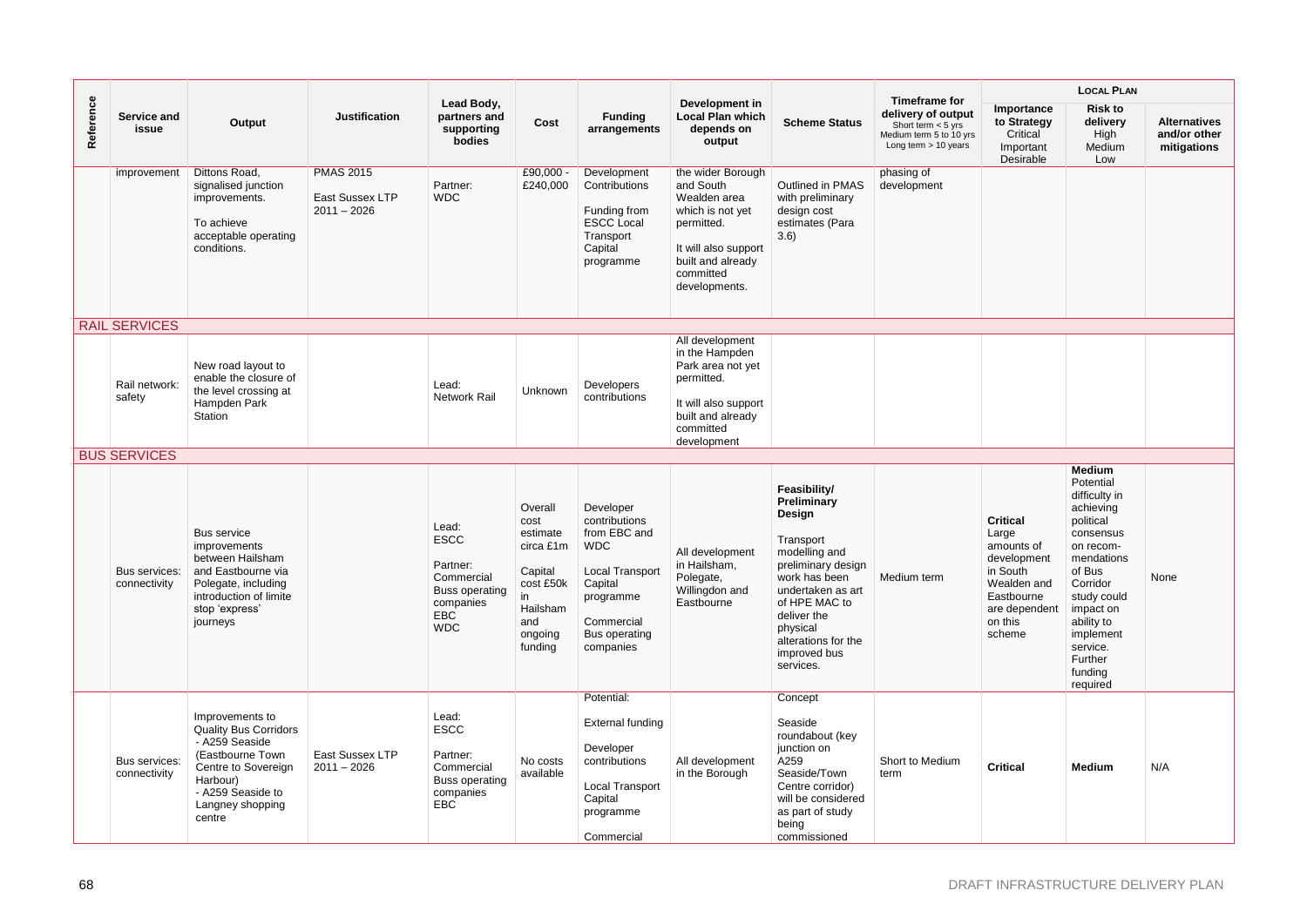|                |                                                              |                                                                                                                                                                                                                                   | Lead Body,                              |                                                                                                    |                                                              | Development in                                                                                                                                      |                                                                                                        |                                                                                                                                                                                                                                                                                   |                                                                                                                  | <b>LOCAL PLAN</b>                                               |                                                     |                                                    |
|----------------|--------------------------------------------------------------|-----------------------------------------------------------------------------------------------------------------------------------------------------------------------------------------------------------------------------------|-----------------------------------------|----------------------------------------------------------------------------------------------------|--------------------------------------------------------------|-----------------------------------------------------------------------------------------------------------------------------------------------------|--------------------------------------------------------------------------------------------------------|-----------------------------------------------------------------------------------------------------------------------------------------------------------------------------------------------------------------------------------------------------------------------------------|------------------------------------------------------------------------------------------------------------------|-----------------------------------------------------------------|-----------------------------------------------------|----------------------------------------------------|
| Reference      | <b>Service and</b><br>issue                                  | Output                                                                                                                                                                                                                            | <b>Justification</b>                    |                                                                                                    | partners and<br>Cost<br>supporting<br>arrangements<br>bodies |                                                                                                                                                     | <b>Local Plan which</b><br>depends on<br>output                                                        | <b>Scheme Status</b>                                                                                                                                                                                                                                                              | Timeframe for<br>delivery of output<br>Short term $<$ 5 yrs<br>Medium term 5 to 10 yrs<br>Long term $> 10$ years | Importance<br>to Strategy<br>Critical<br>Important<br>Desirable | <b>Risk to</b><br>delivery<br>High<br>Medium<br>Low | <b>Alternatives</b><br>and/or other<br>mitigations |
|                |                                                              |                                                                                                                                                                                                                                   |                                         |                                                                                                    |                                                              | Bus operating<br>companies                                                                                                                          |                                                                                                        | 2019/2020.                                                                                                                                                                                                                                                                        |                                                                                                                  |                                                                 |                                                     |                                                    |
|                |                                                              |                                                                                                                                                                                                                                   |                                         |                                                                                                    |                                                              | Potential:                                                                                                                                          |                                                                                                        |                                                                                                                                                                                                                                                                                   |                                                                                                                  |                                                                 |                                                     |                                                    |
|                | Bus services:<br>connectivity                                | Bus link between<br>Atlantic Way,<br>Sovereign Harbour,<br>Pevensey Bay Road<br>and Pacific Drive.                                                                                                                                | <b>East Sussex LTP</b><br>$2011 - 2026$ | Lead:<br><b>ESCC</b><br>Partner:<br>Commercial<br><b>Buss operating</b><br>companies<br><b>EBC</b> | No costs<br>available                                        | <b>External funding</b><br>Developer<br>contributions<br><b>Local Transport</b><br>Capital<br>programme<br>Commercial<br>Bus operating<br>companies | All development<br>in the Borough<br>but particularly<br>Sovereign<br>Harbour and<br>surrounding area. | Concept                                                                                                                                                                                                                                                                           | Medium                                                                                                           | Important                                                       | <b>Medium</b>                                       | N/A                                                |
|                | Bus facilities:<br>improved<br>accessibility                 | Real Time Passenger<br>Information signs at<br>areas of high foot-fall<br>including:<br>Shopping centres<br>Railway stations<br>Leisure complexes<br>Health centres<br>Educational<br>establishments<br>Major employment<br>sites | East Sussex LTP<br>$2011 - 2026$        | Lead:<br><b>ESCC</b>                                                                               | No costs<br>available                                        | Potential:<br>Development<br>Contributions<br><b>External funding</b><br><b>Local Transport</b><br>Capital<br>programme<br><b>ESCC</b>              | All development<br>identified in the<br>Borough                                                        | Upgrade of<br>existing RTPI<br>passenger<br>information<br>system in<br>Eastbourne is<br>being funded by<br>existing<br>Development<br>Contributions.<br>Further<br>opportunities for<br>delivering<br>additional signs as<br>part of s278<br>agreements for<br>individual sites. | Short                                                                                                            | <b>Critical</b>                                                 | <b>Medium</b>                                       |                                                    |
| <b>CYCLING</b> |                                                              |                                                                                                                                                                                                                                   |                                         |                                                                                                    |                                                              |                                                                                                                                                     |                                                                                                        |                                                                                                                                                                                                                                                                                   |                                                                                                                  |                                                                 |                                                     |                                                    |
|                | Cycling:<br>improved<br>connectivity<br>and<br>accessibility | Horsey Way Phase<br>1B - Cavendish<br>Place to Ringwood<br>Road                                                                                                                                                                   |                                         | <b>ESCC</b>                                                                                        |                                                              |                                                                                                                                                     | All existing and<br>future<br>development in<br>the Borough                                            | Committed<br>scheme                                                                                                                                                                                                                                                               | Short term                                                                                                       | Important                                                       | Low                                                 | n/a                                                |
|                | Cycling:<br>improved<br>connectivity<br>and<br>accessibility | <b>Eastbourne District</b><br>General Hospital to<br><b>Town Centre</b>                                                                                                                                                           |                                         | <b>ESCC</b>                                                                                        |                                                              |                                                                                                                                                     | All existing and<br>future<br>development in<br>the Borough                                            | Committed<br>scheme                                                                                                                                                                                                                                                               | Short term                                                                                                       | Important                                                       | Low                                                 | n/a                                                |
|                | Cycling:<br>improved<br>connectivity<br>and<br>accessibility | Willingdon Drove                                                                                                                                                                                                                  |                                         | <b>ESCC</b>                                                                                        |                                                              |                                                                                                                                                     | All existing and<br>future<br>development in<br>the Borough                                            | Committed<br>scheme                                                                                                                                                                                                                                                               | Short term                                                                                                       | Important                                                       | Low                                                 | n/a                                                |
|                | Cycling:<br>improved<br>connectivity                         | Langney to Sovereign<br>Harbour                                                                                                                                                                                                   |                                         | <b>ESCC</b>                                                                                        |                                                              |                                                                                                                                                     | All existing and<br>future<br>development in                                                           | Committed<br>scheme                                                                                                                                                                                                                                                               | Short term                                                                                                       | Important                                                       | Low                                                 | n/a                                                |
|                |                                                              | DRAFT INFRASTRUCTURE DELIVERY PLAN                                                                                                                                                                                                |                                         |                                                                                                    |                                                              |                                                                                                                                                     |                                                                                                        |                                                                                                                                                                                                                                                                                   |                                                                                                                  |                                                                 |                                                     | 69                                                 |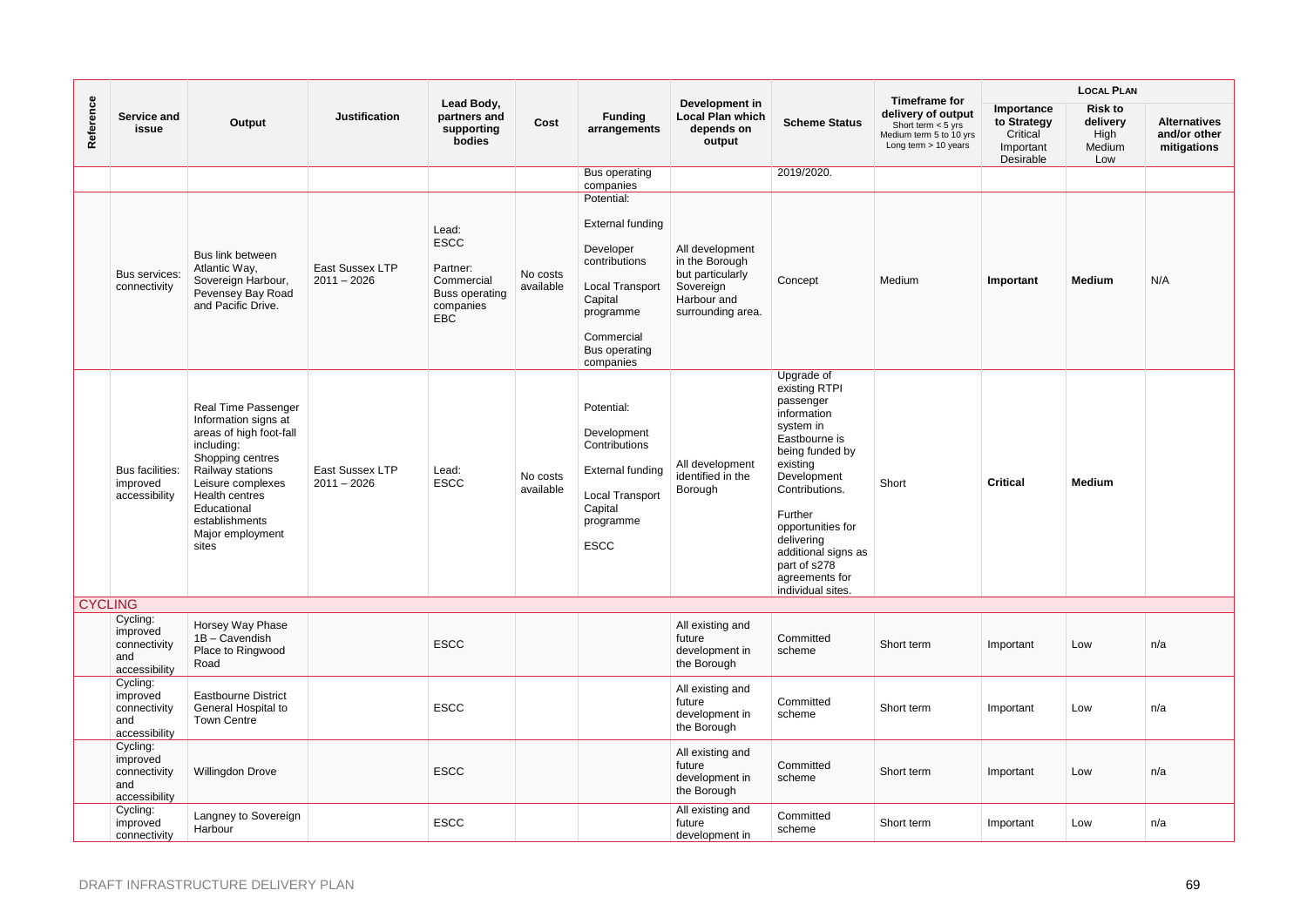|           |                                                              |                                        |                      | Lead Body,                           |                      | <b>Funding</b> | Development in                                              |                      | <b>Timeframe for</b>                                                                          |                                                                 | <b>LOCAL PLAN</b>                                   |                                                    |
|-----------|--------------------------------------------------------------|----------------------------------------|----------------------|--------------------------------------|----------------------|----------------|-------------------------------------------------------------|----------------------|-----------------------------------------------------------------------------------------------|-----------------------------------------------------------------|-----------------------------------------------------|----------------------------------------------------|
| Reference | <b>Service and</b><br>issue                                  | Output                                 | <b>Justification</b> | partners and<br>supporting<br>bodies | Cost<br>arrangements |                | <b>Local Plan which</b><br>depends on<br>output             | <b>Scheme Status</b> | delivery of output<br>Short term < 5 yrs<br>Medium term 5 to 10 yrs<br>Long term $> 10$ years | Importance<br>to Strategy<br>Critical<br>Important<br>Desirable | <b>Risk to</b><br>delivery<br>High<br>Medium<br>Low | <b>Alternatives</b><br>and/or other<br>mitigations |
|           | and<br>accessibility                                         |                                        |                      |                                      |                      |                | the Borough                                                 |                      |                                                                                               |                                                                 |                                                     |                                                    |
|           | <b>WALKING</b>                                               |                                        |                      |                                      |                      |                |                                                             |                      |                                                                                               |                                                                 |                                                     |                                                    |
|           | Walking:<br>improved<br>connectivity<br>and<br>accessibility | Friday street -<br>pedestrian crossing |                      | <b>ESCC</b>                          |                      |                | All existing and<br>future<br>development in<br>the Borough | Committed<br>scheme  | Short term                                                                                    | Important                                                       | Low                                                 | n/a                                                |
|           | Walking:<br>improved<br>connectivity<br>and<br>accessibility | Eastbourne Town<br>Centre Wayfinding   |                      | ESCC                                 |                      |                | All existing and<br>future<br>development in<br>the Borough | Committed<br>scheme  | Short term                                                                                    | Important                                                       | Low                                                 | n/a                                                |
|           |                                                              |                                        |                      |                                      |                      |                |                                                             |                      |                                                                                               |                                                                 |                                                     |                                                    |
| 70        |                                                              |                                        |                      |                                      |                      |                |                                                             |                      |                                                                                               |                                                                 |                                                     | DRAFT INFRASTRUCTURE DELIVERY PLAN                 |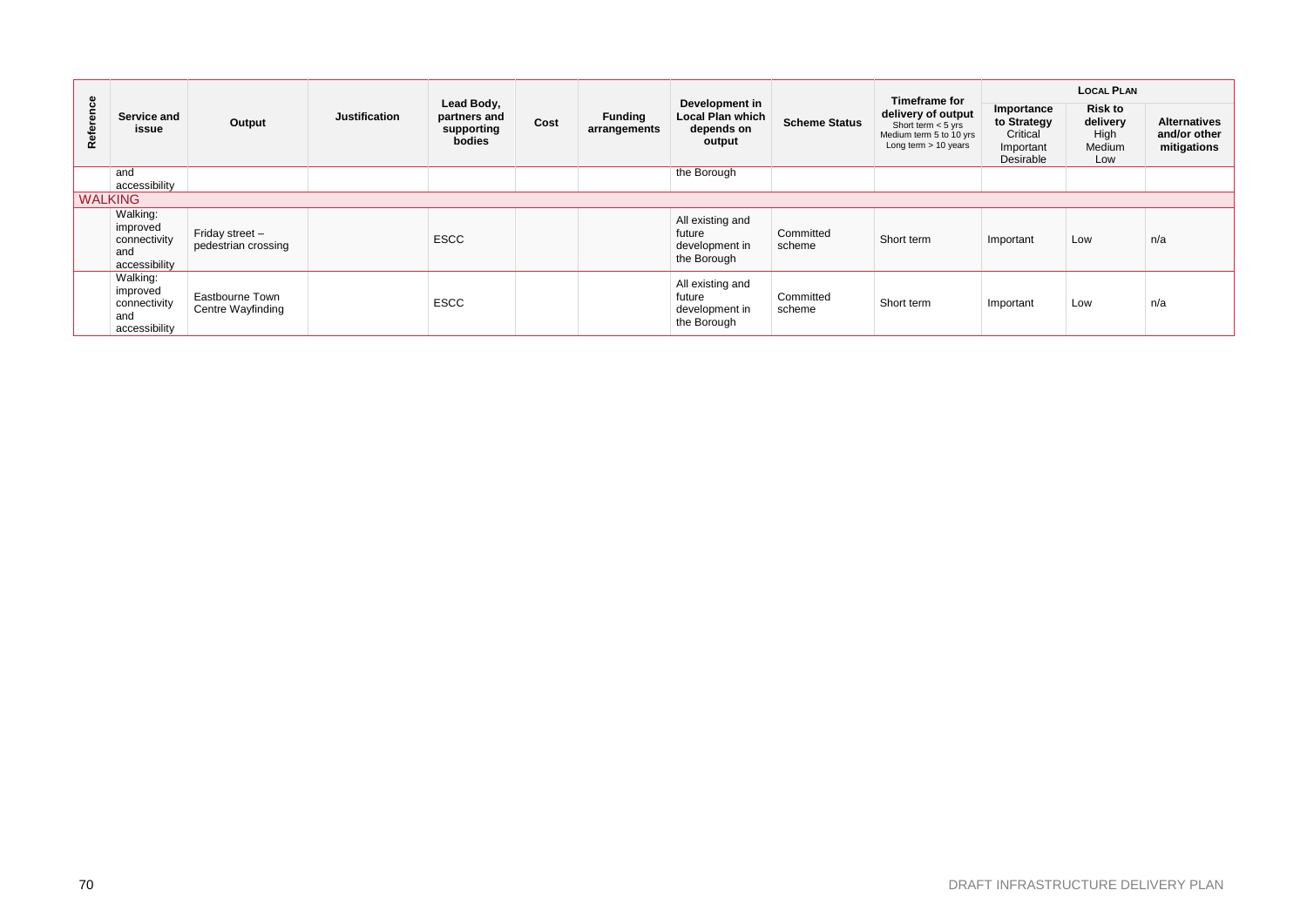# **SOCIAL AND COMMUNITY INFRASTRUCTURE**

### **COMMUNITY FACILITIES**

|            |                                                | <b>COMMUNITY FACILITIES</b>                                              |                      |                                                    |         |                                |                                                                           |                      |                                                                                                 |                                                                 |                                                     |                                                    |  |
|------------|------------------------------------------------|--------------------------------------------------------------------------|----------------------|----------------------------------------------------|---------|--------------------------------|---------------------------------------------------------------------------|----------------------|-------------------------------------------------------------------------------------------------|-----------------------------------------------------------------|-----------------------------------------------------|----------------------------------------------------|--|
|            |                                                |                                                                          |                      |                                                    |         |                                |                                                                           |                      | Timeframe for                                                                                   |                                                                 | <b>LOCAL PLAN</b>                                   |                                                    |  |
| ဗ္ယ<br>Ref | <b>Service and</b><br>issue                    | Output                                                                   | <b>Justification</b> | Lead Body,<br>partners and<br>supporting<br>bodies | Cost    | <b>Funding</b><br>arrangements | Development in<br><b>Local Plan which</b><br>depends on<br>output         | <b>Scheme Status</b> | delivery of output<br>Short term $<$ 5 yrs<br>Medium term 5 to 10 yrs<br>Long term $> 10$ years | Importance<br>to Strategy<br>Critical<br>Important<br>Desirable | <b>Risk to</b><br>delivery<br>High<br>Medium<br>Low | <b>Alternatives</b><br>and/or other<br>mitigations |  |
|            | <b>LIBRARIES</b>                               |                                                                          |                      |                                                    |         |                                |                                                                           |                      |                                                                                                 |                                                                 |                                                     |                                                    |  |
|            | Library<br>services:<br>pocket of<br>high need | Targeted outreach<br>program and further<br>enhancements to<br>buildings |                      | <b>ESCC</b>                                        | Unknown | Developer<br>contributions     | None dependent<br>but will benefit all<br>development in<br>targeted area | Ad hoc               | When and if need<br>arise                                                                       | Desirable                                                       | Low                                                 | None                                               |  |
|            | <b>EMERGENCY SERVICES</b>                      |                                                                          |                      |                                                    |         |                                |                                                                           |                      |                                                                                                 |                                                                 |                                                     |                                                    |  |

### **EMERGENCY SERVICES**

|               |                                                              |                                                                       | Lead Body,           |                                      |                                                         | Development in                 |                                                                             | Timeframe for                                         |                                                                                                 | <b>LOCAL PLAN</b>                                                                                                                                                                                                                  |                                                                             |                                                    |
|---------------|--------------------------------------------------------------|-----------------------------------------------------------------------|----------------------|--------------------------------------|---------------------------------------------------------|--------------------------------|-----------------------------------------------------------------------------|-------------------------------------------------------|-------------------------------------------------------------------------------------------------|------------------------------------------------------------------------------------------------------------------------------------------------------------------------------------------------------------------------------------|-----------------------------------------------------------------------------|----------------------------------------------------|
| Reference     | <b>Service and</b><br>issue                                  | Output                                                                | <b>Justification</b> | partners and<br>supporting<br>bodies | <b>Cost</b>                                             | <b>Funding</b><br>arrangements | <b>Local Plan which</b><br>depends on<br>output                             | <b>Scheme Status</b>                                  | delivery of output<br>Short term $<$ 5 yrs<br>Medium term 5 to 10 yrs<br>Long term $> 10$ years | Importance<br>to Strategy<br>Critical<br>Important<br>Desirable                                                                                                                                                                    | <b>Risk to</b><br>delivery<br>High<br>Medium<br>Low                         | <b>Alternatives</b><br>and/or other<br>mitigations |
| <b>POLICE</b> |                                                              |                                                                       |                      |                                      |                                                         |                                |                                                                             |                                                       |                                                                                                 |                                                                                                                                                                                                                                    |                                                                             |                                                    |
|               | Police<br>services:<br>capital cost<br>of staff<br>provision | Provision of 21<br>officers and 20<br>support staff                   |                      | <b>Sussex Police</b>                 | £9,767 per<br>officer<br>£3,146 per<br>support<br>staff | Developer<br>contributions     | None dependant<br>but all<br>development in<br>the Borough<br>would benefit | Required further<br>personnel have<br>been identified | Dependent on<br>phasing of<br>development                                                       | <b>Desirable</b><br>Improvements<br>important to<br>the provision<br>of police<br>services to<br>meet the<br>needs of the<br>existing and<br>future<br>residents, but<br>delivery of<br>strategy is not<br>dependent<br>upon them. | Medium: CIL<br>money would<br>be bid for<br>against other<br>infrastructure | None                                               |
|               | Police<br>services:<br>increase fleet<br>of vehicle          | Provision of 9<br>vehicles, including<br>replacement after 4<br>years |                      | <b>Sussex Police</b>                 | £336,123                                                | Developer<br>contributions     | None dependant<br>but all<br>development in<br>the Borough<br>would benefit | Required<br>equipment has<br>been identified          | Dependent on<br>phasing of<br>development                                                       | <b>Desirable</b><br>Improvements<br>important to<br>the provision<br>of police<br>services to<br>meet the<br>needs of the<br>existing and<br>future<br>residents, but<br>delivery of<br>strategy is not<br>dependent<br>upon them. | Medium: CIL<br>money would<br>be bid for<br>against other<br>infrastructure | None                                               |
|               | Police<br>services;<br>capital cost                          | Provision of additional<br>premises                                   |                      | <b>Sussex Police</b>                 | Hammonds<br><b>Drive</b><br>premises                    | Developer<br>contributions     | None dependant<br>but all<br>development in                                 | Required<br>additional office<br>capacity has been    | Dependent on<br>phasing of<br>development                                                       | <b>Desirable</b><br>Improvements<br>important to                                                                                                                                                                                   | Medium: CIL<br>money would<br>be bid for                                    | None                                               |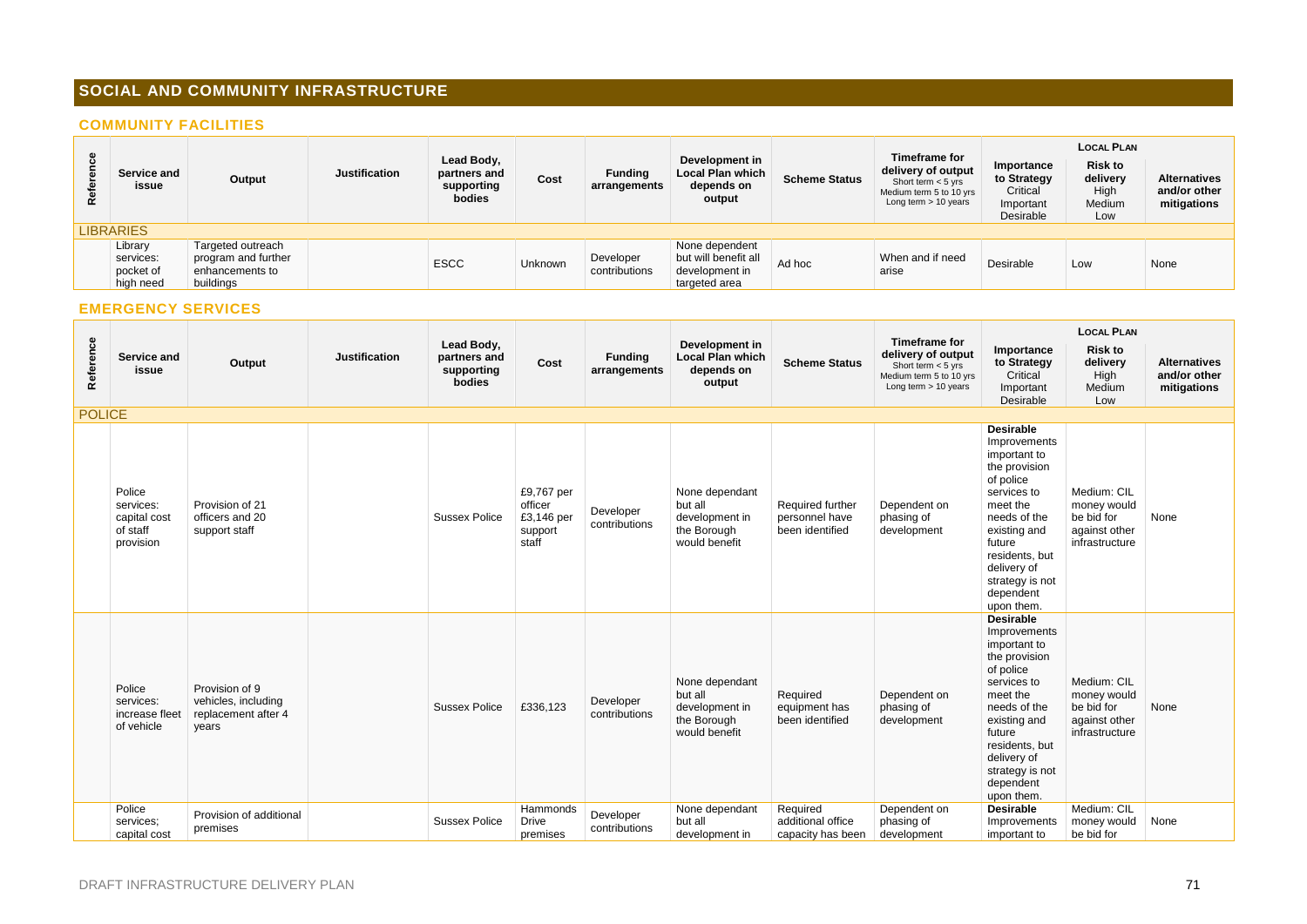|           |                                                                       |                                                                           |                      |                                                    |                                                                  |                                     |                                                                             |                                                                                  | <b>Timeframe for</b>                                                                            |                                                                                                                                                                                                                                    | <b>LOCAL PLAN</b>                                                           |                                                    |
|-----------|-----------------------------------------------------------------------|---------------------------------------------------------------------------|----------------------|----------------------------------------------------|------------------------------------------------------------------|-------------------------------------|-----------------------------------------------------------------------------|----------------------------------------------------------------------------------|-------------------------------------------------------------------------------------------------|------------------------------------------------------------------------------------------------------------------------------------------------------------------------------------------------------------------------------------|-----------------------------------------------------------------------------|----------------------------------------------------|
| Reference | <b>Service and</b><br>issue                                           | Output                                                                    | <b>Justification</b> | Lead Body,<br>partners and<br>supporting<br>bodies | Cost                                                             | <b>Funding</b><br>arrangements      | Development in<br><b>Local Plan which</b><br>depends on<br>output           | <b>Scheme Status</b>                                                             | delivery of output<br>Short term $<$ 5 yrs<br>Medium term 5 to 10 yrs<br>Long term $> 10$ years | Importance<br>to Strategy<br>Critical<br>Important<br>Desirable                                                                                                                                                                    | <b>Risk to</b><br>delivery<br>High<br>Medium<br>Low                         | <b>Alternatives</b><br>and/or other<br>mitigations |
|           | of premises                                                           |                                                                           |                      |                                                    | £869,309                                                         |                                     | the Borough<br>would benefit                                                | identified                                                                       |                                                                                                 | the provision<br>of police<br>services to<br>meet the<br>needs of the<br>existing and<br>future<br>residents, but<br>delivery of<br>strategy is not<br>dependent<br>upon them.                                                     | against other<br>infrastructure                                             |                                                    |
|           | Police<br>services:<br><b>ANPR</b><br>cameras                         | Provision of 6 fixed<br>site ANPR cameras<br>and 8 mobile ANPR<br>cameras |                      | <b>Sussex Police</b>                               | Fixed<br>£4,800 per<br>camera<br>Mobile<br>£10,000<br>per camera | Developer<br>contributions          | None dependant<br>but all<br>development in<br>the Borough<br>would benefit | Required<br>equipment has<br>been identified                                     | Dependent on<br>phasing of<br>development                                                       | <b>Desirable</b><br>Improvements<br>important to<br>the provision<br>of police<br>services to<br>meet the<br>needs of the<br>existing and<br>future<br>residents, but<br>delivery of<br>strategy is not<br>dependent<br>upon them. | Medium: CIL<br>money would<br>be bid for<br>against other<br>infrastructure | None                                               |
|           | Police<br>services:<br><b>CCTV</b>                                    | Provide IP cameras in<br>Eastbourne Town<br>Centre                        |                      | <b>Sussex Police</b>                               | £4,750 per<br>camera                                             | Developer<br>contributions          | None dependant<br>but all<br>development in<br>the Borough<br>would benefit | Recommended<br>equipment has<br>been identified                                  | Dependent on<br>phasing of<br>development                                                       | <b>Desirable</b><br>Improvements<br>important to<br>the provision<br>of police<br>services to<br>meet the<br>needs of the<br>existing and<br>future<br>residents, but<br>delivery of<br>strategy is not<br>dependent<br>upon them. | Medium: CIL<br>money would<br>be bid for<br>against other<br>infrastructure | None                                               |
|           | Police<br>services:<br>additional<br>capacity at<br>custody<br>centre | Provision of<br>increased space at<br>Hammonds Drive<br>custody centre    |                      | <b>Sussex Police</b>                               | £83,400<br>Est. portion<br>for the<br>Borough                    | Developer<br>contributions<br>Other | None dependant<br>but all<br>development in<br>the Borough<br>would benefit | Required<br>additional capacity<br>identified.<br>Feasibility study<br>underway. | Medium term                                                                                     | <b>Desirable</b><br>Improvements<br>important to<br>the provision<br>of police<br>services to<br>meet the<br>needs of the<br>existing and<br>future<br>residents, but                                                              | Medium: CIL<br>money would<br>be bid for<br>against other<br>infrastructure | None                                               |
| 72        |                                                                       |                                                                           |                      |                                                    |                                                                  |                                     |                                                                             |                                                                                  |                                                                                                 | DRAFT INFRASTRUCTURE DELIVERY PLAN                                                                                                                                                                                                 |                                                                             |                                                    |

|                                                                                                                                                                                                                                    | <b>LOCAL PLAN</b>                                                           |                                             |
|------------------------------------------------------------------------------------------------------------------------------------------------------------------------------------------------------------------------------------|-----------------------------------------------------------------------------|---------------------------------------------|
| Importance<br>to Strategy<br>Critical<br>Important<br>Desirable                                                                                                                                                                    | <b>Risk to</b><br>delivery<br>High<br>Medium<br>Low                         | Alternatives<br>and/or other<br>mitigations |
| the provision<br>of police<br>services to<br>meet the<br>needs of the<br>existing and<br>future<br>residents, but<br>delivery of<br>strategy is not<br>dependent<br>upon them.                                                     | against other<br>infrastructure                                             |                                             |
| <b>Desirable</b><br>Improvements<br>important to<br>the provision<br>of police<br>services to<br>meet the<br>needs of the<br>existing and<br>future<br>residents, but<br>delivery of<br>strategy is not<br>dependent<br>upon them. | Medium: CIL<br>money would<br>be bid for<br>against other<br>infrastructure | None                                        |
| <b>Desirable</b><br>Improvements<br>important to<br>the provision<br>of police<br>services to<br>meet the<br>needs of the<br>existing and<br>future<br>residents, but<br>delivery of<br>strategy is not<br>dependent<br>upon them. | Medium: CIL<br>money would<br>be bid for<br>against other<br>infrastructure | None                                        |
| <b>Desirable</b><br>Improvements<br>important to<br>the provision<br>of police<br>services to<br>meet the<br>needs of the<br>existing and<br>future<br>residents, but                                                              | Medium: CIL<br>money would<br>be bid for<br>against other<br>infrastructure | None                                        |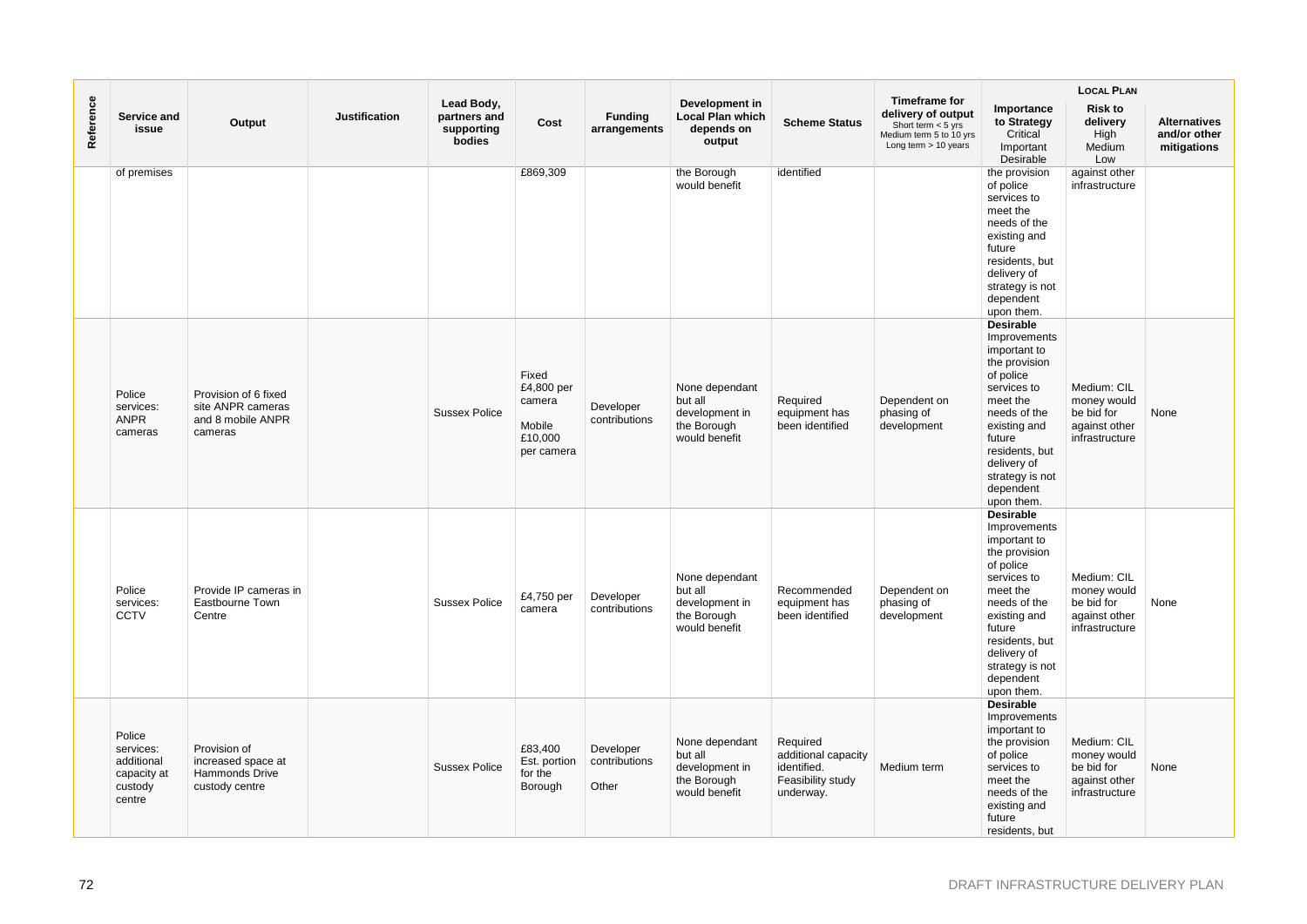|                                    | <b>Service and</b><br>issue | Output                                                                                           | <b>Justification</b> | Lead Body,<br>partners and<br>supporting<br>bodies | Cost    | <b>Funding</b><br>arrangements | Development in<br><b>Local Plan which</b><br>depends on<br>output           | <b>Scheme Status</b> | <b>Timeframe for</b><br>delivery of output<br>Short term < 5 yrs<br>Medium term 5 to 10 yrs<br>Long term $> 10$ years | <b>LOCAL PLAN</b>                                                                                                                                                                                                                    |                                                     |                                                    |
|------------------------------------|-----------------------------|--------------------------------------------------------------------------------------------------|----------------------|----------------------------------------------------|---------|--------------------------------|-----------------------------------------------------------------------------|----------------------|-----------------------------------------------------------------------------------------------------------------------|--------------------------------------------------------------------------------------------------------------------------------------------------------------------------------------------------------------------------------------|-----------------------------------------------------|----------------------------------------------------|
| Reference                          |                             |                                                                                                  |                      |                                                    |         |                                |                                                                             |                      |                                                                                                                       | Importance<br>to Strategy<br>Critical<br>Important<br>Desirable                                                                                                                                                                      | <b>Risk to</b><br>delivery<br>High<br>Medium<br>Low | <b>Alternatives</b><br>and/or other<br>mitigations |
|                                    |                             |                                                                                                  |                      |                                                    |         |                                |                                                                             |                      |                                                                                                                       | delivery of<br>strategy is not<br>dependent<br>upon them.                                                                                                                                                                            |                                                     |                                                    |
|                                    | <b>AMBULANCE</b>            |                                                                                                  |                      |                                                    |         |                                |                                                                             |                      |                                                                                                                       |                                                                                                                                                                                                                                      |                                                     |                                                    |
|                                    | Ambulance<br>services       | Provision of an<br>Ambulance<br>Community<br>Response Post in the<br>east area of the<br>Borough |                      | SECAmb                                             | Unknown | Unknown                        | None dependant<br>but all<br>development in<br>the Borough<br>would benefit | Ongoing search       | Unknown                                                                                                               | <b>Desirable</b><br>Improvements<br>important to<br>the provision<br>of ambulance<br>services to<br>meet the<br>needs of<br>the existing<br>and future<br>residents, but<br>delivery of<br>strategy is not<br>dependent<br>upon them | Medium                                              | None                                               |
|                                    |                             |                                                                                                  |                      |                                                    |         |                                |                                                                             |                      |                                                                                                                       |                                                                                                                                                                                                                                      |                                                     |                                                    |
| DRAFT INFRASTRUCTURE DELIVERY PLAN |                             |                                                                                                  |                      |                                                    |         |                                |                                                                             |                      |                                                                                                                       | 73                                                                                                                                                                                                                                   |                                                     |                                                    |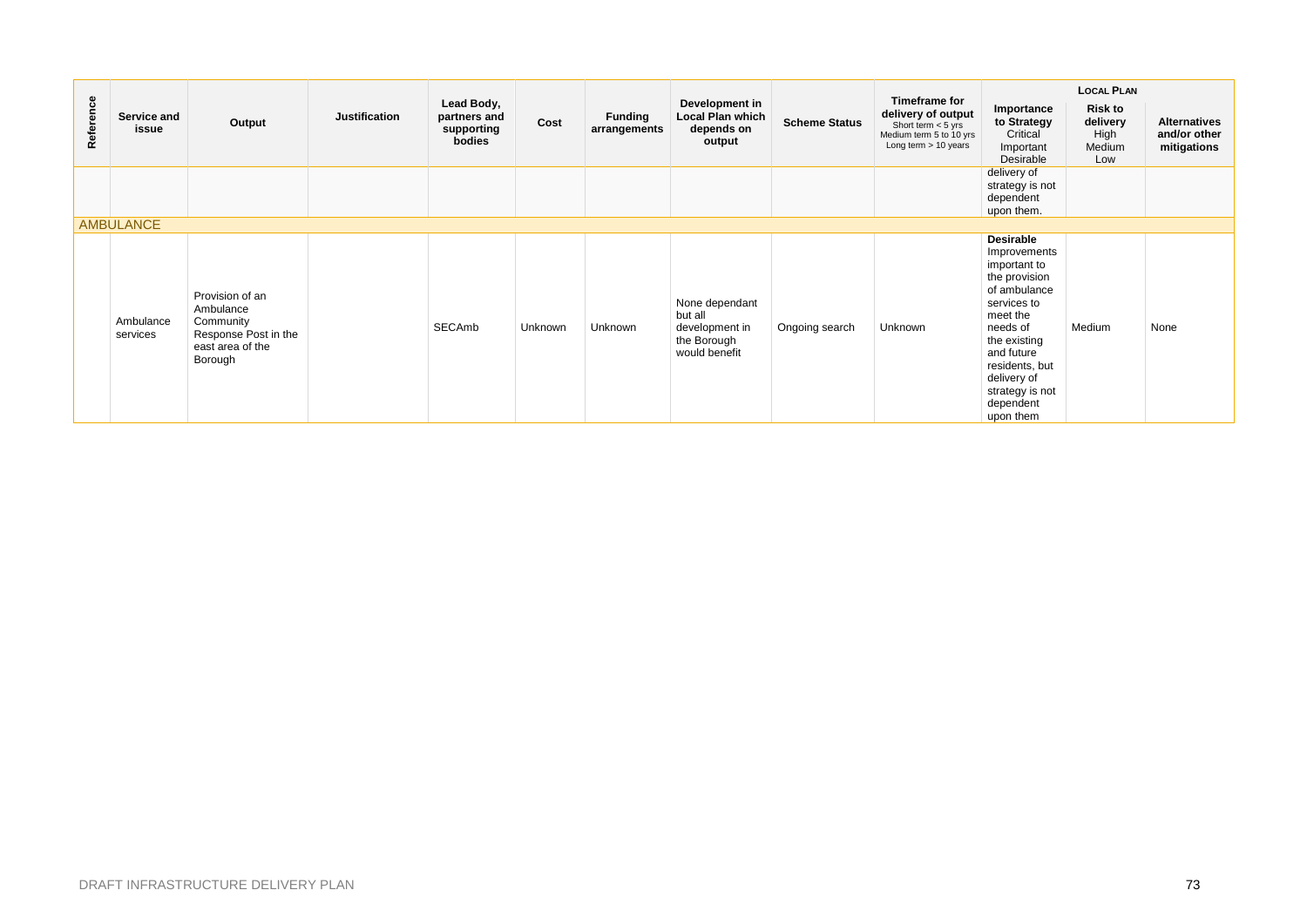## **GREEN INFRASTRUCTURE**

| ဗ္ယ<br>Ref | <b>Service and</b><br>issue                                   | Output                                                                    | <b>Justification</b>                                         | Lead Body,<br>partners and<br>supporting<br><b>bodies</b> | <b>Cost</b> | <b>Funding</b><br>arrangements | Development in<br><b>Local Plan which</b><br>depends on<br>output | <b>Scheme Status</b> | Timeframe for<br>delivery of output<br>Short term $<$ 5 yrs<br>Medium term 5 to 10 yrs<br>Long term $> 10$ years | Importance<br>to Strategy<br>Critical<br>Important<br>Desirable | <b>LOCAL PLAN</b><br><b>Risk to</b><br>delivery<br>High<br>Medium<br>Low | <b>Alternatives</b><br>and/or other<br>mitigations |
|------------|---------------------------------------------------------------|---------------------------------------------------------------------------|--------------------------------------------------------------|-----------------------------------------------------------|-------------|--------------------------------|-------------------------------------------------------------------|----------------------|------------------------------------------------------------------------------------------------------------------|-----------------------------------------------------------------|--------------------------------------------------------------------------|----------------------------------------------------|
|            | Eastbourne<br>Park                                            | Various infrastructure<br>to deliver<br>improvement to<br>Eastbourne Park | Eastbourne Park<br>Supplementary<br><b>Planning Document</b> | <b>EBC</b>                                                | Unknown     |                                | New and existing<br>development in<br>the Borough                 | Ongoing              | Short to Long Term                                                                                               |                                                                 |                                                                          |                                                    |
|            | Outdoor<br>sports<br>facilities for<br>youth and<br>adult use | Additional provision to<br>meet the needs<br>generated by new<br>housing  |                                                              | <b>EBC</b>                                                | Unknown     | Developer<br>contributions     | New and existing<br>development in<br>the Borough                 |                      | Short to Long Term                                                                                               | Critical                                                        | Low                                                                      | None identified                                    |
|            | Children's<br>play space                                      | Additional provision to<br>meet the needs<br>generated by new<br>housing  |                                                              | <b>EBC</b>                                                | Unknown     | Developer<br>contributions     | New and existing<br>development in<br>the Borough                 |                      | Short to Long Term                                                                                               | Critical                                                        | Low                                                                      | None identified                                    |